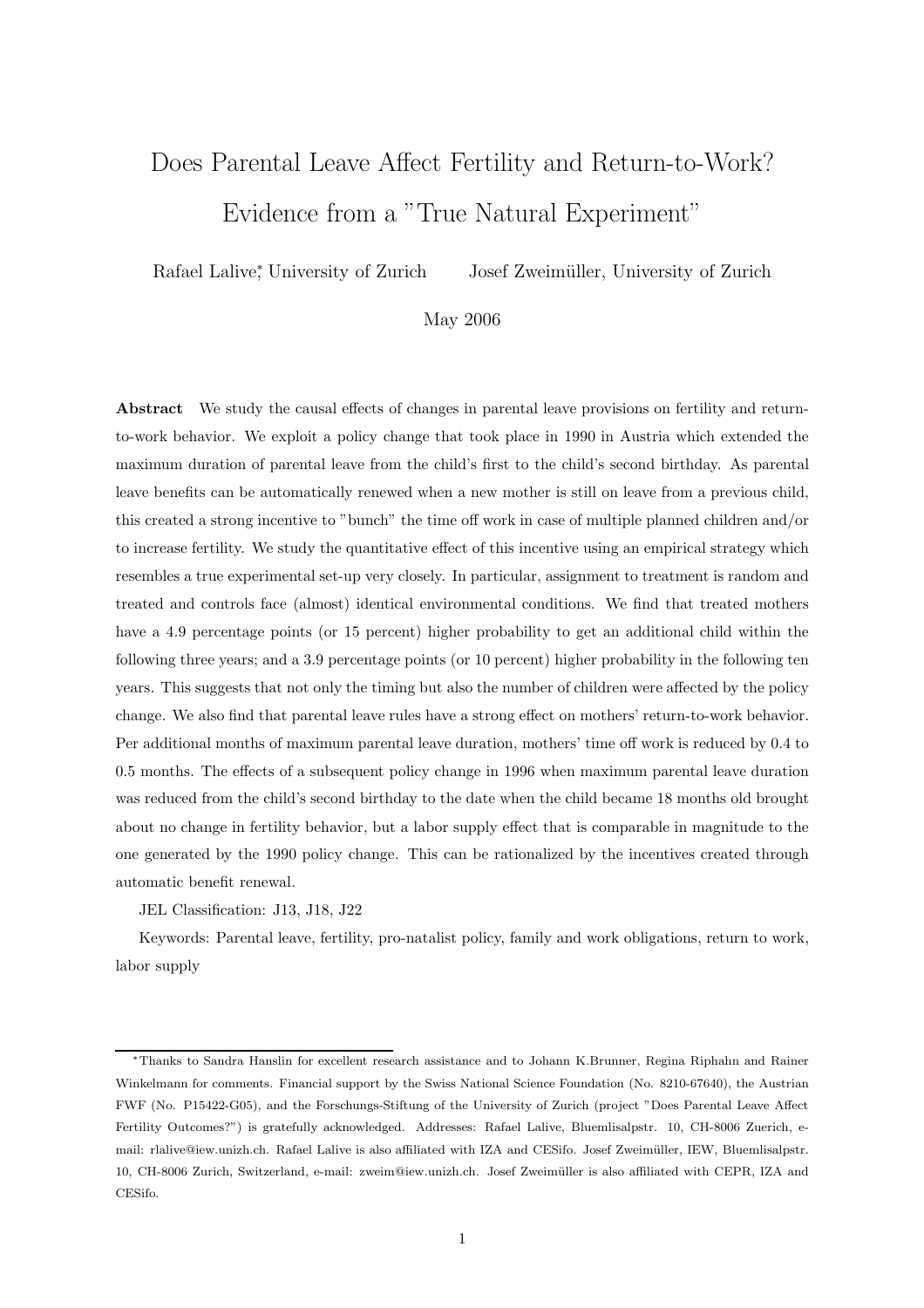# 1 Introduction

Can parental leave policies stimulate fertility? Total fertility rates have been strongly decreasing since the 1960s and have reached levels below replacement in almost all OECD countries. In times of aging societies the implications of declining births for the population structure are dramatic and policies to turn around this trend are high on the agenda. Hence precise estimates on how and to which extent parental leave and other family polices can affect fertility behavior are of enormous interest for economic policy.

The present paper exploits a parental leave policy change that allows us to estimate its causal effects rather precisely. The policy change was implemented on July 1, 1990 in Austria and extended the maximum duration of parental leave from the child's *first* to the child's *second* birthday. This change created a strong incentive for new mothers to plan additional children or to get planned children more quickly. The reason why this incentive was particularly strong, is a special feature of the Austrian parental leave system: eligibility to parental leave is tied to previous work experience but this requirement is abandoned and parental leave is automatically renewed provided the new birth occurs when the mother is still on parental leave from a previous child. Before the policy change, automatic renewal was of minor significance, simply because it is biologically difficult to give birth to a further child within a year's time. After the policy change, automatic renewal became not only biologically easily possible but also highly attractive. This is because automatic renewal implies that the work requirement is abandoned during times when a mother's disutility of work is particularly high, i.e. when the children are still very small. This creates not only an incentive to "bunch" planned births and the associated time off work but may also induce women to get more children.

To assess how increased parental leave duration affected fertility and return-to-work choices we rely on a comparison of two interesting groups of young mothers: "treated" young mothers who delivered their baby in July 1990 and "control" young mothers who delivered their baby in June 1990. Such a comparison has two attractive features which imply that our empirical strategy resembles a true experimental set-up very closely. First, assignment of a mother to one of the two groups is purely random and endogenous selection does not play a role. This is because parents could not anticipate the parental leave reform when they made their fertility choices. The political discussion about the reform started in mid November 1989. At that time, however, the babies born in June/July 1990 were already conceived. Hence selectivity on the basis of parents' deliberate choices can be ruled out.<sup>1</sup> Furthermore, selectivity on the basis of fine-tuning the due date cannot be a problem either. This is because the 1990 parental leave reform created an incentive to postpone the date. While bringing the date forward is possible (by inducing a birth or by a cesarean section), postponing it is impossible on biological grounds.

A second attractive feature of this empirical strategy is that the environments in which members of the two groups are making their fertility and return-to-work choices are almost identical. Much of our empirical analysis will focus on the probability of getting an additional child and the probability

<sup>1</sup>One could argue that assignment to treatment is non-random as the political discussion might have affected the decision to abort an already started pregnancy. Notice, however, that until early April 1990 it was neither clear when the parental leave reform will take place nor under which conditions the reform would be implemented. Hence, even if the political discussion had an impact on abortions, it is not clear why the two groups should have been affected differently.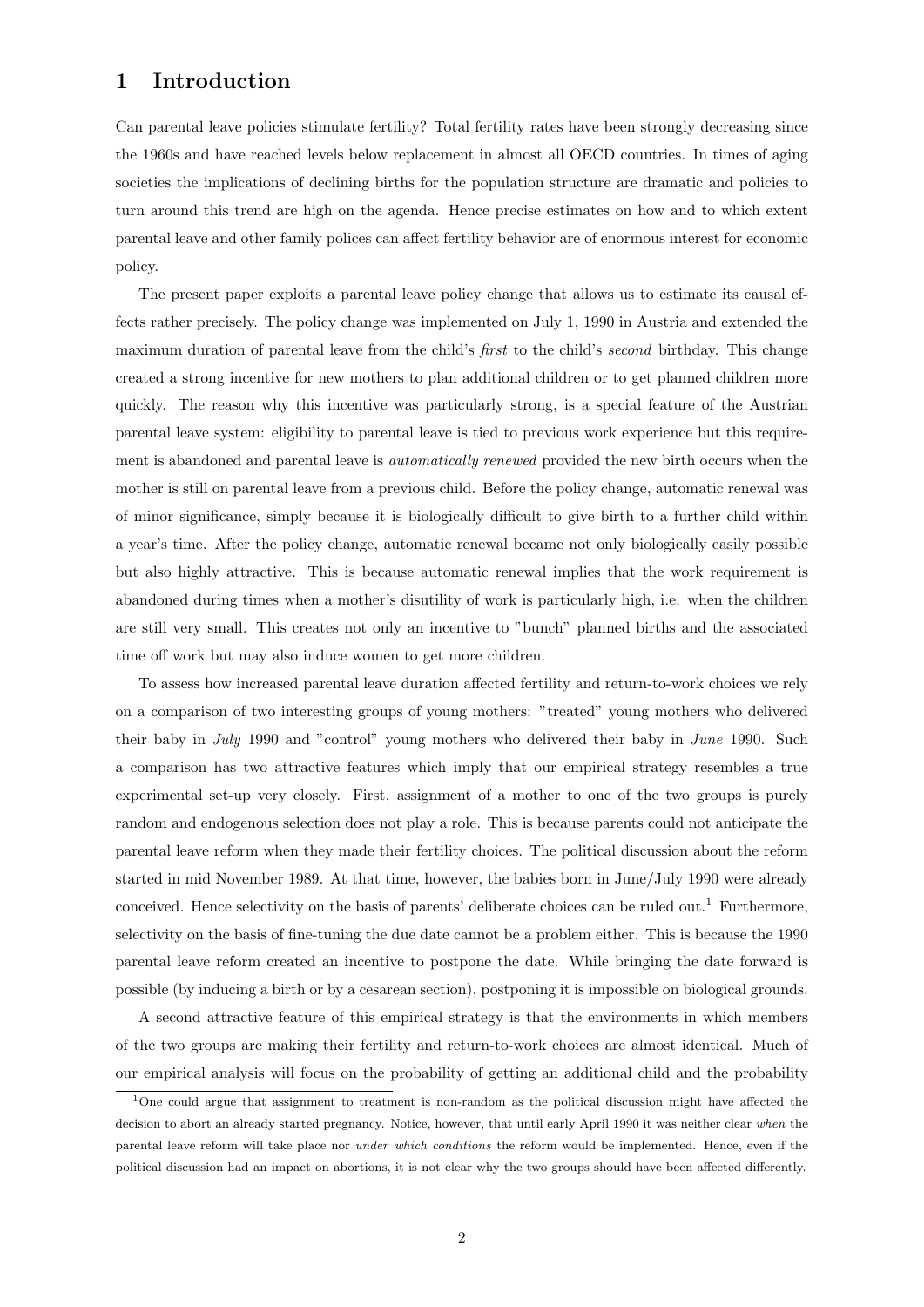of returning to work during the 36 months following the June/July 1990 birth. This implies that any observed differences between treated and controls cannot be attributed to differences in environmental conditions between the two groups. In fact, during the 36 months over which we follow the mothers' behavior, treated and controls have identical conditions in 35 out of the 36 months following the birth. This allows us to adopt a (sharp-design) regression discontinuity approach (Hahn, Todd, and Van der Klaauw, 2001) in which the required assumptions are satisfied in an almost ideal way. In sum, our study is one of the rare cases in a socio-economic context where a policy change created a "true natural experiment".

We note that the effect estimated from a comparison of these two groups captures the causal effect of incentives created by automatic renewal of parental leave. The overall effect of the policy change, however, is likely to be larger. Our estimated effect is based on a situation where, for any *subsequent* birth, the more generous post-reform rules apply not only to treated but also to control young mothers. This implies that our estimate does not take account of the *direct* effect of the more generous parental leave rules resulting from longer job protection and longer benefit duration. To the extent that these more generous rules have a direct effect on fertility, the overall effect of the policy change will be larger than the automatic renewal effect we estimate here.

There are two further respects in which the present study contributes to the literature. First, the 1990 policy change was followed by a further reform in 1996 that reduced maximum parental leave duration from 24 to 18 months. This yields further informative variation in parental leave duration. In particular, the 1996 reform allows us to study whether the effects of parental leave duration are linear (in the sense that the six-month decrease of the 1996 reform lead to responses of half the size as the twelvemonths increase of the 1990 reform) or whether such changes involve important non-linearities. We note further that studying such big variation in parental leave durations is potentially highly relevant as previous studies have found that short parental leave mandates do not change behavior whereas longer mandates do (Baker and Milligan, 2005). If parental leave policies are an effective family policy instrument, the Austrian policy change should produce substantial changes in mothers' fertility and work behavior.

A second respect in which the present study contributes to the literature is a unique and very informative data set, the Austrian Social Security Database (ASSD). This database registers not only the births but also the take-up of parental leave benefits and the work history of individuals. This is particularly favorable in the present context, as our goal is to study the joint fertility and work decisions of mothers. Furthermore, the ASSD covers the universe of all Austrian employees which allows us to draw very specific samples. In sum, the ASSD provides more detailed information on the effects of parental leave policies than most data sets used in previous studies.

Our findings are as follows. First, the twelve-months extension of parental leave enacted with the 1990 policy reform had a strong impact on the probability of having a further child. The percentage women who got an additional child within the next 36 months is about 5 percentage points (or 15 percent) higher when parental leave lasts until the child's second birthday as opposed to the child's first birthday. However, the six-months reduction in maximum parental leave duration enacted with the 1996 policy reform, did not change the share of women with additional children. These seem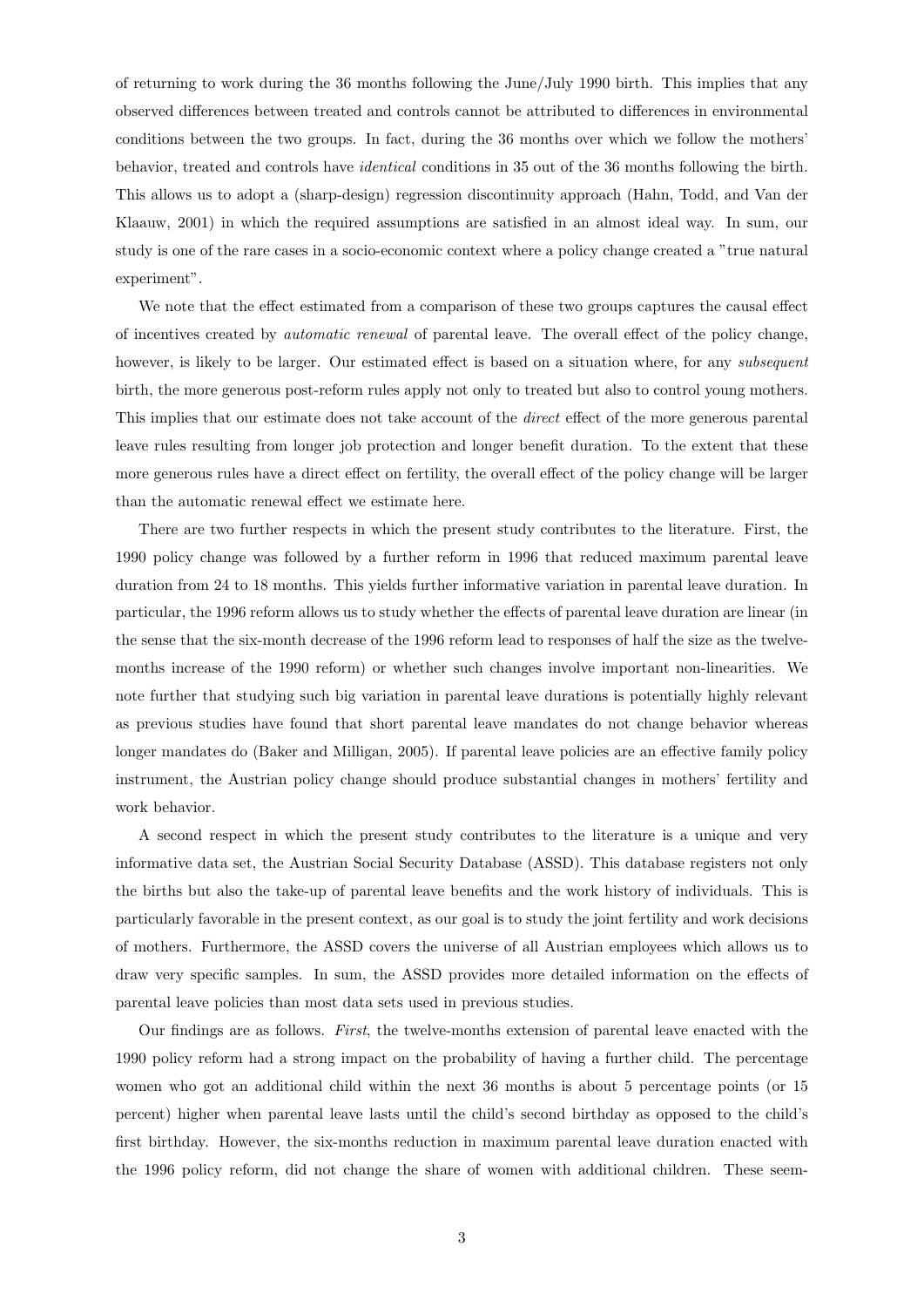ingly contradictory results can be rationalized by the incentives of automatic renewal of parental leave benefits.

Second, we find that both policy changes had a significant impact on mothers' return-to-work behavior. It turns out that, per additional month of maximum parental leave duration, the time off work increases by 0.4 to 0.5 months. The return-to-work patterns are strongly determined by parental leave rules – with particularly strong increases in the percentage women back at work when the maximum parental leave ends. We do not observe any asymmetries between the extension and the reduction of parental leave effects.

Third, for the 1990 policy change, we find that fertility behavior is not only affected in the short run but we also see long-term effects of the policy change. Among women eligible to the more generous parental leave rules, a substantially higher percentage had an additional child even ten years after the birth of the first child. Hence, not only the spacing between planned births, but most likely also the number of additional birth was affected. (Obvious data constraints do not allow a corresponding analysis for the 1996 policy change).

The paper is organized as follows. In the next section, we briefly discuss related previous literature. Section 3 discusses fertility related family-policies in Austria and describes in detail the 1990 and 1996 parental leave policy changes. Section 4 presents and discusses our empirical strategy. The empirical results of the extension and shortening of parental leave are presented in sections 5 and 6. Section 7 concludes.

## 2 Previous literature

Our paper relates to various strands of the existing literature. We briefly review (i) studies that look at the effect of parental leave (and other family policies) on fertility behavior, (ii) studies that analyze the implications of parental leave for labor supply and return-to-work behavior, and (iii) studies that analyze the joint determination of labor supply and fertility choices.

There is a small literature that studies the role of parental leave policies for fertility outcomes. A study closely related to the present analysis is Hoem (1993) who looks at the effects of a "speed premium" introduced in Sweden during the late 1970s and early 1980s. Similar to the present paper, these rules let parents retain their parental leave benefits provided an additional child came in time. Hoem (1993) find that this speed premium lead to substantial increases in Swedish fertility rates. Unlike the present paper, which relies on longitudinal individual data, Hoem's (1993) analysis is based on vital statistics disaggregated by cohort, parity, and age of previous child. Hoem's analysis relies on a pre-post comparison (where many other things may change), so the precise quantitative effect of the successive policy changes is hard to deduce. In contrast, the present paper takes particular care in estimating a causal effect of the policy change.

A further closely related paper is Piketty (2003). Similar to the present analysis, he uses a policy change, the 1994 extension of the French Parental Education Benefit, to study the implications for both fertility and labor supply behavior. The reform allowed women to claim benefits at the birth of their second child (rather than at the birth of their third child as under previous legislation). This policy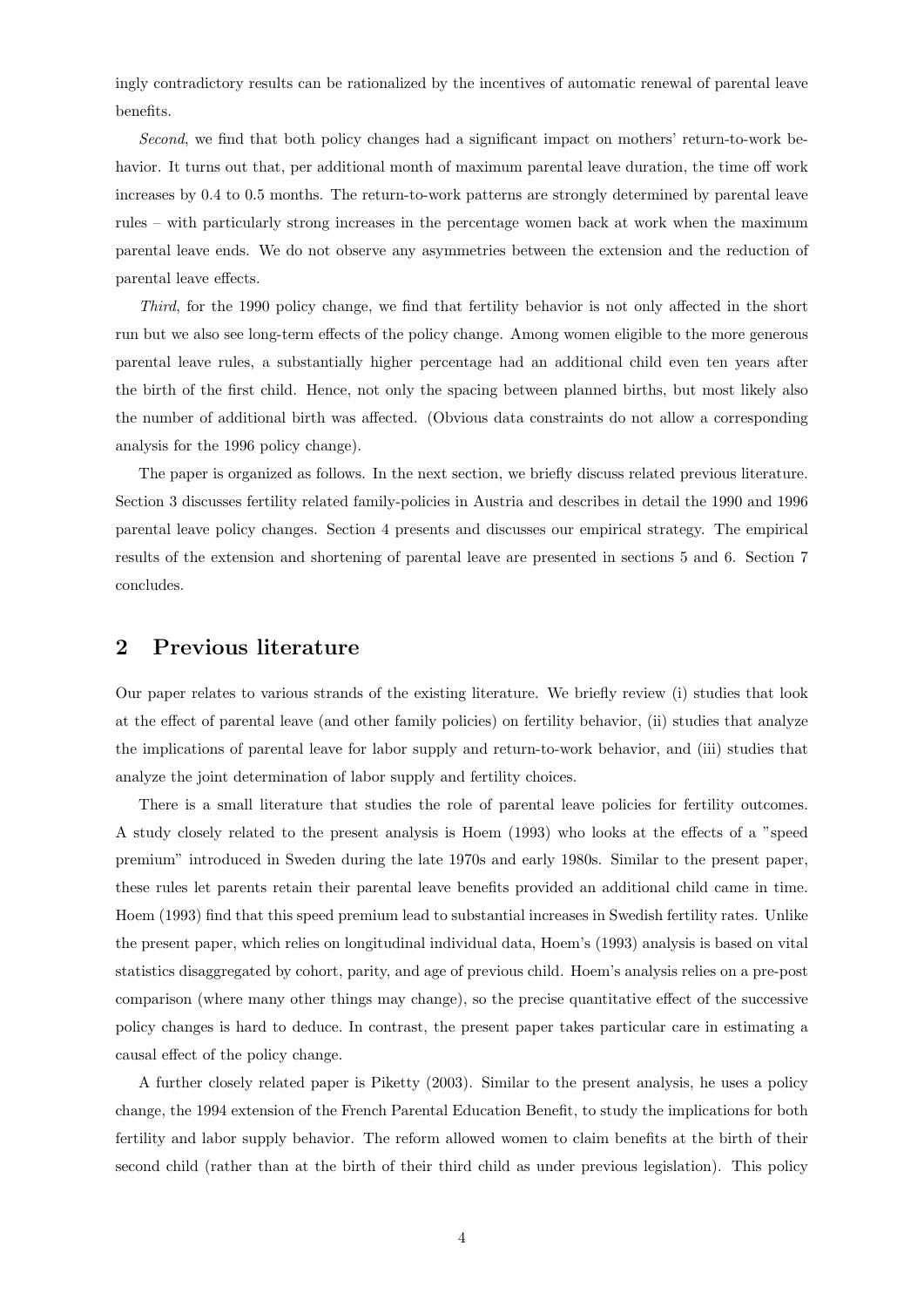change induced a large fall in participation but only a small increase in fertility.

Averett and Whittington (2001) study whether the adoption federal Family and Medical Leave Act in 1993 did affect fertility rates in the U.S. The Act guaranteed 12 weeks of unpaid parental leave to workers in larger firms (more than 50 employees). They find that maternity leave provisions significantly increase the probability of birth, an effect which is larger for higher birth parities. Obviously, this study suffers from potential selection bias as women with desired fertility may look for jobs providing parental leave. However, Averett and Whittington (2001) find that a woman's desire for children does not seem to be an important mechanism by which women are sorted into jobs with parental leave provisions. Büttner and Lutz (1990) analyze the impact of a similar policy change that took place in 1976 in East Germany (the former German Democratic Republic) where paid parental leave was increased from originally 18 weeks to 26 weeks (52 weeks for mothers with two or more children) which lead to a remarkable increase in fertility rates in the following years.

To our knowledge, the only study that has looked at the effect of the 1990 change in Austrian parental leave legislation is the study of Hoem, Prskawetz, and Neyer (2001). They show that the 1990 reform has had an impact on the likelihood of third births. The paper by Hoem et al. (2001) differs from our study in various respects. First, their study is to understand the relative importance of fertility determinants in Austria, including educational attainment and women's labor force status, in addition to the role of family policy. In contrast, our focus are the detailed incentives and effects of the 1990 parental leave reform. Second, they use survey data whereas our study is based on social security register data. The advantage of our data set is that it provides us with a larger number of observations and lets us focus on much more informative samples. Third, we do not only study the implications of the 1990 extension, but also study the effects of the subsequent 1996 reduction in parental leave duration. Finally, and most importantly, we take particular care to precisely estimate the causal effect of the policy changes that result from the possibility of automatic parental leave renewal.

Further related studies have looked at the impact of other pronatalist family policies on fertility. Milligan (2005) studies the introduction of the Allowance for Newborn Children in Quebec, Canada, which pays up to  $C$8,000$  to parents in the time following the birth of a child. He finds a significant impact on fertility and also heterogenous effects across subgroups. Hardoy and Schøne (2005) analyze the fertility implications of the Norwegian cash-for-care subsidy which reduces the cost of children for mothers with limited access to public child care. It turns out that the introduction of the subsidy lead to delays in subsequent births.

Another related literature has studied the impact of the U.S. welfare reform on fertility rates, with mixed evidence. Surveys of Hoynes (1997) and Moffitt (1998) either see no or only a weak and little robust impact of welfare reform on fertility. This appraisal is supported by more recent evidence of Kearney (2004) who studies the consequences of the implementation of family cap policies. These rules were implemented as part of the U.S. welfare reform and deny or reduce transfer payments to welfare recipients with additional births. No significant reduction of fertility rates of women aged 15-34 could be detected. This evidence is supported by Joyce, Kaestner, Korenman, and Henshaw (2004) who find that women with a high risk of recipiency showed a similar fertility behavior in family cap states and in states that did not introduce the cap. Joyce, Kaestner, and Korenman (2002) find little effect of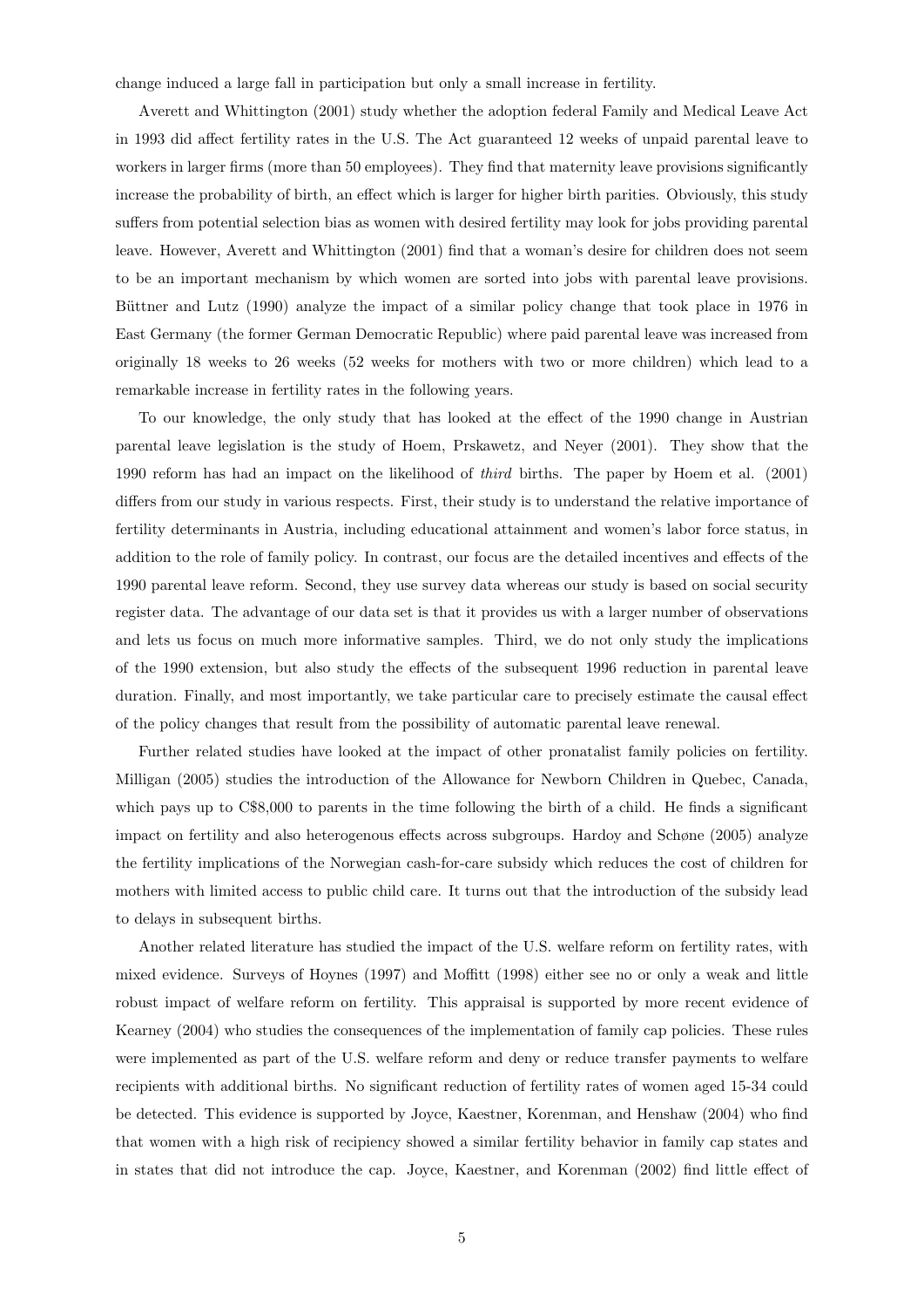the Personal Responsibility Work Opportunity Reconciliation Act which strongly altered the financial incentives to bear children out-of-wedlock. They find no systematic impact of the Act on out-of-wedlock fertility. However, Rosenzweig (1999) finds that high welfare benefit levels and low marital prospects induce young women to bear children out of wedlock.

Also other studies have found significant impacts of financial incentives on fertility behavior. Whittington, Alm, and Peters (1990) and Whittington (1992) study the impact on fertility rates of the U.S. personal tax exemption of dependants which provides an implicit subsidy for each child of. It turns out that the personal exemption has a positive and significant effect on the US national birth rate. Similar evidence is found by Zhang, Quan, and Van Merrbergen (1994) for Canada and by Ermisch (1988) for the U.K. Gauthier and Hatzius (1997), using panel data for 22 OECD countries, show that family benefits have a significant (albeit not very large) effect on fertility rates. The study by Boyer (1989) looks at the effects of the Old Poor Laws of 19th century Great Britain and finds that child allowances caused the birth rates to increase.

A more extensive literature has assessed the role of parental leave policies for labor supply and return-to-work decisions of young mothers. Studies focusing on the U.S. have either used state variation in parental leave provisions or have analyzed the impact of the 1993 U.S. Family and Medical Leave Act. Klerman and Leibowitz (1997) find that changes in maximum parental leave durations across U.S. states does affect the duration of leaves but does not signficantly affect female employment. Klerman and Leibowith (1999) find that the introduction of the U.S. Family and Medical Leave Act in 1993 did not have any major impact on the return-to-work behavior of young mothers. A more recent study by Baum (2003) confirms this result. The 12 week duration granted by the 1993 Leave Act appears to be too short, parental leave is unpaid, and other rules (minimum employer size) excludes many woman from the rules. In contrast, Berger and Waldfogel (2004) find that there is closer relationship between maternity leave coverage and mothers' labor force participation.

Parental leave rules in other countries are more generous and hence more likely to have an impact on the labor supply behavior of mothers. Baker and Milligan (2005) exploit the substantial variation in parental leave provisions over time and across Canadian provinces (ranging from 17 and 70 weeks) to study how such policies affect the amount of time that mothers spend with their children. They find both short and long mandates increase job continuity (i.e. the fraction of women returning to their pre-birth employer). However, only long (but not short) leaves the time off work. This is important, as most welfare-enhancing effects of parental leave legislation work via its effects on the amount of time that mothers spend with their very small children.

Ruhm (1998) as well as Ruhm and Teague (1997) show, using panel data on parental leave provisions across European countries, that womens' attachment to the labor force increases as with the duration of parental leave mandates. Pylkkänen and Smith (2004) find that the impact of parental leave and other family policies has a strong impact on mothers' career interruptions in Denmark and Sweden. Furthermore, the more flexible Swedish system – where parents can split parental leave and times on partenal leave can be saved now and used up later – lets women adopt more strongly to policy changes as opposed to Denmark where the parental leave system does not allow for such flexibility. Ondrich, Spiess, Yang, and Wagner (1999) show that changes in maximum leave durations in Germany in the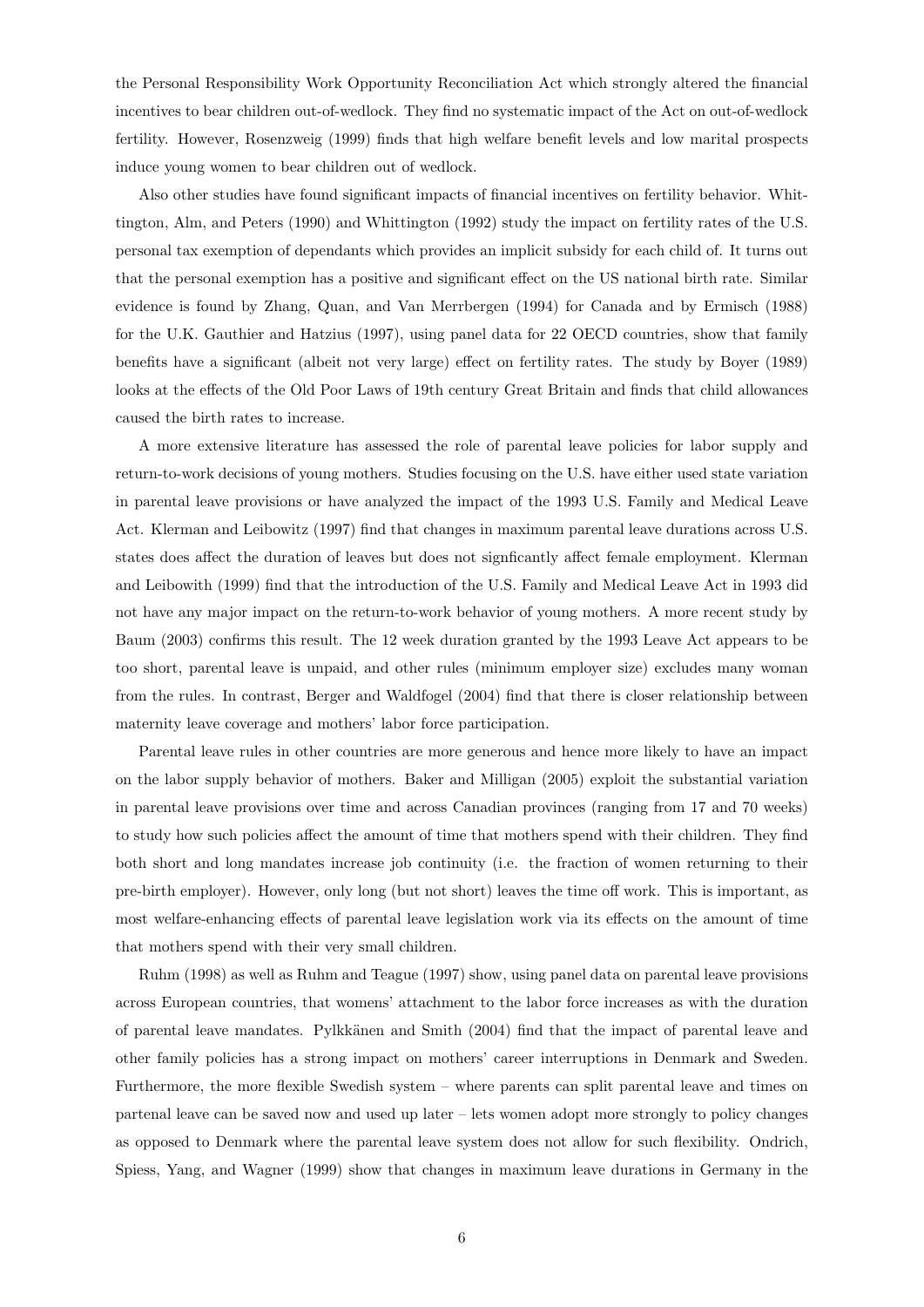1980s had a significant impact on the time that mothers spend with their children.

A final related strand of literature aims at understanding the role of financial incentives for women's joint labor supply and fertility decisions. These studies have typically relied on the estimation and/or simulation of structural models. Early approaches include Moffitt (1984), Rosenzweig and Schultz (1985), Hotz and Miller (1988), Heckman and Walker (1990), see also the survey of Hotz, Klerman, and Willis (1997). More recent ones are Francesconi (2002), Del Bocca (2002) and Del Boca, Pasqua, and Pronzato (2004). Keane and Wolpin (2002a,b) estimate and simulate a dynamic model of fertility and welfare take up. A recent paper by Laroque and Salanie (2005), also based on the structural approach, models in much detail the French tax-benefit system and its implications for female participation and fertility. Their results and simulations suggest that financial incentives play a sizable role in determining fertility decisions in France.

## 3 The institutional environment

#### 3.1 The Austrian parental leave system

The Austrian system was introduced in 1957 when mothers were protected from dismissal of the previous job for a period of 6 months. Two major reforms took place in 1961 when the maximum duration of parental leave was extended up until the child's first birthday and a means-tested transfer payment proportional to the unemployment benefit was introduced; and in 1974 when the transfer became flat rate and independent of household income.

The rules that were in place during the 1990s required a minimum employment experience prior to birth. Women taking up parental leave for the first time, had to have worked (and paid social security contributions) for at least 52 weeks during the two years prior to birth. For mothers with at least one previous take-up of parental leave the employment requirements is reduced to 20 weeks of employment during the last year prior to the subsequent birth. Parental leave comes with two major advantages. First, mothers are eligible to a flat rate transfer amounting to about 340 Euros per month (in 1990) or about 31 % of gross median earnings of female workers. Benefits are not means tested and not taxed implying a median net income replacement ratio of more than 40 %. Women without a partner or with a low-income partner are eligible to higher benefit levels (Sonderunterstützung). Second, parental leave provides protection of a mother's previous job. A mother can return to her previous employer and is protected from dismissal during the first 4 weeks after returning to work.<sup>2</sup>

Parental leave is preceded by a period of *maternity protection* intended to protect the health of mother and child around the period of confinement. This period of *maternity protection* lasts for 16 weeks (usually 8 weeks before and 8 weeks after the actual birth). During this period women are not only insured against the risk of dismissal but get an associated transfer equal to the average wage rate over the last quarter prior to the birth. Formally, the parental leave period starts when the maternity protection period ends (see Figure 1).

A specific feature of the Austrian parental leave system is the possibility of automatic parental leave

<sup>&</sup>lt;sup>2</sup>The effective duration of job protection is much longer than these four weeks. In Austria, layoffs are suject to advance notice regulations implying that a mother's job is protected for several months after returning from parental leave.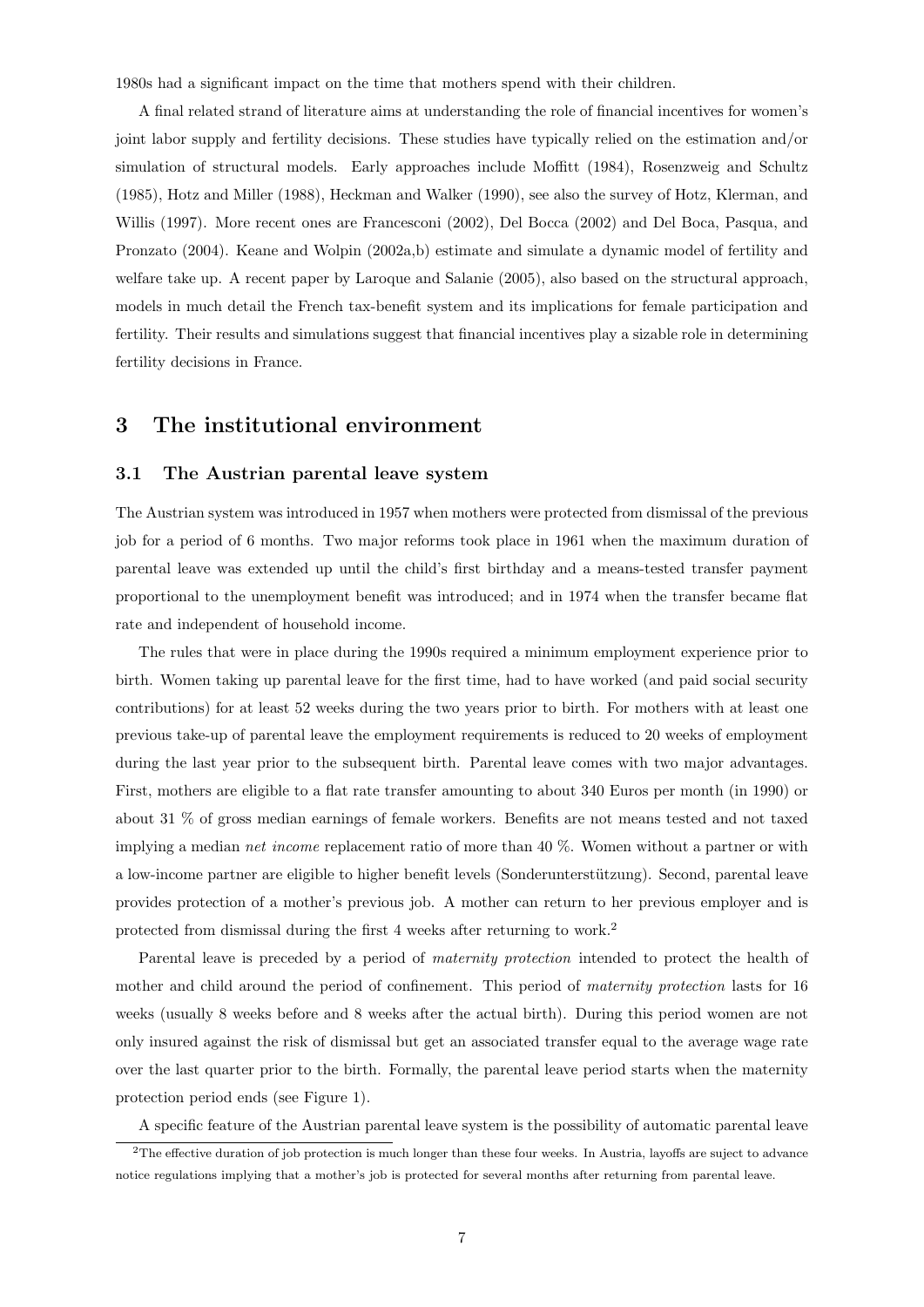renewal in case the mother is still on leave from a previous child. In that case, the parental leave benefits (that is, job protection and parental leave transfer) are extended without any further work requirement. The work requirement is even abandoned if the new birth follows closely after a previous birth. Provided that a new maternity protection period starts within 6 weeks after the formal termination of a previous leave, take-up of a new parental leave is possible without any further employment requirement. As maternity protection starts 8 weeks before the due date, the rules effectively imply that automatic renewal possible until 14 weeks after the formal termination of a previous parental leave period (see Figure 1). If a new birth occurs after this date, the new mother is required to have worked for at least 20 weeks to requalify for a new parental leave period.

#### Figure 1

Prior to July 1, 1990, the maximum duration of parental leave ended with the child's first birthday. Automatic benefit renewal played only a minor role, simply because it is biologically difficult to get a further child within the required period (= one year plus 14 weeks). Planning an additional child very quickly after the expiration of the previous parental leave involves the risk of not qualifying for automatic renewal and of being forced to work for 20 weeks to requalify. As the disutility of work is very high when children are very small, mothers planning a further child had an incentive to postpone childbearing under the parental leave rules prior to July 1990.

After July 1, 1990, the maximum duration of parental leave was extended until the child's second birthday. Just like before, parental leave may end earlier for mothers taking up the old job or for mothers getting an additional child. Clearly, the rules after July 1990 give quite different incentives. Having a second child within a period of two year plus 14 weeks is easily possible from a biological point of view. In other words, parental leave rules after July 1990 provide an incentive to chronologically "bunch" a given number of planned children and the associated time off work. Moreover, the change in parental leave duration creates an incentive to increase the number of births.<sup>3</sup>

A further policy change took place after July 1, 1996. After that date, the maximum duration of parental leave still lasted until the child's second birthday. However, the new rules required that at least 6 months of the leave had to be taken by the father. As fathers' take-up of parental leave is negligible, the 1996-reform effectively implied a reduction in maximum parental duration from the child's second birthday to the date when the child became 18 months old. Notice that automatic benefit renewal is still a relevant option under these new conditions. Having a further baby within 18 months plus 14 weeks after the previous birth is still biologically easily possible. To take advantage of automatic renewal, the spacing between two subsequent births has to become shorter. As a result, the 1996 policy

<sup>3</sup>The 1990 policy reform came with several additional changes. The system was changed from a "maternity" to a "parental" leave system. Not only the child's mother but also the father could go on parental leave. However, this is of no practical consequence. In 1990 less than 1 % of fathers took advantage of that possibility. A second change was that women in farm households and family businesses as well as women who did not meet the employment requirements became eligible to a transfer equal to 50 % of regular parental leave benefits up until the child's second birthday. This is of no importance in the present analysis because we confine ourselves to study behavior of female dependent employees. Furthermore, the reform made it possible to take part-time parental leave, either between child's first and second birthday (by both parents at the same time) or between child's first and third birthday (only one parent or both parents alternating).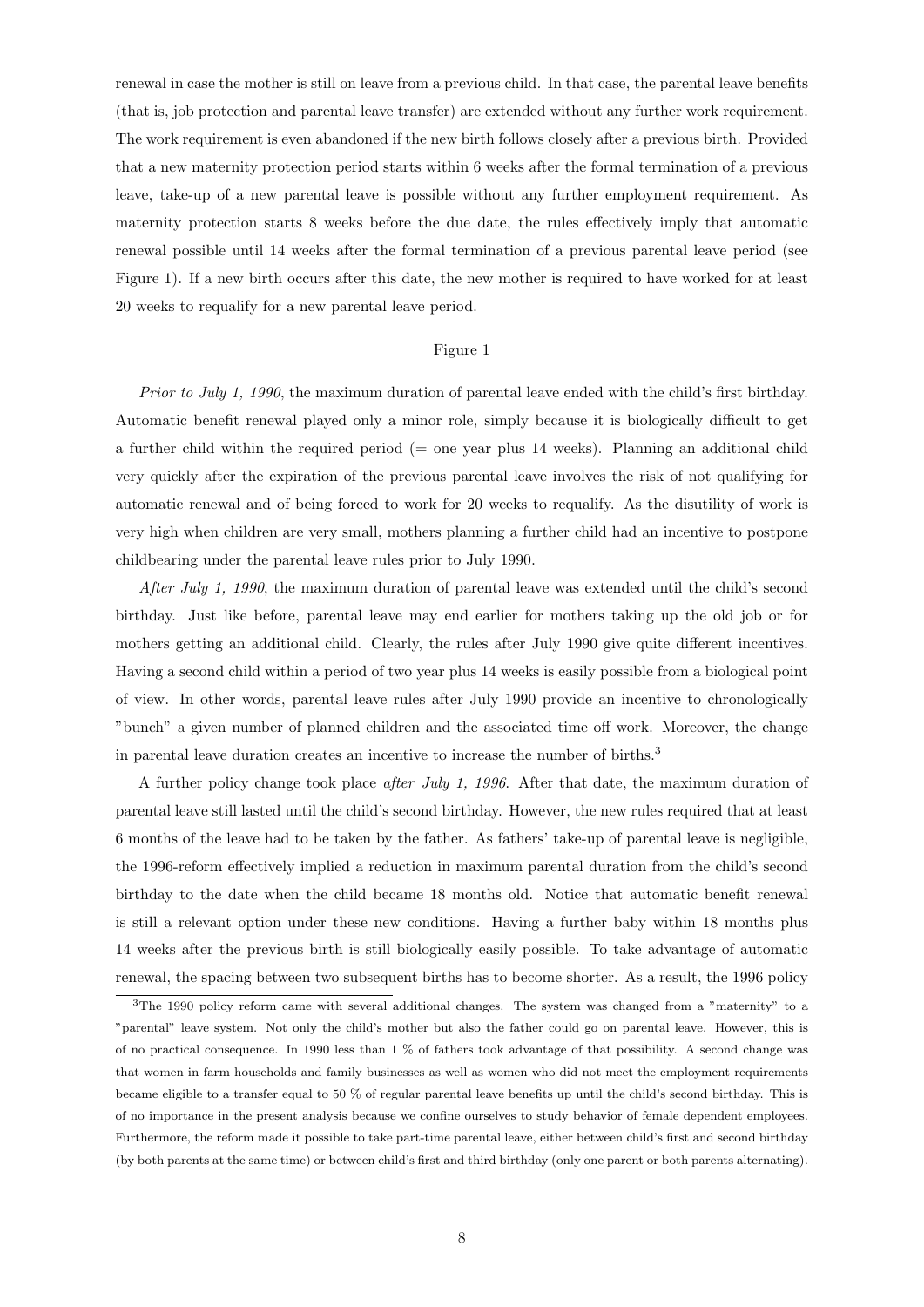change may even further enhance the "bunching" incentive.<sup>4</sup> The 1996 reform brought also a slight increase in previous employment requirements for second and subsequent birth. Instead of originally 20 weeks within the last year, women had to spend 26 weeks within the last year in employment. This further enhances the incentive to take advantage of automatic renewal of parental leave benefits.

## 3.2 Other fertility related family policies

Besides parental leave benefits, fertility-related family policies in Austria consist of a broad set of measures that we only briefly discuss here. Parents are eligible are child benefits (Familienbeihilfe). There is universal eligibility to these benefits (meaning that all parents with sufficiently long residence in Austria are eligible). These benefits amounted to about 95 Euros per month for each child below age 10, and to 110 Euros per month for each child between ages 10 and 19). The tax system has  $tax$ deductions for children (Kinderabsetzbeträge), that increase with the number of children. Furthermore there is a birth benefit (Geburtenbeihilfe) of Euro 1090 paid to mothers in several steps upon medical inspections between the child's birth and its fourth birthday. The supply of child care facilities for small children is rather low. According to OECD (Employment Outlook 2001) the proportion of children under age 3 enrolled in formal child-care arrangements was only about 4 % in 1998 which is very low be international standards. <sup>5</sup>

While the most significant changes in fertility-related family policies during the 1990s concerned changes in parental leave legislation, several other minor changes were made with respect to other family policies. In 1997 the birth benefit was abolished. In 1998 there was a major effort by the central government to improve the supply of childcare facilities in public kindergardens (Kindergartenmilliarde). However, this increase in government spending was targeted towards the age group 4-6 rather than the very small children.

Figure 2 clearly shows that times when average parental leave duration is high are times when total fertility is high. However, the picture does not tell a very clear story. First, the correlation between average duration of parental leave and the number of births is far from clear. In the late 1980s parental leave was still low, but the number of births was close to the 90,000 threshold. In the late 1990s, when both maximum and average parental leave duration was more 50 % higher, the number of births was considerably lower. Second, parental leave is clearly not the only determinant of fertility behavior. Other things were changing as well. Most importantly, labor force participation rates (women ages 15-64) rose from less than 50  $\%$  in the mid 1980s to more than 60  $\%$  by the year 2000 (OECD)

<sup>4</sup>A further major policy change took place in 2002. There were two major changes. First, transfer payments (Kinderbetreuungsgeld) was increased and granted for a period of 3 years (rather than at most two years as under previous rules). Furthermore, transfer payments become became independent of previous work requirements (so also other previously non-covered group became eligible). Third, mothers could go on leave for two years again and, during the leave period, earn labor income up to 14,500 Euros during the period when benefits are drawn. We do not discuss these changes in more detail, as our data do not allow us to study this most recent change.

<sup>&</sup>lt;sup>5</sup>For instance, the comparable number for the U.S. is 54  $\%$ , for Denmark, Norway and Sweden 64  $\%$ , 40  $\%$ , and 48 %, respectively. Germany, and southern European countries have similarly low levels of child care facilities for kids under age 3 (These number include both public and private child care provision such as group care in child-care centres, residential care, childminders based in their own home, care provided by person who are not a family-member; see OECD Employment Outlook 2001).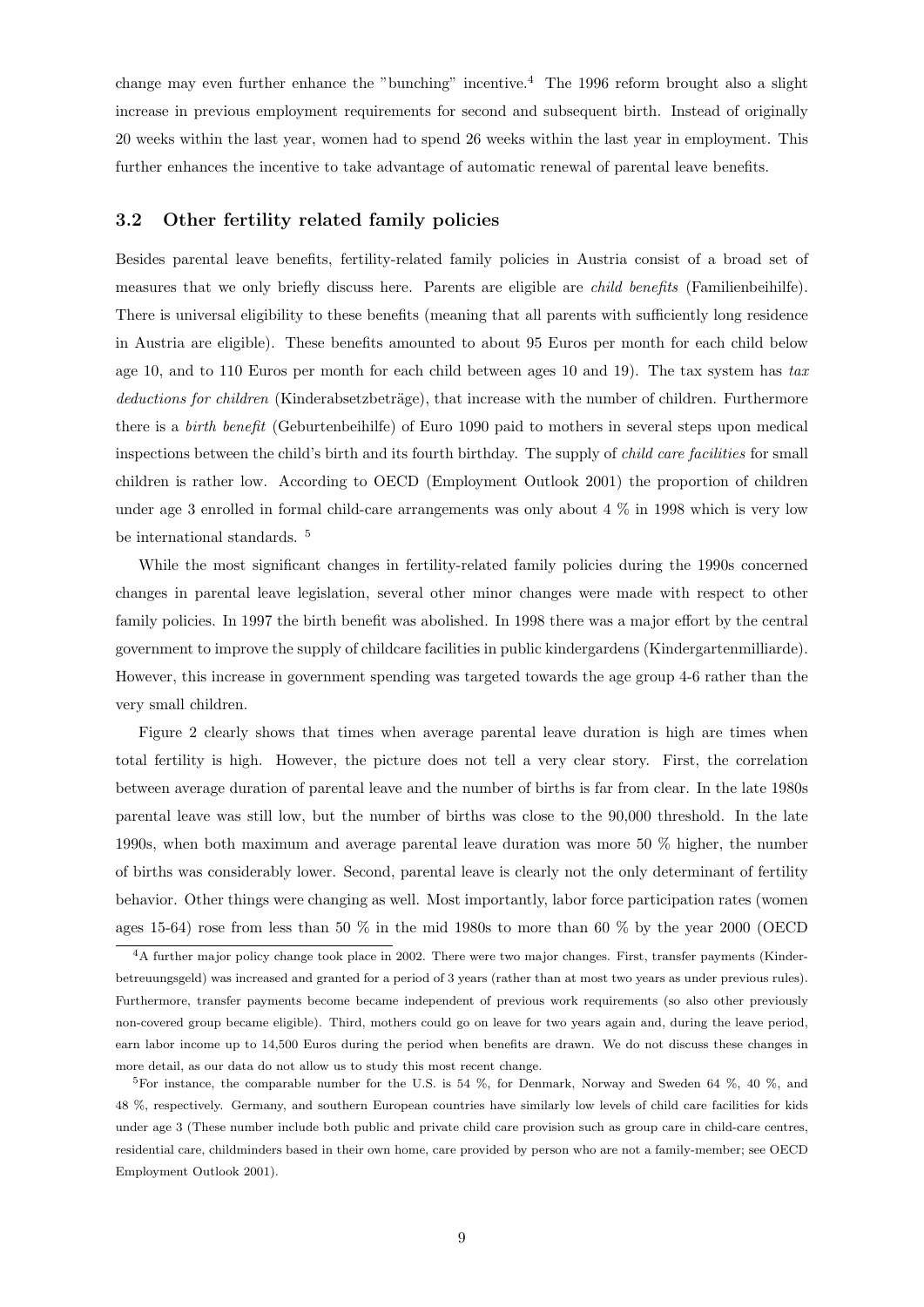Employment Outlook, 1993, 2004) and were monotonically increasing throughout the 1990s. Third, and most obviously, the evolution of births is not only the effect of fertility behavior (that is, the propensity to become a child by the typical woman in the relevant age group) but also the result of demographics (that is, the number of potential mothers at a particular date). This suggests that a closer look at the data is necessary to shed light on the role of parental leave legislation on fertility behavior.

#### Figure 2

## 4 Data

In order to assess the effect of parental leave legislation on fertility behavior and labor supply we use information from the Austrian social security dataset (ASSD). The ASSD consists of administrative individual register data collecting information relevant for old-age social security benefits. As these benefits depend on individuals' earnings and employment histories, the data set reports these histories for the universe of Austrian private sector workers. Furthermore, not only employment histories, but also times with childbearing and -rearing ("Kinderersatzzeiten") are relevant for old-age social security benefits. In other words, the data set reports high-quality information on the number of births and the take-up of parental leave benefits by female employees.

The ASSD has several obvious advantages which will be of particular importance for the empirical strategy developed below. First, the data set covers the *universe* of the private sector employees in Austria implying we can rely on large samples, even when very specific groups are considered. Second, the data reports, on a daily basis, the occurrence of a birth and take-up (and durations) of maternity protection and parental leaves since the year 1972. This allows us to determine precisely both the parental leave eligibility status as well as the maximum duration of parental leave of mothers. Third, as all employment and earnings over an individual's life cycle are reported in the data, we can look in a very detailed way at the joint distribution of fertility and labor supply behavior of mothers over extended time periods.

A disadvantage of the ASSD is incomplete recording of previous births. The condition for a birth being registered in the ASSD is that a woman had to be employed at least once prior to this birth. If no such previous employment spell exists, it is random whether or not a birth is recorded in the data. However, once a birth has been registered in the data, all further births are also registered. This means for all mothers in our data, we can precisely determine the *subsequent* fertility life cycle. However, the randomness in birth reporting of previously never-employed women implies that we cannot precisely determine the parity of a birth. To make things precise, consider a woman who gets a child at age 30 and who was employed prior to birth. In that case the current birth and all subsequent births are registered in the data. Assume this women has entered the ASSD at age 25 (because she was never employed before that age) was continuously employed until age 30. While the birth at age 30 is observed in the data for sure, we cannot be certain that this is the woman's actual first birth. This woman could have given birth to children before entering the ASSD at age 25. More generally, if we observe  $x$  previous births in the data, we know that any subsequent birth is of parity  $x$  or higher.

As a result, we cannot condition the likelihood of a subsequent birth in an exact way on the number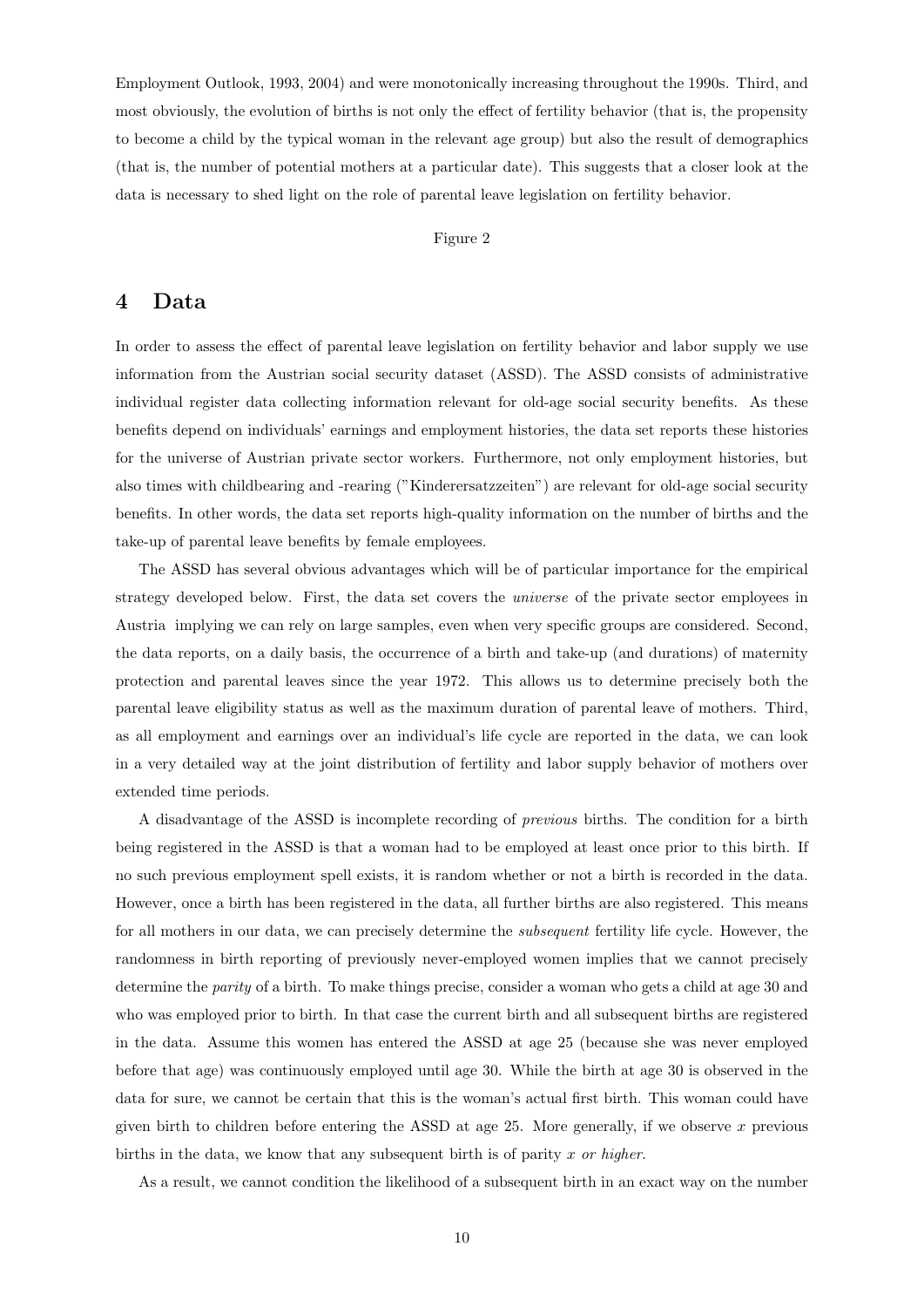of previous births. This is important, since demographic research has typically found then number of previous children as one of the most important determinants of the likelihood of an additional child. While this is a drawback of our analysis, we can still precisely determine the likelihood of an additional child unconditional on the number of previous birth. As we will see below these indicators are quite informative on the causal effect of changes in parental leave legislation.

## 5 Empirical strategy: regression discontinuity analysis

The focus of this paper is to assess the effects of the duration of parental leave for spacing and number of subsequent children as well as the mothers' return-to-work behavior. Let T denote the date of birth of the previous child. Let Y indicate whether an additional birth occurs within 36 months after date T, i.e.  $Y = 1$  if the mother gives birth to an additional child, and  $Y = 0$  otherwise.<sup>6</sup> Let D indicate a mother's treatment status, i.e.  $D = 1$  if parental leave lasts until the previous child's second birthday, and  $D = 0$  if parental leave lasts until the previous child's first birthday.

Assignment to treatment is a discontinuous function of the date of birth T. All mothers giving birth to a child on or after July 1, 1990  $(t_0)$  are entitled to the prolonged parental leave duration, whereas all mothers giving birth to a child earlier are denied the extended parental leave duration. We draw two samples from our raw data. The treated or "before" sample consists of women who gave birth to a child between June 1 and June 30, 1990; the control or "after" sample consists of women who gave birth to a child between July 1 and July 30, 1990. Because the ASSD reports all births occurring in the universe of all females employed in the private sector we end up with a sufficiently large data set amounting to 6218 observations.

While our data set does not report the parental leave eligibility status directly, we observe actual parental leave take-up. Thus, we can investigate how strongly the duration of parental leave changes as a function of calendar time. Figure 3 reports average durations of parental leave durations by birthdays. The data show very clearly that, within the first three years immediately after the birth, mothers who deliver their baby in June 1990 are on parental for roughly one year. In contrast, mothers who gave birth in July 1990 the corresponding number is almost twice as high. In particular there is no trend in average parental leave durations within each month.<sup>7</sup> So we can be quite confident that assignment to treatment changes sharply on July 1, 1990.

#### Figure 3

Thus  $E(D|T = t_0 + \epsilon) = 1$  and  $E(D|T = t_0 - \epsilon) = 0$ , i.e. assignment to treatment is "sharp" in the

<sup>6</sup>We focus on the a space of 36 months between births because parental leave coverage differs between mothers at most for a period of 28 months between births. Thus, only the first three years between births can directly be affected by differences in parental leave legislation. A sensitivity analysis discusses the results when the space between births is extended to 120 months or 10 years.

<sup>7</sup>Notice that take-up of parental leave is itself an endogenous variable. However, as the majority mothers use up the eligibility period, this indicator is informative on the treatment intensity. Notice further that the take-up indicator in Figure 3 reports take up of parental leave benefits during the first three years. Because more than one birth may take place during that interval, the indicator shown in Figure 1 may be larger than the maximum duration of a single leave.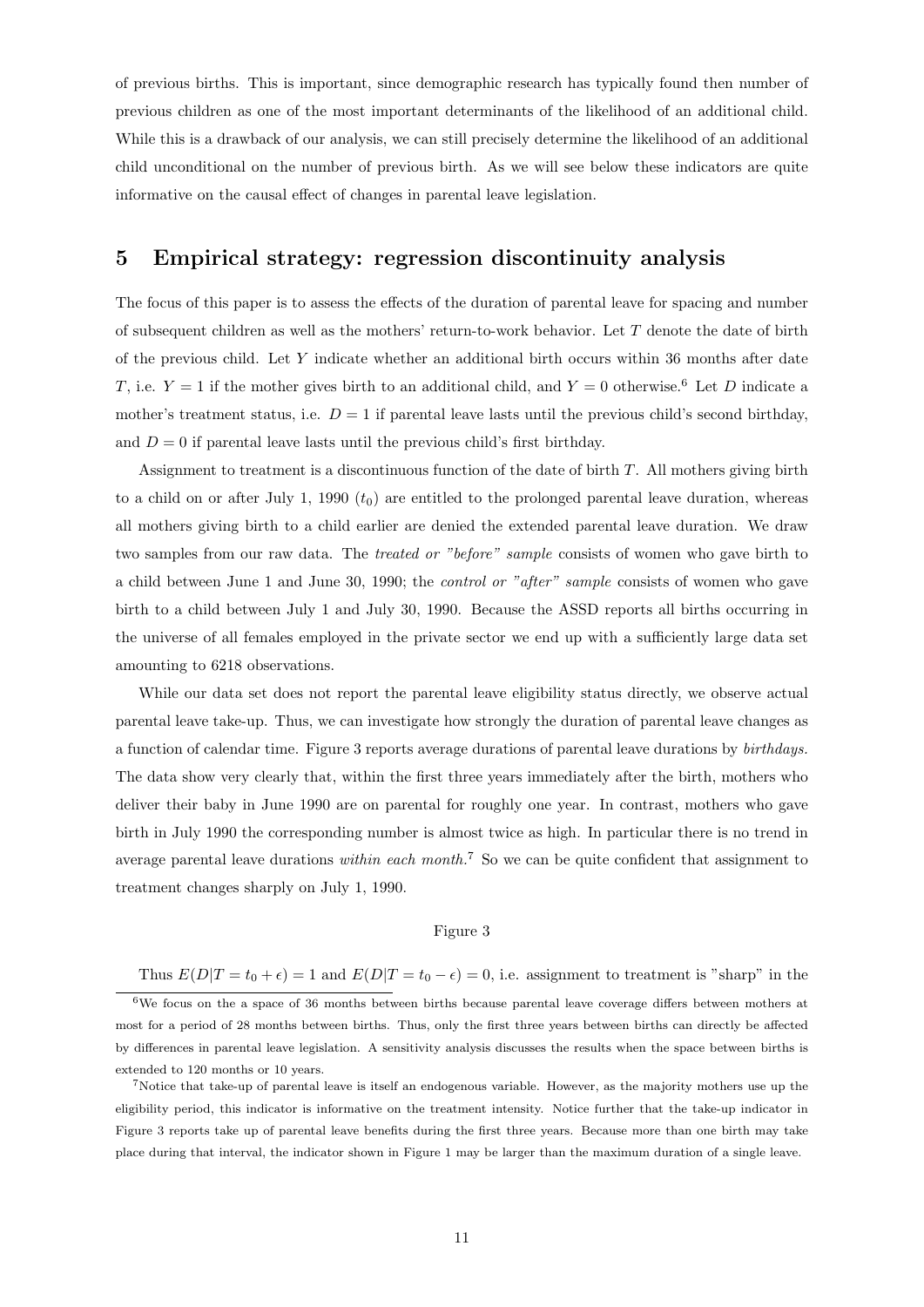terminology of Hahn et al.  $(2001)^8$  Thus, an intuitively appealing contrast that infers the causal effect of extended parental leave on the spacing of births is the following

$$
E(Y|T = t_0 + \epsilon) - E(Y|T = t_0 - \epsilon)
$$

It can be shown that for  $\epsilon > 0$  sufficiently small, this contrast identifies the average effect of offering extended parental leave duration on the spacing of births for mothers giving birth when parental leave was extended (Hahn et al. 2001).<sup>9</sup>

There are several reasons making us confident that a comparison of these two groups is informative on the causal effect of parental leave legislation on fertility and return-to-work supply behavior. A first reason comes from inspection of the observed characteristics of the two groups. If there is random selection into treatment status, we would expect no major differences in the means of observed characteristics between the two groups. Table 1 shows that, in fact, the two groups are very similar with respect to observed characteristics. In both samples, almost 80 percent of all births occurred in mothers' age group 20-29 and about 13 percent at ages 30 and above. Both groups were roughly 1.5 years in employment and .12 years in unemployment during the past two years. All other job characteristics, like average wages (and their standard deviation), white collar employment, and the distribution of previous employment across industries and regions are almost identical between the two groups. While the two groups are very similar, they are not identical. Our analysis below will therefore use regression analysis which controls for these individual characteristics.

#### Table 1

A second reason refers to the way the treatment status is assigned to individuals. As we focus on births that took place during the rather short period in June and July 1990, this comes close to a random assignment of treatment status to individuals. To study the information that potential parents got via the public debate on the upcoming parental leave reform, we performed a content analysis of the major Austrian newspapers. The public discussion started in November 11, 1989 – seven and a half months prior to the final implementation of the change. At that time it was neither clear whether, when, and how extended parental leave would actually be introduced. While, on November 15, 1989, the press announced that the extended parental leave might be introduced on July 1, 1990, on November 16, 1989, 21 pro-business members of the parliament announced that they would block a law extending parental leave. On January 5, 1990, the headline of an article of the "Neue AZ" regarding family policy announced that the policy of "Extension of Parental Leave Has Failed". It took until April 5, 1990, that the press finally declared that the ruling coalition (social-democrats and conservatives) had found a political compromise. In sum, the chronology of the public parental leave reform debate suggests that it was unclear until 3 months prior to the policy change whether and under which conditions the

<sup>8</sup>Note that in the analysis, we treat time as discrete with the smallest time unit equal to 1 day. This guarantees, that the density of births at  $t_0$  is non-zero.

<sup>9</sup>When assignment to treatment is sharp,  $E(Y|T = t_0 + \epsilon) - E(Y|T = t_0 - \epsilon) = E(Y_1 - Y_0|T = t_0 + \epsilon) + E(Y_0|T = t_0 + \epsilon)$  $t_0 + \epsilon$ ) −  $E(Y_0|T = t_0 - \epsilon)$  with  $Y_0$  denoting the space between births with  $D = 0$  and  $Y_1$  denoting the space between births with  $D = 1$ . For  $\epsilon > 0$  sufficiently small, this contrast identifies the average effect of treatment at calendar time  $t_0$  $-E(Y_1 - Y_0|T = t_0)$  – provided that  $E(Y_0|T)$  is continuous in  $t_0$ .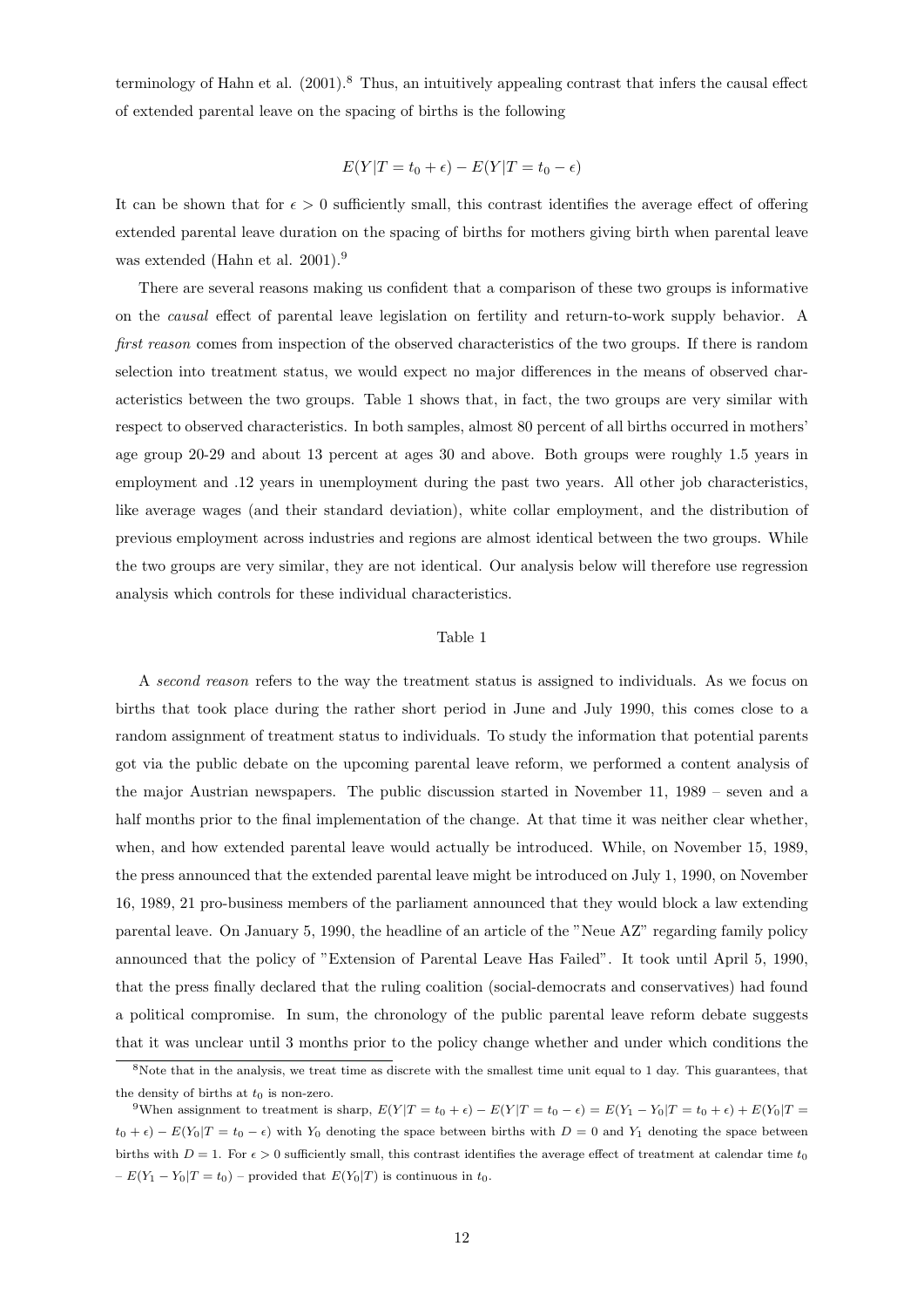parental leave would be extended. Hence it is impossible that the fertility decisions for the June/July 1990 births were influenced by parents' anticipation of the 1990 policy change.

While selection on the basis of deliberate fertility choices cannot be relevant, one might still wonder why we observe substantially more births in July than we do in June (see Table 1, 3 bottom rows). The number of births over the 30 days interval June 1 to June 30 observed in the data is 2979 whereas the corresponding number for July 1 to July 30 is 3239, or 8.7 percent higher. This most likely reflects seasonality. Births in July exceed the number of births in June in any given year in the period 1986- 1995. Moreover, both in 1986 and 1995 (when no family policy changes were enacted) the number of births reported in the ASSD is 9 percentage points in July compared to June. Nevertheless, we will perform sensitivity tests comparing births that occur, respectively, in the first/second half of June and the first/second half of July.

A third reason why our results are reliable comes from the time-proximity of the sample selection dates of the pre- and post-observations relative to the (comparably long) time interval over which we observe mothers' fertility and labor supply behavior. While samples are selected over two successive months, we will focus on women's fertility and return-to-work behavior over the first 36 months following the birth. Hence any differences between treated and controls cannot be attributed to differences in environmental conditions by the two groups. In fact, during the 36 months over which we follow mothers' behavior, treated and controls have identical environmental conditions in 35 out of the 36 months following the birth. Hence a typical problem that contaminates pre-post comparisons, cannot be of importance in the present context.

## 6 Extending parental leave: the July 1990 policy change

We are now ready to discuss the impact of parental leave duration on fertility and return-to-work behavior. We restrict our focus in two respects. First, we study only the behavior of mothers after their first birth that is observed in the data. (While below we will refer to this event as a woman's "first birth" we have to be aware that the true first birth is not observed in the data due to imperfect reporting of women's previous birth histories). The reason for this restriction is that we expect stronger effects of parental leave for low birth parities but the effects for higher parities is likely to be quantitatively less important. Second, we will concentrate on fertility and work behavior during the first 36 months after a woman's first birth. During this time, the differences in incentives between treated and controls are strongest, hence the incentive created by the policy change should work most strongly during this interval. Note, however, that the adopted changes in parental leave policies may also change life-cycle behavior of treated mothers so that not only the spacing but also the number of additional births may be affected. In a sensitivity analysis we will explore how the change in parental leave legislation affects fertility and return-to-work behavior over longer time horizons.

Figure 4 presents first evidence on the effects of parental leave policies on fertility behavior. The vertical axis measure the fraction of women with an additional child within the 36 months following the mid 1990 birth. The data points reported in the Figure are bi-weekly backward moving averages for births in June; and biweekly forward moving averages for births in July. (The averaging removes the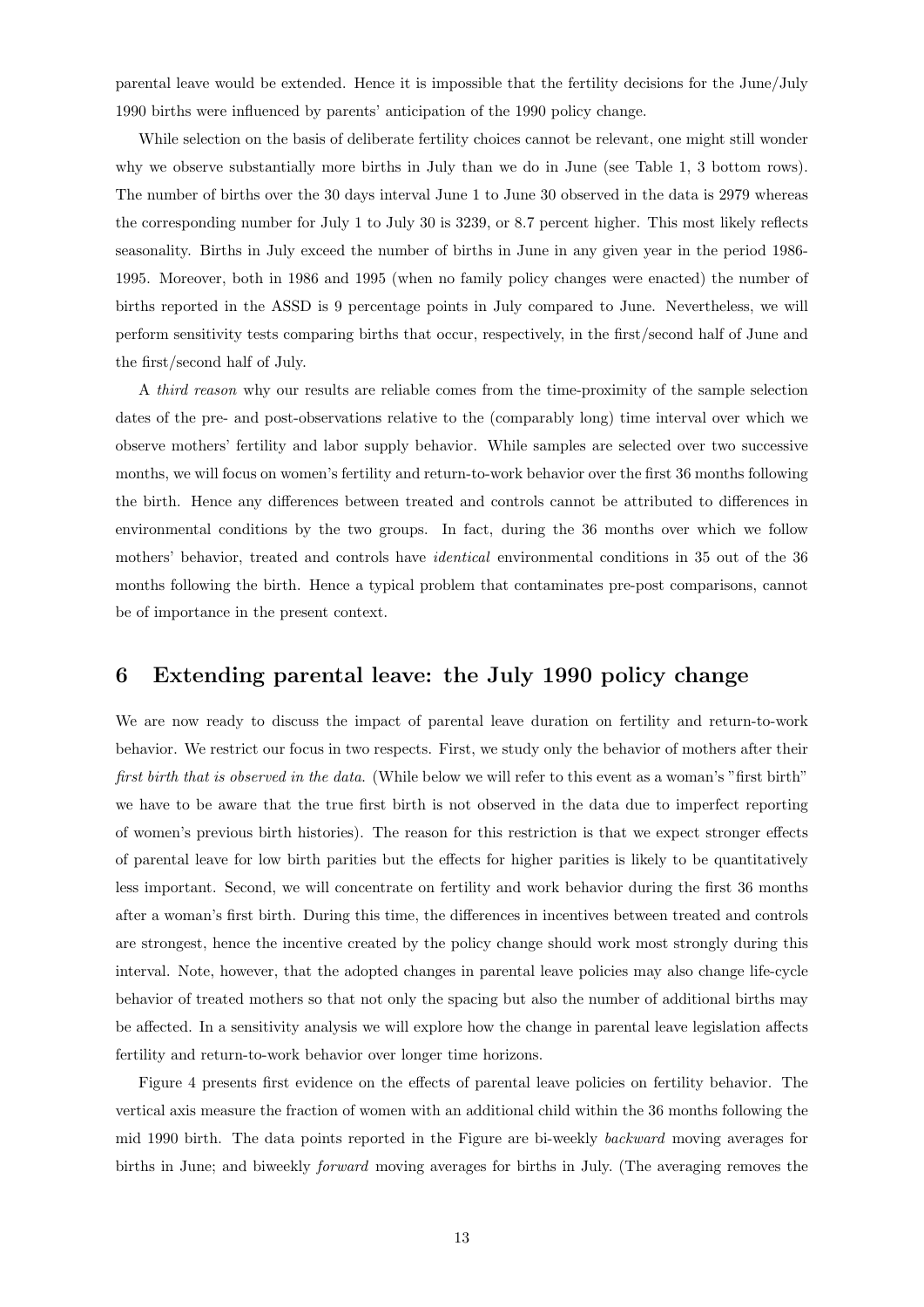noise in high-frequency day-to-day fertility data; forward/backward averaging ensures that the same parental leave rules apply for each July/June data point in Figure 4). The probability that a woman in the control sample (mothers with a birth in June 1990) gives birth to an additional child within the 36 months following June 1990 is .320; the corresponding probability in the treated sample is .367, or about 15 percent higher. For the control sample, the biweekly (backward) moving average is below .33 for each day in June. For the treated, the biweekly (forward) average is above .35 for each day in July. Hence the effect seems quite robust and does vary only slightly over the particular (biweekly) time window that we adopt.<sup>10</sup>

#### Figure 4

Table 2 presents the results from regression analysis using the indicator variable "additional child within 36 months" as the dependent variable (columns 1 and 2). The first column gives the coefficients from a regression of the additional-child indicator on a mother's treatment status without any further explanatory variables. This is just summarizing what we have seen in Figure 4 into a single number: the (unconditional) probability to get a further child is 4.7 percentage points (or 14.7 percent) higher for treated than for controls. In columns (2) we include additional explanatory variable into the linear probability model. This leaves our results unchanged. The point estimate of the treatment indicator is even slightly higher than before (4.9 percentage points - or a 15.3 percent increase in the additional-child probability).

As mentioned above, our goal is not only to understand how parental leave rules affect women's fertility behavior. We also want to see how these rules impact on the return-to-work process of mothers. Columns 3 and 4 presents first evidence on this question by regressing a mother's employment status 36 months after the mid 1990 birth on the treatment indicator. The results in column 3 clearly shows that return to work is strongly and significantly affected by parental leave rules. 36 months after the birth the fraction of women back at work is 9.7 percentage points (or 15.7 percent) lower for treated than for controls. Including additional regressors (column 4) leaves this result unchanged, the point estimate is of exactly the same magnitude as before. However, including additional regressors strongly increases the explanatory power of the linear probability model. Age, previous employment status, and the characteristics of the previous job have a significant impact on the decision to return to work after childbearing.

Columns 1 to 4 suggest that both fertility and return to work are strongly affected by parental leave rules. An indicator that summarizes the joint labor supply and fertility effects asks: How many women still stay at home with a single child? Columns 5 regresses this indicator on treatment status, column

 $10$ We have also investigated the assumption that the probability of having an additional child is continuous in calendar time by comparing the 14 day backward moving average for each day between June 1 and June 14 to the 14 day forward moving average for each day between June 1 and June 14. The idea of this contrast is the following. Treatment status of mothers is identical for each day in the backward moving average and in the forward moving average. Yet, the backward moving average and the forward moving average differ with respect to 13 out of 14 calendar days. Nevertheless, we find that the difference between the backward moving average and the forward moving average estimate of the probability of having an additional child is small. Almost all days between June 1 and June 14 are characterized by a difference between the backward and the forward moving average estimate that is smaller than 1 percentage point. This is evidence supporting the assumption that  $E(Y|T)$  is continuous in the period June 1 to June 14.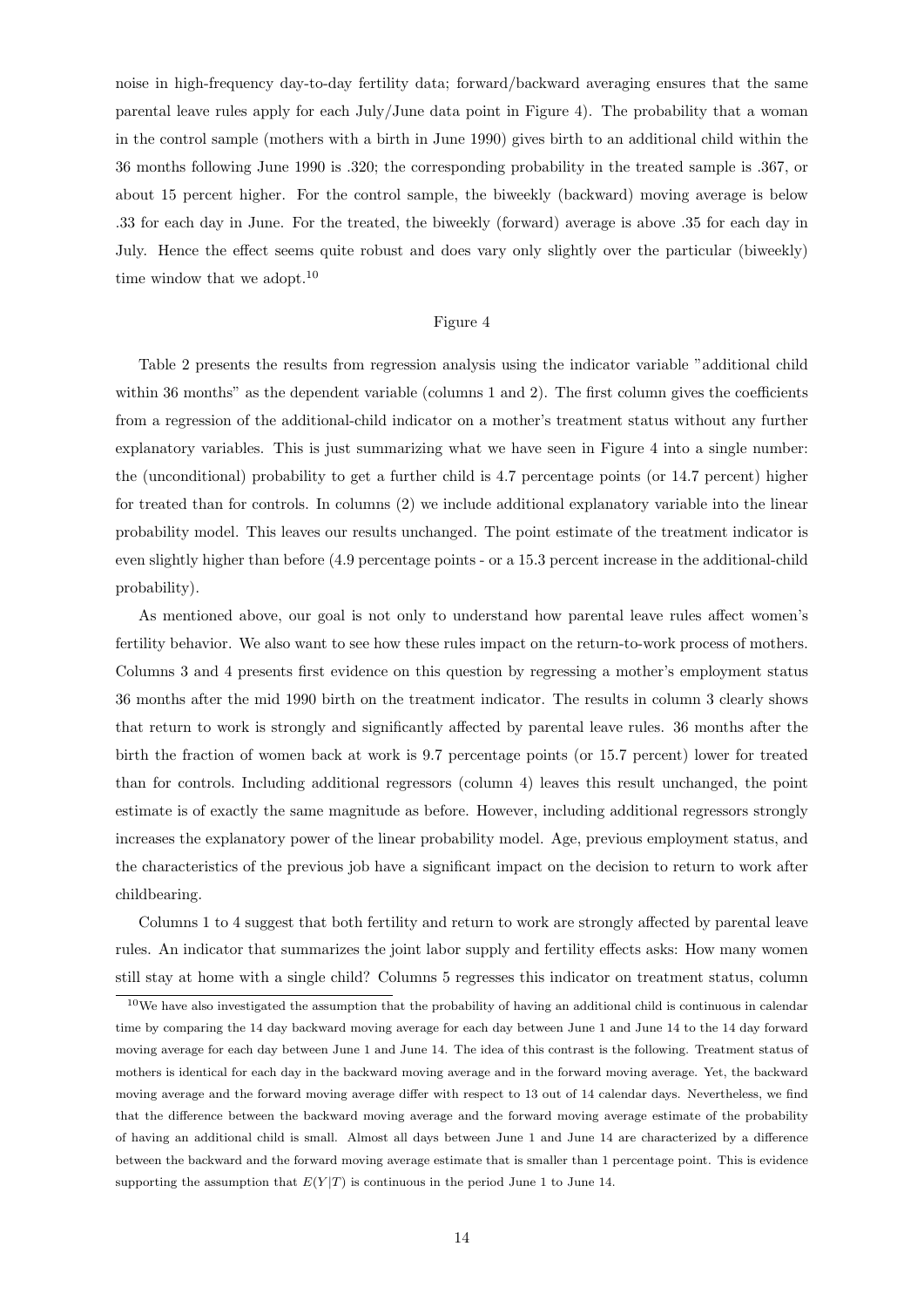6 includes additional control variables. Extending parental leave from the child's first to its second birthday reduces the fraction of women without an additional child that are still out of labor force after 36 months. Quantitatively, the effect is strong: the fraction being 3.5 percentage points (or 12.4 percent) lower for the treated than for the controls. Just like before, including additional regressors leaves the picture unchanged but improves the goodness of fit of the linear probability model.

#### Table 2

How robust are these estimates? In order to check this, Table 3 reports results from variations of models in columns 2, 4, and 6 of Table 2. (The row A in Table 3 simply reproduces the previous results for ease of comparison). One possible objection is that the effects measured here are, in fact, not (or not only) the result of changes in legislation but also the results of "seasonality" (mothers who give birth in July are of a different type than mothers who give birth in June). This objection may be relevant as we observe a much higher number of births in July as compared to June. To check whether such seasonality affects our results we reran all regression for the year for births in June versus July 1989. During the year 1989 no policy change took place and any difference between June and July births is purely seasonal. Row B in Table 3 shows that the birth month in 1989 does not have any significant impact on fertility and return-to-work behavior over the following 36 months.

#### Table 3

A further interesting issue relates to the life-cycle effects of changes in parental leave rules. In row C of Table 3 we present evidence on regressions when the dependent variables are measured ten years (rather than three years) after the mid 1990 birth. With respect to fertility, the estimated coefficient is still highly significant and quantitatively important. Ten years after the mid 1990 birth, the fraction of women with an additional child is still 3.9 percentage points higher in the treated group. This suggests that the effects of the 1990 parental leave reform were highly persistent. In other words, changes in parental leave rules did not only affect the spacing between a given number of planned births but also the number of subsequent births. Interestingly, the differences in labor supply are much lower after ten years. However, the fraction of women that are kept off the labor market as a result of the more generous parental leave rules are still almost 2 percentage points. Finally, and in line with the fertility results, the fraction of women with either an additional child or with a job ten years after the mid 1990 birth is significantly higher for the treated groups again suggesting highly persistent effects of changes in parental leave rules.

A final interesting sensitivity analysis conducted in Table 3 concerns the magnitude of the estimated effects. Is a 5 percentage point increase in the fraction of additional children small or large? To get a sense for the order of magnitude we compare in row D the estimated effect with the estimated effect that we get when we compare the two birth cohorts July 1990 and July 1993. If we see differences in behavior (over the following 36 months) between these cohorts, this most likely reflects a trend – there was no major change in parental leave rules and fertility-related family policies between July 1990 and June 1996. The results indicate that, among the July 1993 cohort, the fraction if women with an additional child within the next three years is 2.9 percentage points lower than in the July 1990 cohort. Neither the percentage women back to work nor the percentage women still off work without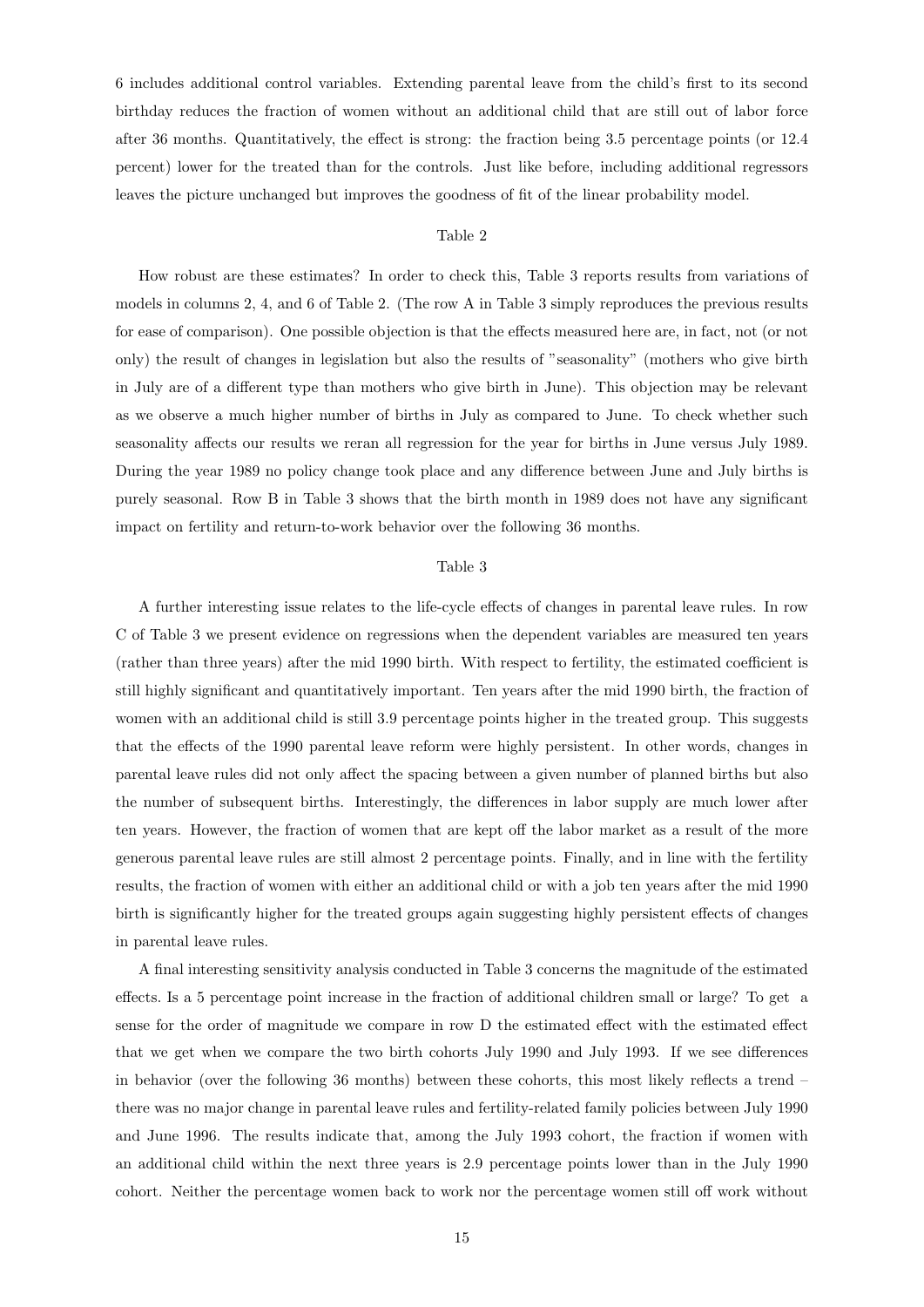an additional child changes during this three-years time interval (see columns 2 and 3). Suppose our fertility estimate in column 1 reflects the true fertility trend in the 1990s. This implies would imply that the fraction of mothers giving birth to an additional child within the next 36 months was decreasing by roughly 1 percentage point per year. In other words, the increase in the generosity of parental leave rules in 1990 has neutralized between 4 and 5 years of this downward trend (depending on whether we rely on the the 120-months estimate of row C or the 36-months estimate of row A).

In Table 4 we investigate the issue of possible unequal birth behavior in June and July in more detail. We have already seen in Table 3 that, for the year 1989, the additional-child probability does not change between months June and July. Still, one might wonder why there are more births in July 1990 than in June 1990. In Table 1, we have seen that the difference in the number of births is minor when the second half of June is compared to the first half of July. However, there is a big difference in the number of births between the first half of June and the second half of July. If the reason is seasonality, mothers who give birth in early June may be of a different type than mothers who give birth in late July. In order to test the robustness of our estimates with respect to such seasonality we check whether treatment effects depend on the within-month timing of births. We divide the samples according to whether the birthday occurred in the first (between 1st and 15th) or the second (between 16th and 30th) day of the respective month and rerun the same linear probability model we ran in column 2, Table 2 for the whole sample. Results in Table 4 suggest that the within-month timing of births does not drive the results. Irrespective of the particular subperiods on which our treatment and control samples are based, the coefficient is of the same magnitude, between .047 and .050. Hence heterogeneous treatment effects based on seasonality can be ruled out.

#### Table 4

So far, our above analysis has analyzed fertility and labor supply behavior by looking a fertility and work status at a certain point in time after the mid 1990 birth. Our focus was 36 months after that date, because during the first three years after the birth, parental leave rules provide the most significant difference in incentives between treated and controls. However, we have not yet looked at the dynamics within this period. The hypothesis we put forward above is the extension of parental leave that took effect on July 1, 1990 gives an incentive to bunch childbearing. Automatic renewal together with the longer duration of parental leave under the new rules make it easily possible to time an additional child such that there is no necessity to return to work between two subsequent births. This implies we should observe most of the additional births that we see under the new rules (Figure 4 above) between the child's first and second birthday.

To shed light on this timing issue we draw in Figure 5 the additional-child "hazard" rate. This is the likelihood that, conditional upon having no child up to month  $t - 1$ , a woman gets a further child during month t. For obviously reasons, the hazard rate is very small, before month 12, both for the treated and the control sample. After that date, the two graphs start to diverge. The control group has a somewhat higher hazard value between months 12 and 16, whereas the treated group takes over after month 18 up until month 28. The difference between the two groups is highest during months 22 to 25, when the additional birth hazard is almost twice as large for the treated. After month 28 no further differences between the two groups are observed.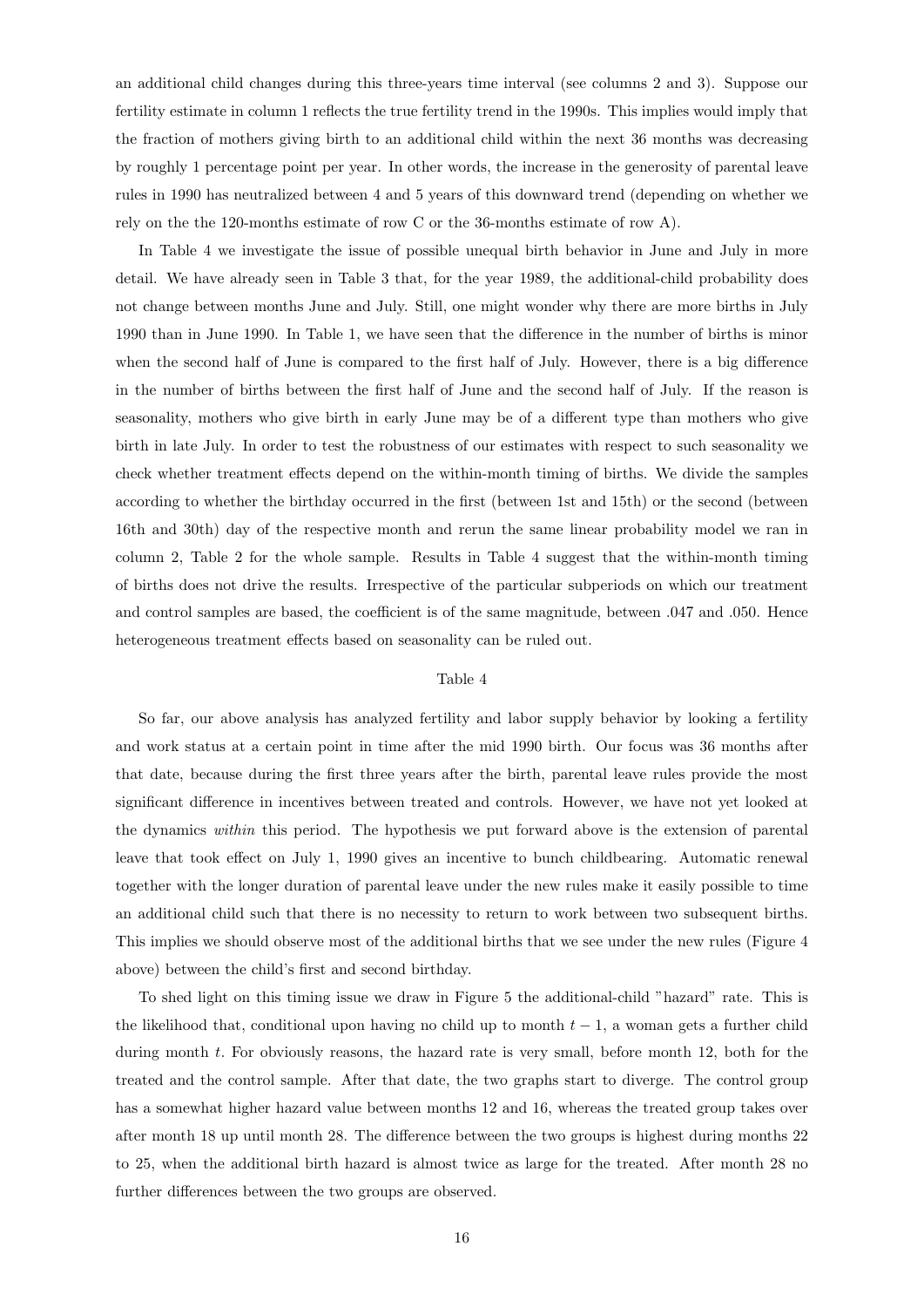#### Figure 5

The evidence on group differences in the spacing of births perfectly fits our hypothesis. To ensure that a further parental leave can be taken up without the necessity to return to work a woman has to get an additional child in time. This explains why the additional birth hazard is so much higher in the treated group during months 21 to 24. Note further that additional child hazard rates during the first four months after parental leave has lapsed are high, both for the control group (during months 13 to 16) and for the treated group (months 25 to 28). This pattern can also be rationalized by the parental leave rules. Recall that the rules grant automatic renewal of parental leave without any new work requirement provided the mother a new maternity protection period starts within 14 weeks after the formal termination of the previous leave. Hence the higher hazard between during months 25 to 27 is the results of incentives created through by the possibility of automatic renewal.

Figure 6 translates the additional child hazard into the probability that a woman has had an additional child at some date t (1 minus the "survivor" function). The probability is higher for controls up to month 21, but then the situation turns and the treated group has the higher number of birth. The difference accumulates to more than 5 percentage points, and holds at 4.7 percentage points at month 36.

#### Figure 6

Our goal is to shed new light on the joint behavior of woman's fertility and return-to-work decisions and how parental leave legislation interferes with these decisions. In this context, it is interesting to see how birth events change mothers' work behavior and how such behavior is affected by parental leave rules. The graphs in Figure 7 show the proportion of women that have returned to work up to month  $t$ . We see that about 10 percent of all mothers return to work very quickly. However, most other mothers stay off work during the first year after a birth. Between months 2 and 11 the percentage working is still well below 20 percent, both for the treated and the controls. In month 12, when parental leave lapses for the controls, we observe a substantial jump in the fraction of women who are back at work. The ratio increases from 19 percent at the end of month 11 to 42 percent at the end of month 12. At that date, the percentage women back at work increases only slightly for the treated group increasing to values slightly above 20 percent. The end of parental leave, however, leads to a substantial jump for the treated group, from about 25 percent at the end of month 23 to more than 40 percent at the end of month 24. After parental leave has run out, we see a continuous increase in the percentage woman back at work which accumulated to about 10 percentage points between months 24 and 36, for both the treated and the controls.

#### Figure 7

Many women do not return to work because they want to have a further child. In order to learn something about the extent to which parental leave legislation keeps mothers from working we have to look at the percentage mothers who neither returned to work nor had a further child (Figure 8). This indicator is shaped mainly by return-to-work behavior at early months but increasingly by fertility behavior at later months. For both groups this fraction is large until month 11 whereas between months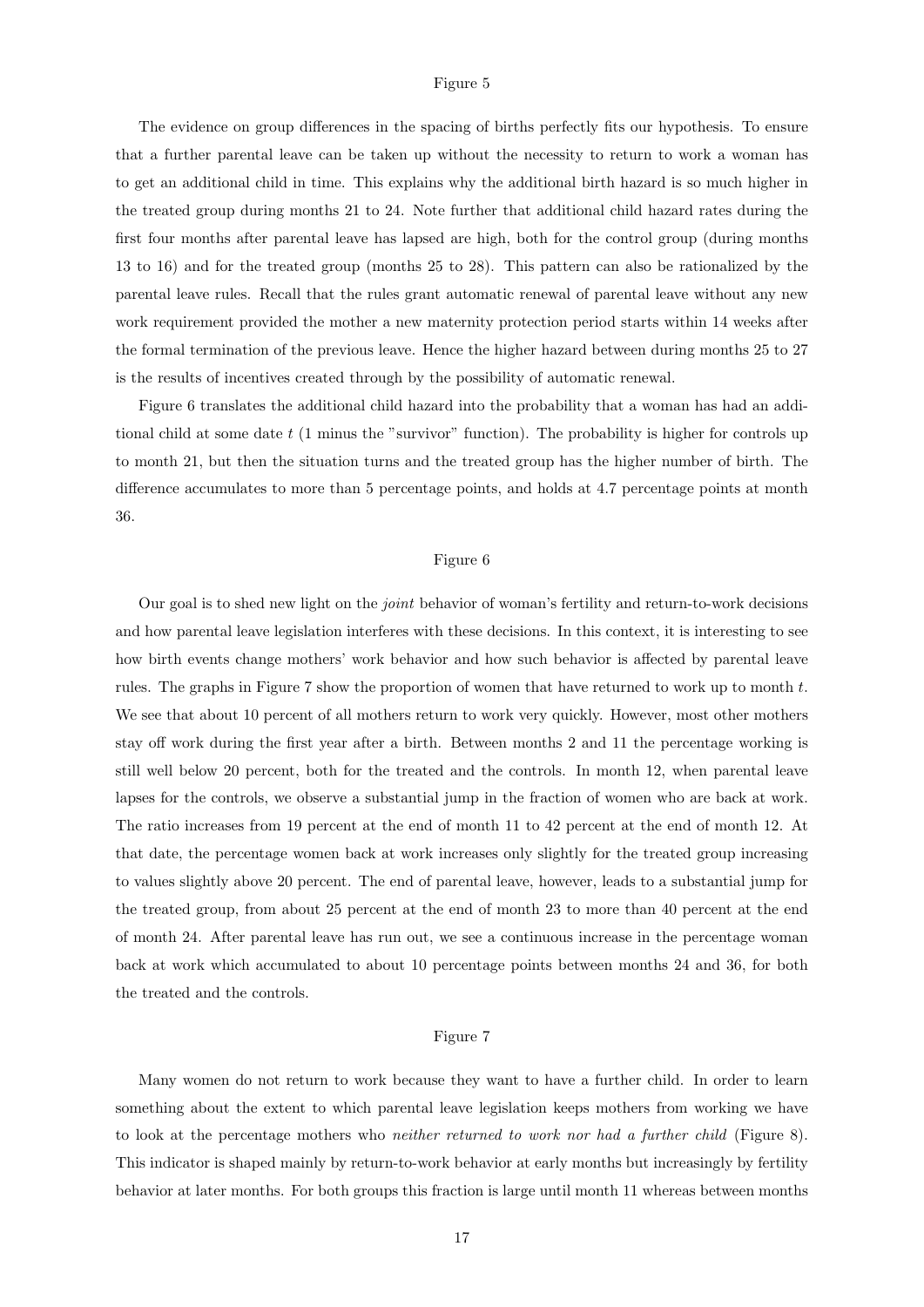12 and 23 the percentage women off work without a further child is substantially smaller for the controls than for the treated. However, after month 24 more women among the treated havegot an additional child so that there is a smaller percentage of treated women who neither have job nor a child during the third year following June/July 1990.

#### Figure 8

We can look into the interactions between birth and return-to-work behavior in more detail by focusing on the difference between treated and controls with respect to the joint distribution of the additional-child transition and the return-to-work transition during the three years after birth. Table 5 shows that the big difference between the two groups, 13.2 percentage points, concerns the fraction of mothers who got an additional child but who did not return to work. This is perfectly compatible with the incentives implied by automatic benefit renewal. Mothers who gave birth to an additional child between the previous child's first and second birthday are still eligible to parental leave benefits 36 months after the previous birth. In contrast the fraction of women who had an additional child and who already returned to work is 8.6 percentage points lower among the treated. There is only a minor difference in the fraction of women who returned to the job without an additional child. Finally, the fraction of women without a child who did not return to work is 3.5 percentage points smaller among the treated than among the controls 36 months after the June/July birth.

#### Table 5

Figures 5 to 8 discuss in detail the spacing between births and jobs during the 3 years following a first child. However, we did not account for observed characteristics, which may potentially affect the differences between the two groups. Moreover, the effect of extended parental leave on the space between births is ambiguous since extended parental leave tends to decrease the additional child hazard in the first 18 months after birth increasing it only thereafter (Figure 5). Table 6 provides a regression analysis that investigates the net effect of extended parental leave on the space between births, on the duration until women return-to-work, and on the duration of the time period without birth nor job. In column 1, the dependent variable in these regressions is the number of months that a mother is observed without a further child during the 36 months following the birth (the spacing between births). In columns 2 and 3 the dependent variables are, respectively, the number of months a woman spends off work (the spacing of jobs) and the number of months a woman stays at home with a single child.<sup>11</sup>

#### Table 6

The more generous parental leave rules that were introduced in July 1990 decreased the average distance between births by .464 months. This is clearly the effect of two changes that go in opposite directions. On the one hand, women get more children during the 36 months following the birth. On the other hand, for women who plan an additional birth under the new rules, the spacing can become

 $11$ It can be shown that these regressions measure the area between the respective survivor functions in Figure 6, Figure 7, and Figure 8. Intuitively, this is true because expected duration of stay in a state is the integral with respect to elapsed duration  $t$  of the probability of surviving in that state until  $t$ .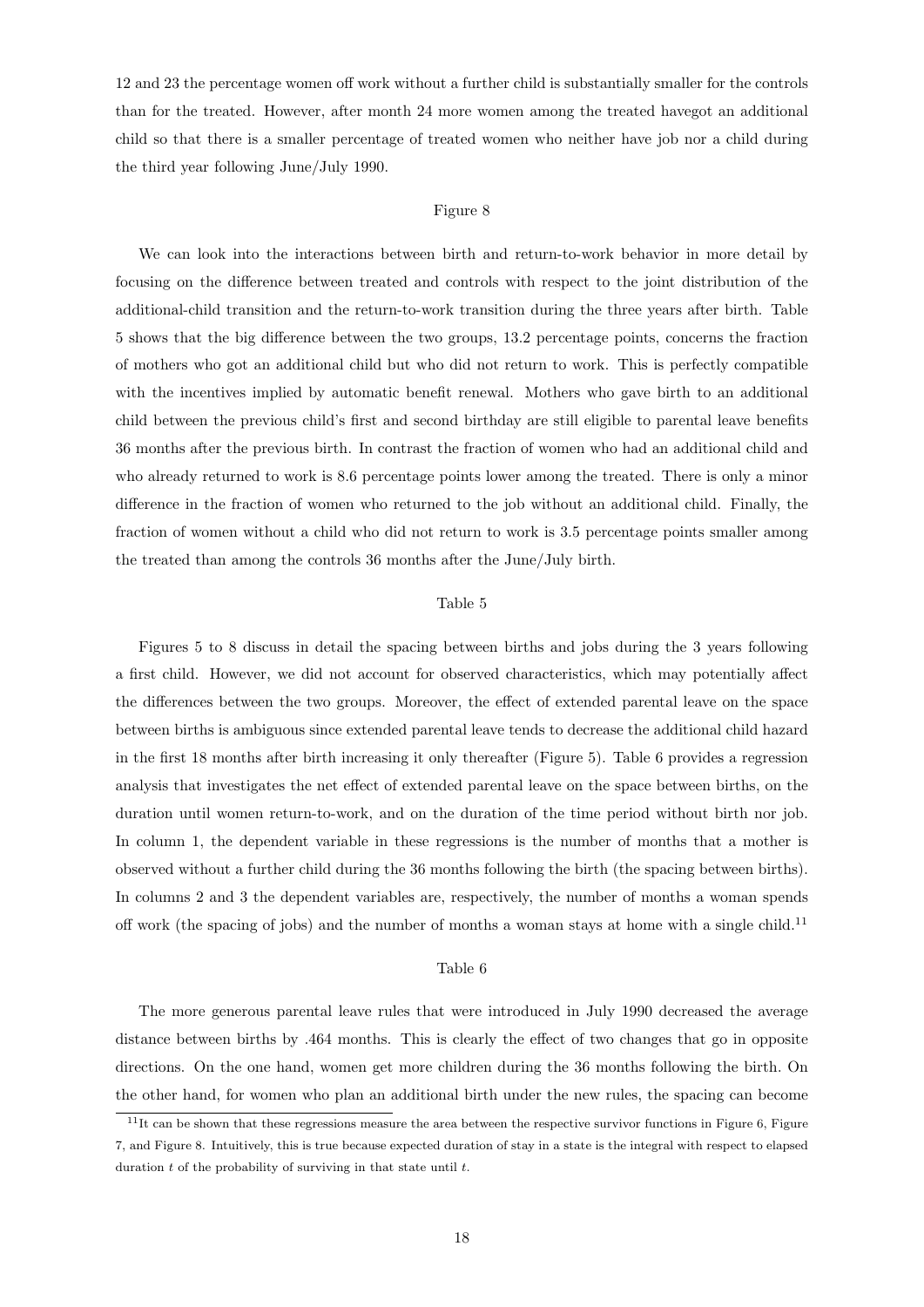bigger without loosing continuous access to parental leave benefits. The net effect is a slight decrease in the spacing between subsequent birth during the first 36 months after the first birth.

In contrast to the spacing between birth, the spacing between jobs is the result of two effects that go in the same direction. On the one hand, under the new rules there is smaller fraction of women returning to work within 36 months following the first birth. This increases the average length of time off work. On the other hand, to get continuous access to parental leave benefits the spacing between jobs for women who are giving birth to a child can be longer under the new rules. In sum, the spacing between jobs is much larger under the new rules. The coefficient in column 2 of Table 6 suggests that treated mothers stay almost 4.7 months longer off work than control mothers (with identical observable characteristics).

Similarly, the number of months a woman spends off work without having a further child is 2.9 months higher under the new rules (see column 3 in Table 6). While a smaller fraction women with no additional child is still out of labor force after 36 months, the average duration in such circumstances is much smaller under the old rules during the 36 months after birth. The point estimates are rather robust. Just like in previous regressions, excluding control variables does neither change the point estimates not levels of significance.

## 7 Shortening maximum parental leave: the 1996 reform

We have seen that the 1990 parental leave reform had substantial effects on women's fertility and labor supply behavior after their first birth. It is interesting to check whether we see effects of comparable magnitude once the maximum duration of parental leave is again reduced. The 1996 policy reform brought such a reduction by six months. (Recall that the maximum duration of parental leave continued to terminate with the child's second birthday, but now at least six months had to be take by either parent. As almost no fathers take up parental leave, the effective maximum duration to be taken up by the mother typically ended when the child's became 1 1/2 years old).

We now study the impact of this effective *reduction* in maximum parental leave on women's fertility and work behavior. In in Panel A of Table 7, we present the coefficients estimated from the linear probability model using the additional-child indicator (row 1), the return-to-work indicator (row 2), and the either-child-or-work indicator (row 3) as the dependent variable. Panel B of Table 7 reports the corresponding estimates for the corresponding durations until these events. For ease of comparison the first column in Table 7 reproduces the results from the effects of the twelve-months extension of parental leave presented above. The second column in Table 7 present the coefficients of our main interest.

#### Table 7

Interestingly, our results show that shortening maximum parental leave duration by six months has no impact on the probability of having an additional child. 36 months after a previous birth, the probability of having an additional child is the same for treated and controls (conditional on observed characteristics). Furthermore, the spacing between subsequent birth occurs .271 months earlier - although the coefficient is not statistically significant (see the coefficient in panel B, first row, second column).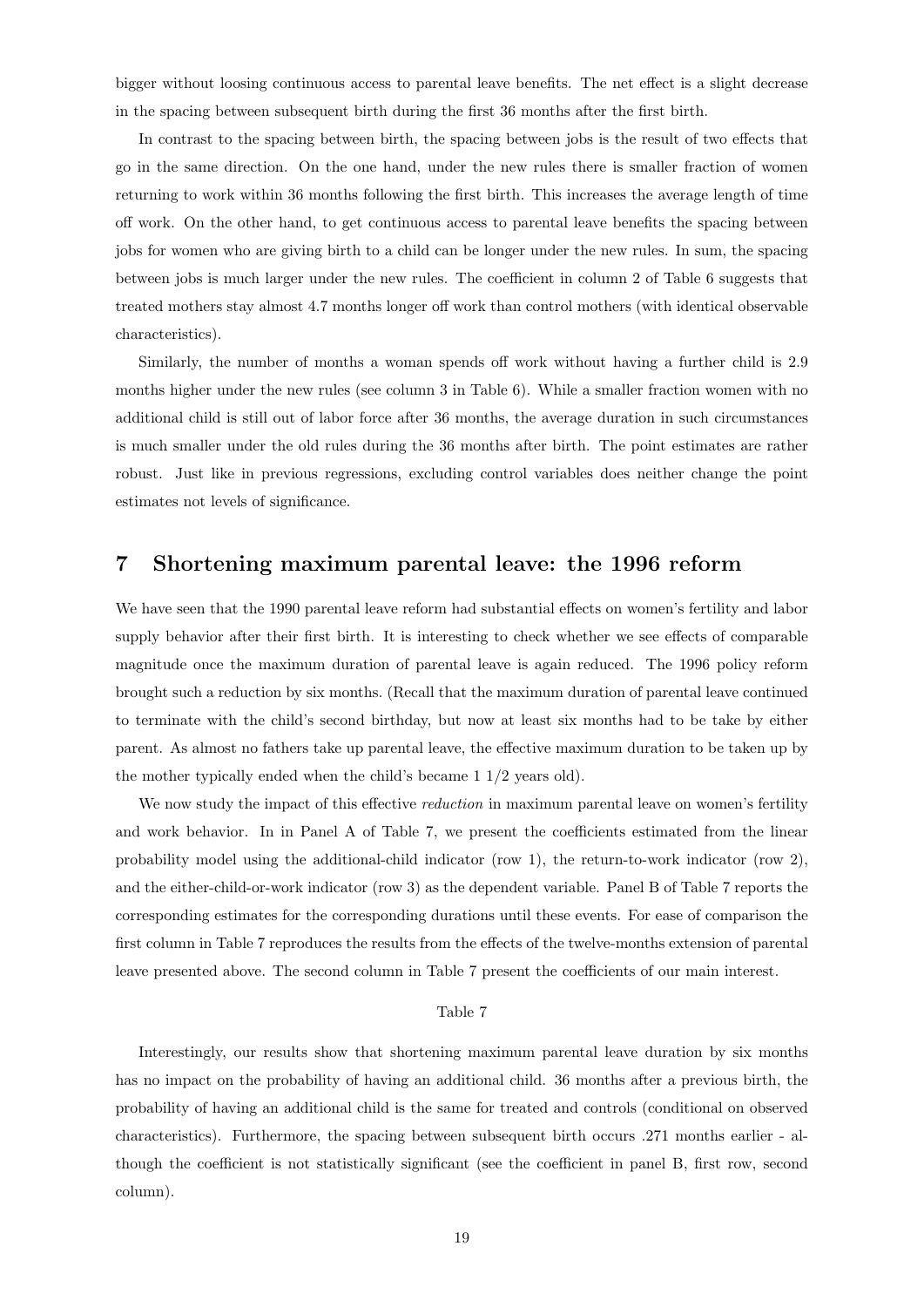We note that these two results can be rationalized by the new rules introduced with the 1996 policy change. Parents who plan an additional child and who want to take advantage of continuous take-up of parental leave have to make sure that the additional birth occurs before the first child becomes 18 months plus 14 weeks old. Under the 1990 rules this had to occur before the first child become 24 months plus 14 weeks old. In other words, the 1996 rules introduced a tighter time constraint for parents planning to combine an additional child with continuous take-up of parental leave benefits. While the time constraint is tighter under the 1996 rules, it is still biologically feasible to meet this constraint (and different from for the pre-1990 rules where continuous take-up was biologically almost impossible). Figure 9 shows that, in fact, the share of mothers with an additional child is higher under the 1996 rules as compared to the 1990 rules between months 14 and 28. Furthermore from inspection of the hazard rates (not shown here) it is obvious that this difference is due to substantially higher additional birth hazards during months 14 to 18, the months immediately before maximum parental leave terminate under the 1996 rules.

#### Figure 9

It is further interesting to analyze how the policy change affected the return-to-work process. Table 5 (panel A row 2 column 2) it is shown that the percentage mothers back at work after 36 months is 5.4 percentage points higher under the 1996 rules as compared to the 1990 rules. Interestingly, our estimate of the six months reduction in maximum parental leave duration is about half the size as the estimate we got for the twelve months increase in maximum duration (see column 1). This near-linearity between maximum parental leave duration and labor supply is further confirmed by our job-spacing regressions (panel B, row 2). The 1996 lead to a reduction in the average time out of labor force (spacing between jobs) of about 2.5 months. This compares to an increase in time distance between jobs of 4.7 months – as a result of the 12 months extension of maximum parental leave duration with the 1990 rules. In sum our estimates suggest that, per additional month of maximum parental leave duration, the percentage mothers back to work within 36 months decreases by about 0.8 to 0.9 percentage points; and the average duration off work increases by 0.4 to 0.5 months.

The share of women still off work without a further child after 36 months is not significantly different under the 1996 rules as compared to the 1990 rules. While more mothers get back to work, no change in fertility is observed. However, as shown in panel B, the new rules significantly reduce the time that mothers spend at home without an additional child is reduced by 2.35 months.

## 8 Conclusions

This paper presents new evidence on the effect of parental leave policies on fertility and return-to-work behavior. To estimate the causal impact of parental leave rules we exploit a policy change in Austria, enacted on July 1, 1990 which increased the maximum duration of parental leave from the child's first to the child's second birthday. An important feature of the Austrian parental leave system – which plays a central role in our empirical strategy – is the possibility of automatic renewal of parental leave benefits as long as the mother is still on parental leave from a previous child. The policy change created a strong incentive for women planning two or more children to chronologically "bunch" births and the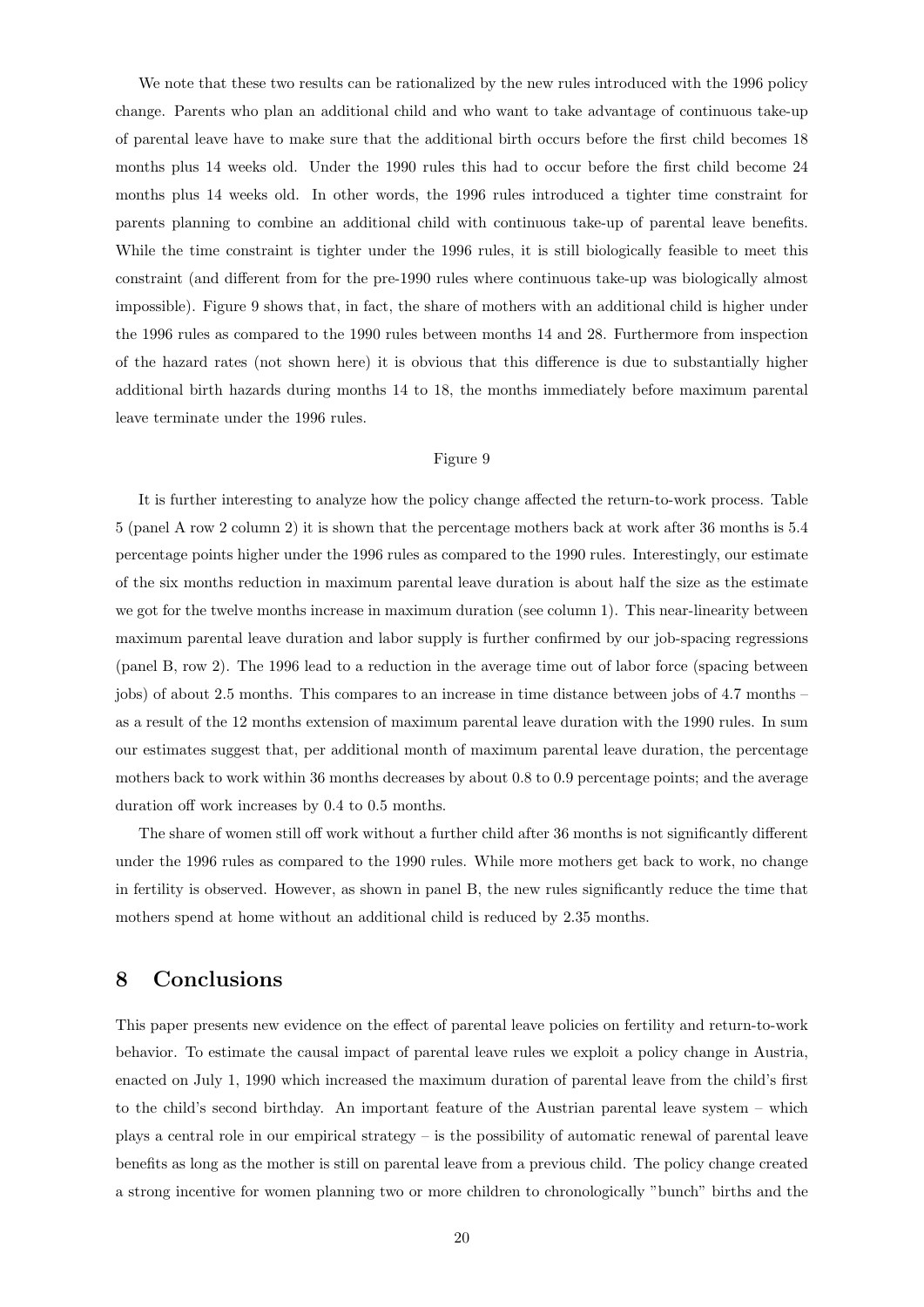associated time off work. Moreover, by strongly reducing the costs of additional children, the policy change did not only create an incentive to decrease the space between births, but also to increase the number of birth.

To assess the causal effect created by the policy change through automatic parental leave renewal, we adopt a regression discontinuity approach. The assumptions needed for this approach are satisfied in an almost ideal way in the present context. First, the policy change was enacted on July 1, 1990, at 0:00 am, so that the regression discontinuity design is "sharp" (in the sense of Hahn et al., 2001). Our estimates rely on a comparison of subsequent fertility and return-to-work behavior of mothers with a birth in June 1990 to those with a birth in July 1990 so that our comparison is in the close "neighborhood" of the treatment cut-off. Second, assignment to treatment is purely random, as parents with children born in June/July 1990 could not anticipate the parental leave policy change. Exact date and details of the change were not clear until early April 1990 – but at that date the June/July 1990 children were already conceived. Third, while our control/treatment samples is based on pre-post policy births, the conditions under which all mothers in our sample made their subsequent fertility and return-to-work decisions are almost identical. Most of our analysis focuses on behavior during the 36 months following the June/July 1990 birth. Hence treated and control mothers face identical conditions during 35 out of 36 months.

Our findings indicate that the Austrian 1990 parental leave reform had a strong impact on the probability of having an additional child. The additional-child probability is significantly higher for the treated than for the controls, both in the short- and in the long-run. During the first three years following the 1990 birth, this probability is about 5 percentage points (or 15 percent) higher for the treated; and during the first 10 years the probability is still about 4 percentage points higher for the treated. This suggests that the parental leave reform did not only decrease the spacing but did also increase the number of births.

Our estimates of the effects of the parental leave reform on fertility decisions are a lower bound. Our estimated effect is informative on the causal effect of incentives created by automatic parental leave renewal. The overall effect of the policy change, however, is likely to be larger. The only difference is that the maximum parental leave duration for the 1990 birth ends with the child's second treated mothers whereas it already ends with the child's first birthday for control mothers. In the present context, the more generous post-reform rules apply to both treated and control mothers for any *subsequent birth*. However, the overall effect should also include the direct effect of job protection and longer benefit duration. To the extent that these have a direct effect on fertility, the overall effect of the policy change will be larger.

Our analysis also evaluates a subsequent policy change that took place in 1996 which effectively reduced the maximum duration of parental leave from 24 months to 18 months. We find that this policy change did not lead to a change in the additional-child probability of the treated mothers. This suggests that the main effect of the policy change works via the automatic-renewal meachanism built in the Austrian parental leave system. Getting an additional child within 18 months is biologically possible and mothers took advantage of this possibility after the 1996 reduction in parental leave. However, this effect refers to the short-run. It may well be that the reduction had long-run effects on fertility choices.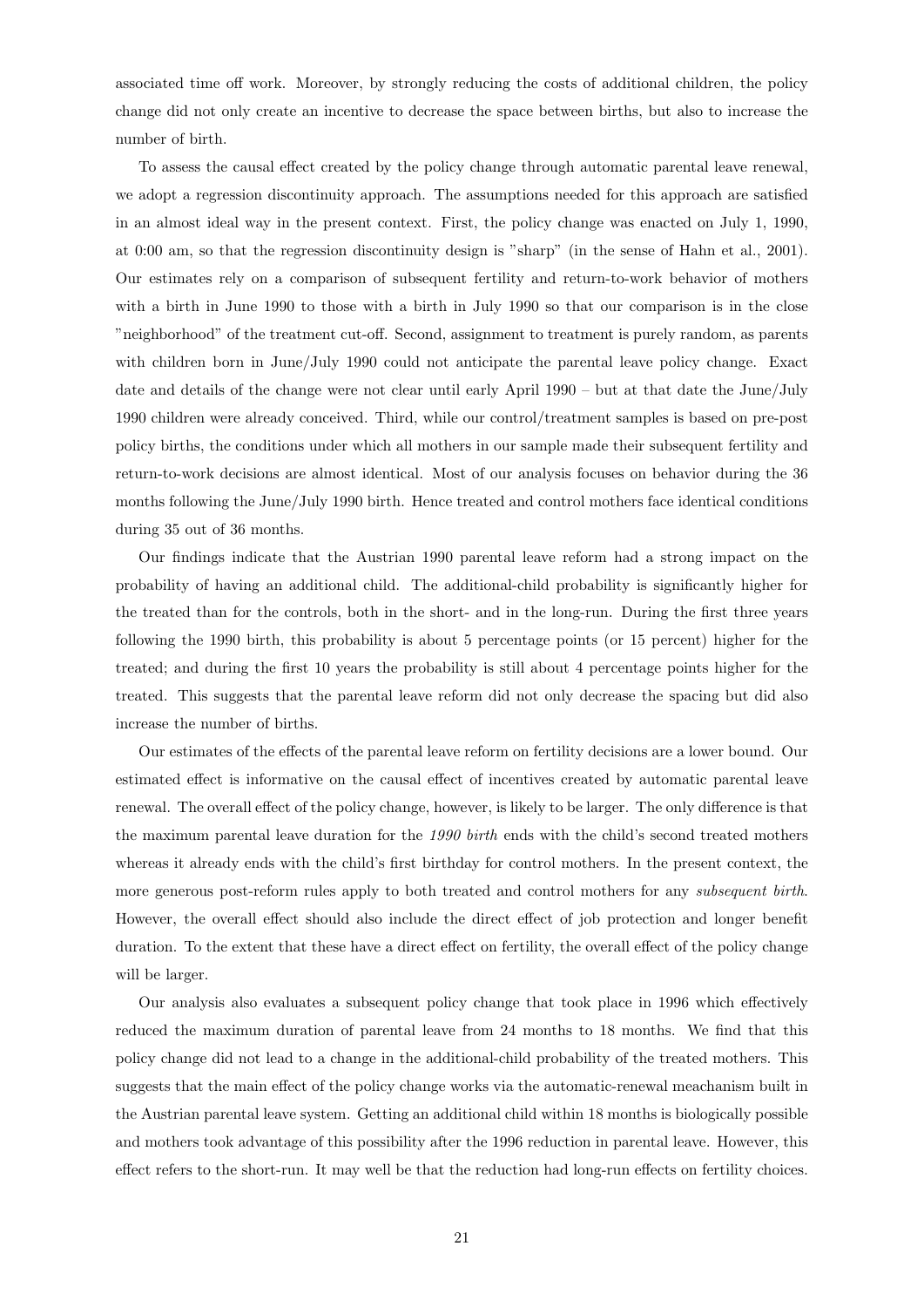(As our data end in 2001 the long-run fertility effect cannot be estimated).

Finally, both policy changes had a significant impact on return-to-work behavior. Per additional month of maximum parental leave duration, the time off work increases by 0.4 to 0.5 months. No major difference between the effects of the 1990 increase and the 1996 decrease in maximum parental leave can be detected.

Suppose the policy objective is to maximize the number of births and to minimize the amount of time that women spend off work. Under such objectives, our results suggest that the rules introduced in 1996 optimize on this objective. Clearly, policy objectives are not as simplistic and many more dimensions play a role. On the one hand, the amount of time mothers spend with their children might have a significant impact on child development – which would call for a longer duration of parental leaves (for evidence along these lines see Berger, Hill, and Waldfogel, 2005, Gregg, Washbrook, Propper, and Burgess, 2005, and Tanaka 2005). On the other hand, a long duration of parental leave might significantly weaken the labor market position of mother or mothers to be (either because after returning back to work mothers are more likely to be fired by their employers as soon as the job protection period has expired; or because employers may anticipate the higher costs of longer parental leaves and may become more reluctant in the first place to hire women with high probabilities of childbearing).

Furthermore, it is als important to note that parental leave legislation is just one of a broad set of fertility-related family policies. We have studied two successive policy changes during a period where no significant changes in other fertility-related family policies took place. While this is a nice set-up for policy evaluation we have to be cautious in extrapolating our results to other environments. There may be important interaction effects with other policies, in particular supply of child care facilities for very small children (or lack thereof, as in the case of Austria); or other financial incentives (such child benefits, tax deductions for children, and social transfers directly related to a birth – where Austrian family policies are comparably generous). How an isolated variation in parental leave policies affect women's behavior will depend on a country's particular family-policy mix. Our analysis shows, however, that parental leave provisions are a potentially very important element in the family policy / fertility nexus.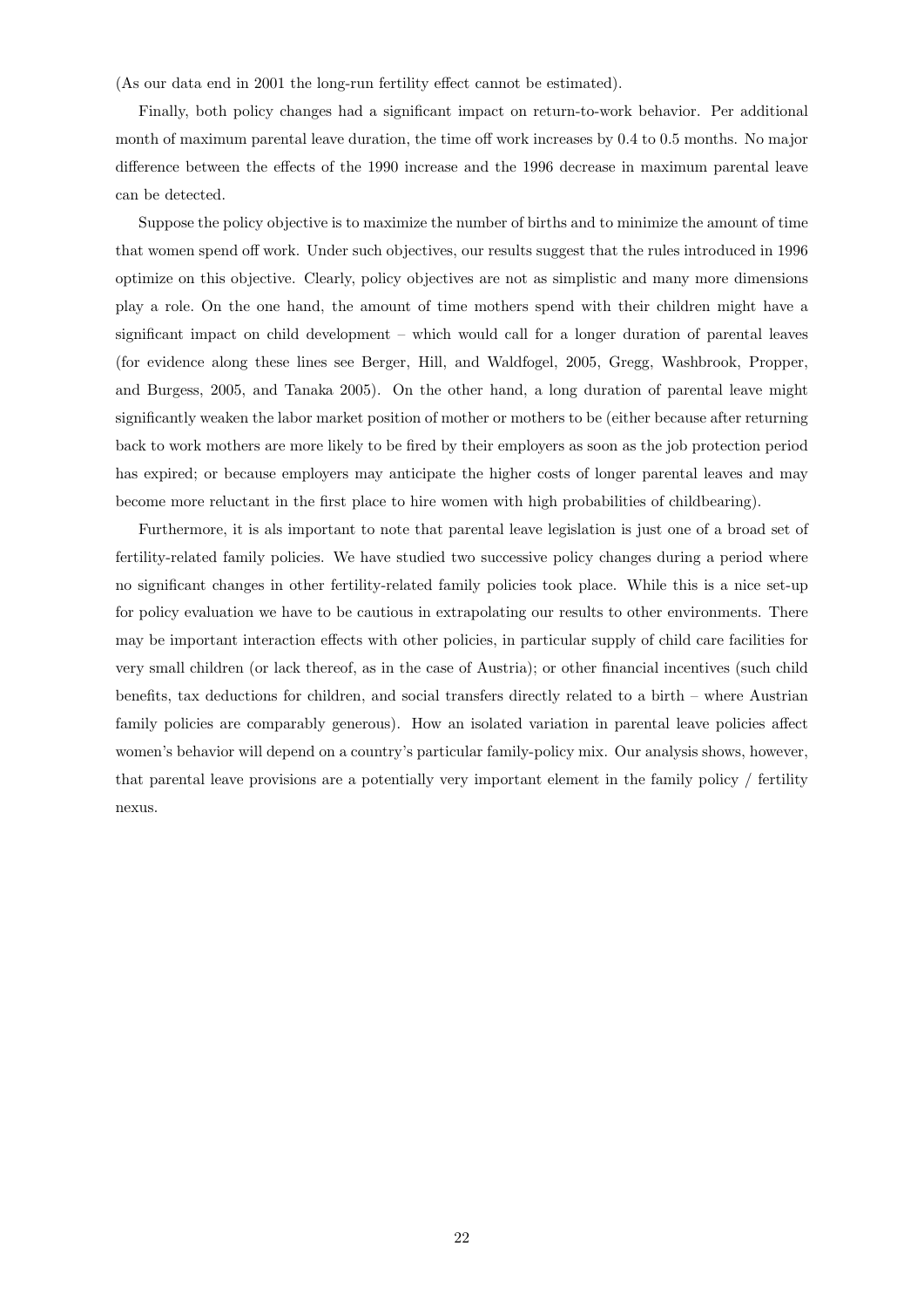# References

- [1] Averett, Susan L. and Leslie A. Whittington (2001), "Does Maternity Leave Induce Births?," Southern Economic Journal 68, 403-417.
- [2] Baker, Michael and Kevin Milligan (2005), How Does Job-Protected Maternity Leave Affect Mothers' Employment and Infant Health?, NBER Working Paper No.11135.
- [3] Baum, Charles L. (2003), "The Effect of State Maternity Leave Legislation and teh 1993 Family and Medical Leave Act on Employment and Wages," Labour Economics 10, 573-596.
- [4] Berger Lawrence M., Jennifer Hill, and Jane Waldfogel (2005), "Maternity Leave, Early Maternal Employment and Child Health and Development in the U.S.," Economic Journal 115.
- [5] Berger, Lawrence and Waldfogel, Jane (2004), "Maternity Leave and the Employment of New Mothers in the United States," Journal of Population Economics 17, 331-349.
- [6] Boyer, George R. (1989), "Malthus Was Right after All: Poor Relief and Birth Rates in Southeastern England," Journal of Political Economy 97, 93-114.
- [7] Büttner, Thomas and Wolfang Lutz (1990), "Estimating Fertility Responses to Policy Measures in the German Decomcratic Republic," Population and Development Review 16, 539-555.
- [8] Del Boca, Daniela, Silvia Pasqua, and Chiara Pronzato (2004), Why Are Fertility and Women's Employment Rates So Low in Italy? Lessons from France and the U.K., IZA Discussion Paper No.1274.
- [9] Del Boca, Daniela (2002), "The Effect of Child Care and Part Time Opportunities on Participation and Fertility Decisions in Italy," Journal of Population Economics 15, 549-573.
- [10] Ermisch, John (1988), "Econometric Analysis of Birth Rate Dynamics in Britain," Journal of Human Resources 23, 563-576.
- [11] Francesconi, Marco (2002), "A Joint Dynamic Model of Fertility and Work of Married Women," Journal of Labor Economics 20, 336-380.
- [12] Gauthier, Anne H. and Jan Hatzius (1997), "Family Benefits and Fertility. An Econometric Analysis," Population Studies 51, 295-306.
- [13] Gregg Paul , Elizabeth Washbrook, Carol Propper, and Simon Burgess (2005), "The Effects of a Mother's Return to Work Decision on Child Development in the U.K.," Economic Journal 115, F48-F80.
- [14] Hahn, Jinyong, Petra Todd, and Wilbert van der Klaauw (2001), "Identification and Estimation of Treatment Effects with a Regression-Discontinuity Design," Econometrica 69, 201-209.
- [15] Hardoy, Ines and Pål Schøne (2005), Cash for Care: More Work for the Stork?, mimeo, Institute for Social Research, Oslo.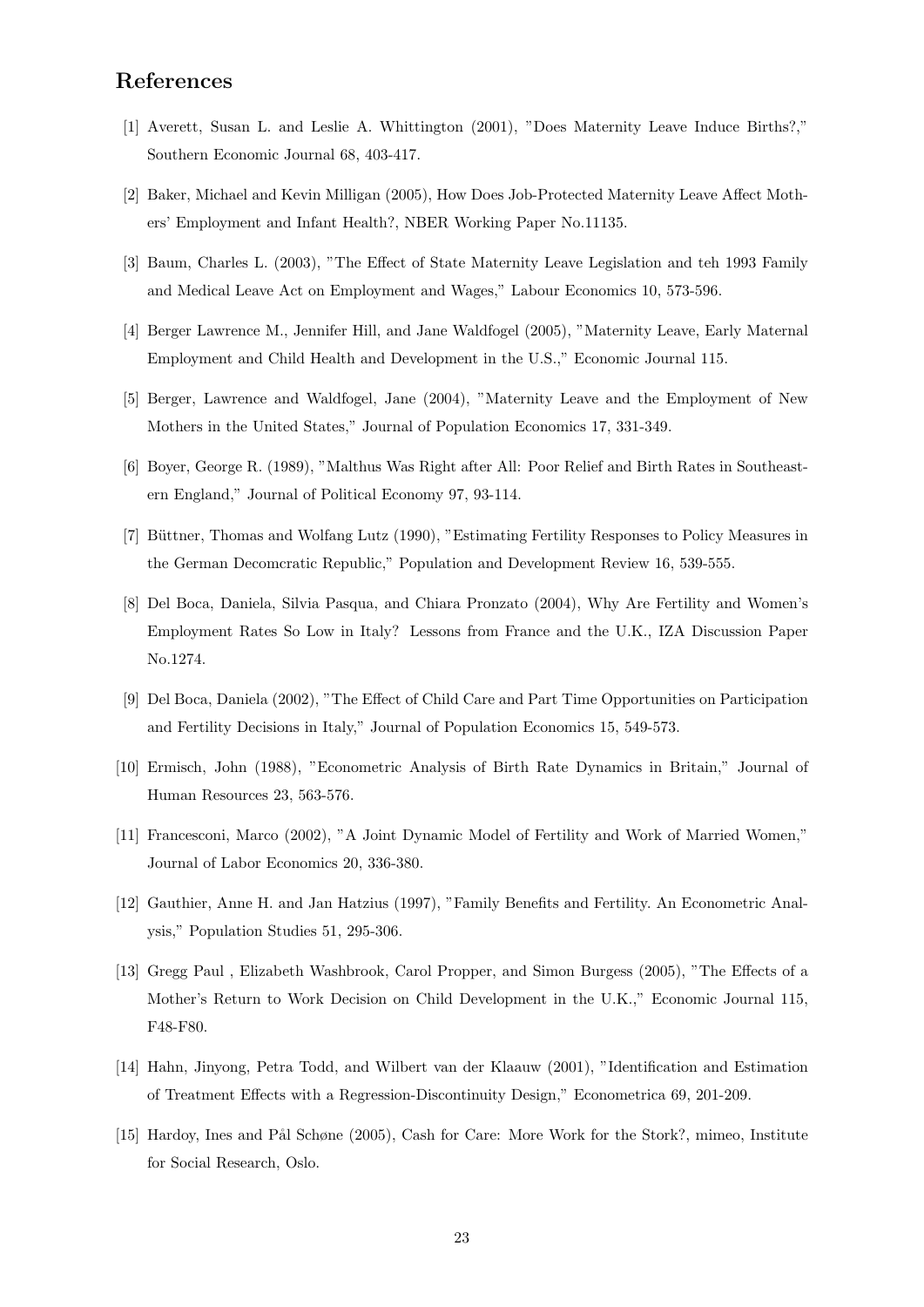- [16] Heckman, James J. and J. Walker (1990), "The Relationship between Wages and Income and the Timing and Spacing of Births: Evidence from Swedish Longitudinal Data," Econometrica 58, 1411-1441.
- [17] Hoem, Jan M. (1993), "Public Policy as the Fuel of Fertility: Effects of a Policy Reform on the Pace of Childbearing in Sweden in the 1980s," Acta Sociologica 36, 19-31.
- [18] Hoem, Jan M., Alexia Prskawetz, and Gerda Neyer (2001), Autonomy or Conservative Adjustment? The Effect of Public Policies and Educational Attainment on Third Births in Austria, Working Paper Series of the Max Planck Institute for Demographic Research, WP2001-016.
- [19] Hotz, Joseph, Jacob A. Klerman, and Robert J. Willis (1997), "The Economics of Fertility in Developed Countries," in: Mark R. Rosenzweig and Oded Stark (eds.), Handbook of Population Economics, Amsterdam: North Holland.
- [20] Hotz, Joseph and Robert A. Miller (1988), "An Empirical Analysis of Life-Cycle Fertility and Female Labor Supply," Econometrica 56, 91-118.
- [21] Hoynes, Hillary M. (1997), "Work, Welfare, and Family Structure," in: Alan B. Auerbach (ed.), Fiscal Policy: Lessons From Economic Research, Cambridge MA: MIT Press.
- [22] Joyce, Theodore, Robert Kaestner, and Sanders Korenman (2002), Welfare Reform andNon-Marital Fertility in the 1990s: Evidence from Birth Records, NBER Working Paper No.9046.
- [23] Joyce, Theodore, Robert Kaestner, Sanders Korenman, and Stanley Henshaw (2004), Family Cap Provisions and Changes in Births and Abortions, NBER Working Paper No.10214.
- [24] Keane, Michael P. and Kenneth I. Wolpin (2002a), "Estimating Welfare Effects Consistent with Forward-Looking Behavior. Part I: Lessons from a Simulation Exercise," Journal of Human Resources 37, 570-599.
- [25] Keane, Michael P. and Kenneth I. Wolpin (2002b), "Estimating Welfare Effects Consistent with Forward-Looking Behavior. Part II: Empirical Results," Journal of Human Resources 37, 600-622.
- [26] Kearney, Melissa Schettini (2004), "Is There an Effect of Incremental Welfare Benefits on Fertility Behavior? A Look at the Family Cap," Journal of Human Resources 39, 295-325.
- [27] Klerman Jacob and Arleen Leibowitz (1997), "Labor Supply Effects of State Maternity Leave Legislation," in: Blau, Francine and Ron Ehrenberg (eds.), Gender and Family Issues in the Workplace, New York: Russell Sage Press.
- [28] Klerman, J. A. und A. Leibowitz (1999), "Job Continuity Among New Mothers," Demography 36, 145-155.
- [29] Laroque, Guy and Bernard Salanie (2005), Fertility and Financial Incentives in France, CEPR Discussion Paper No. 5007.
- [30] Milligan, Kevin (2005), "Subsidizing the Stork: New Evidence on Tax Incentives and Fertility," Review of Economics and Statistics, forthcoming.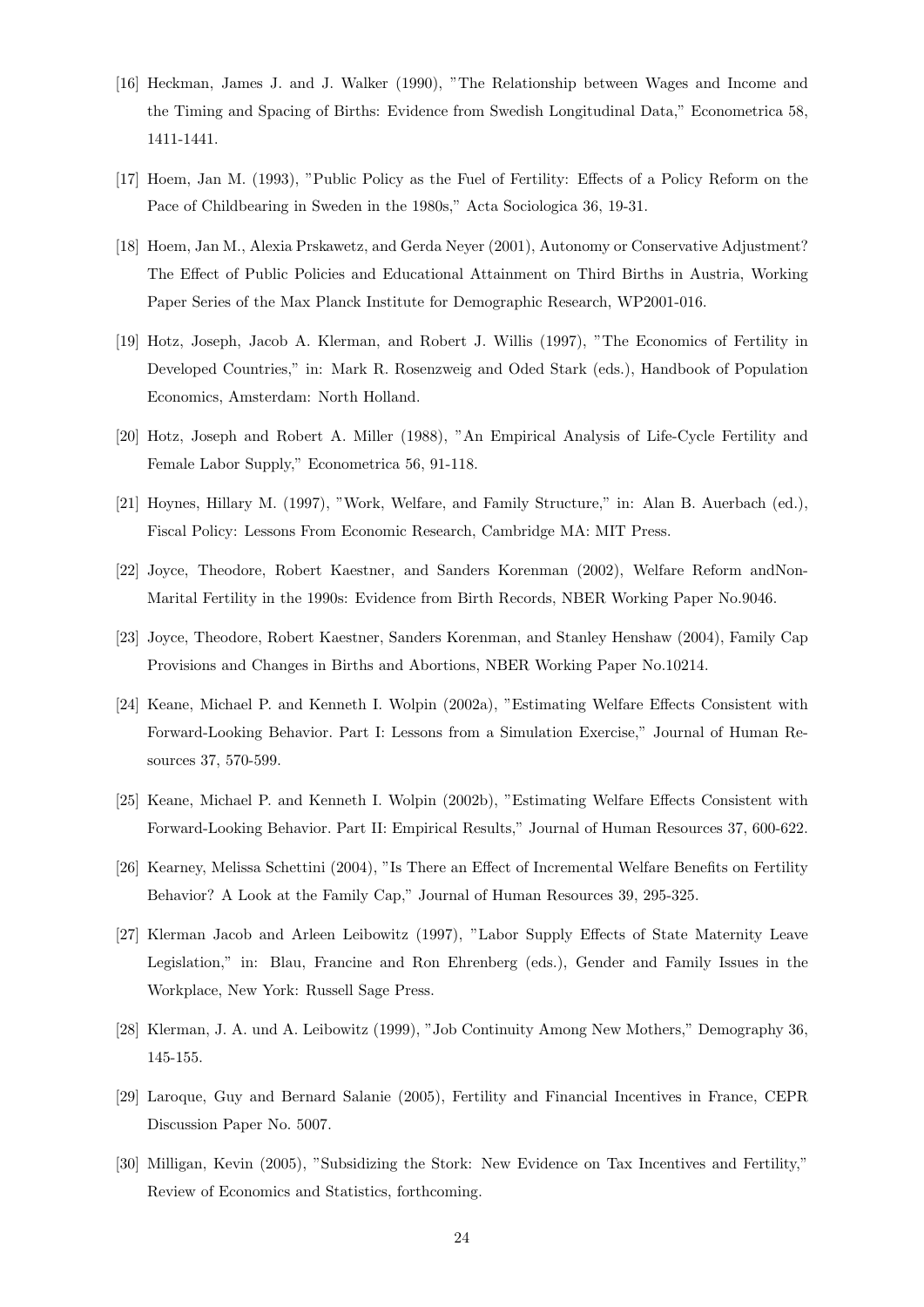- [31] Moffitt Robert (1984), "Profiles of Fertility, Labour Supply and Wages of Married Women: A Complete Life-Cycle Model", Review of Economic Studies, 51, 263-78
- [32] Moffitt, Robert A. (1998), "The Effect of Welfare on Marriage and Fertility," in Robert A. Moffitt (ed.), Welfare, the Family and Reproductive Behavior, Washington DC: National Academy Press.
- [33] OECD (1993), Employment Outlook, Paris.
- [34] OECD (2001), Employment Outlook, Paris.
- [35] OECD (2004), Employment Outlook, Paris.
- [36] Ondrich, Jan, C. Katharina Spiess, Qing Yang und Gert G. Wagner (1998), "Full Time or Part Time? German Parental Leave Policy and the Return to Work after Childbirth in Germany," in: Polachek, Solomon and John Robst (eds.), Research in Labor Economics, Vol 18. pp. 41-74, Amsterdam: JAI-Press.
- [37] Piketty, Thomas, (2003), L'Impact de l'Allocation Parentale d'Education sur l'Activite Feminine et la Fecondite, 1982-2002, mimeo, CEPREMAP, Paris.
- [38] Pylkkänen, Elina and Nina Smith (2004), The Impact of Family-Friendly Policies in Denmark and Sweden on Mothers' Career Interruptions Due to Childbirth, IZA Discussion Paper No.1050.
- [39] Rosenzweig, Mark R. (1999), "Welfare, Marital Prospects, and Nonmarital Childbearing," Journal of Political Economy 107, S3-S32.
- [40] Rosenzweig, Mark R. and T. Paul Schultz (1985), "The Demand for and Supply of Births: Fertility and its Lifecylce Consequences," American Economic Review 75, 992-1015.
- [41] Ruhm, Christopher (1998), The Economic Consequences of Parental Leave Mandates: Lessons From Europe, Quarterly Journal of Economics, 113: 285-317.
- [42] Ruhm, Christopher and Jackqueline L. Teague (1997) "Parental Leave Policies in Europe and North America" (with ) in Francine D. Blau and Ronald Ehrenberg (eds.) Gender and Family Issues in the Workplace, The Russell Sage Foundation Press, pp. 133-156.
- [43] Tanaka, Sakiko (2005), Parental leave and child health across OECD countries, Economic Journal 115.
- [44] Whittington, Leslie A. (1992), "Taxes and the Family: The impact of the Tax Exemption for Dependents on Marital Fertility," Demography 29, 215-226.
- [45] Whittington, Leslie A., James Alm, and H.Elizabeth Peters (1990), "Fertility and the Personal Exemption: Implicit Pronatalist Policy in the United States," American Economic Review 80, 545-556.
- [46] Zhang, Junsen, Jason Quan and Peter van Meerbergen (1994), "The Effect of Tax-Transfer Policies on Fertility in Canada, 1921-88," Journal of Human Resources 29, 181-201.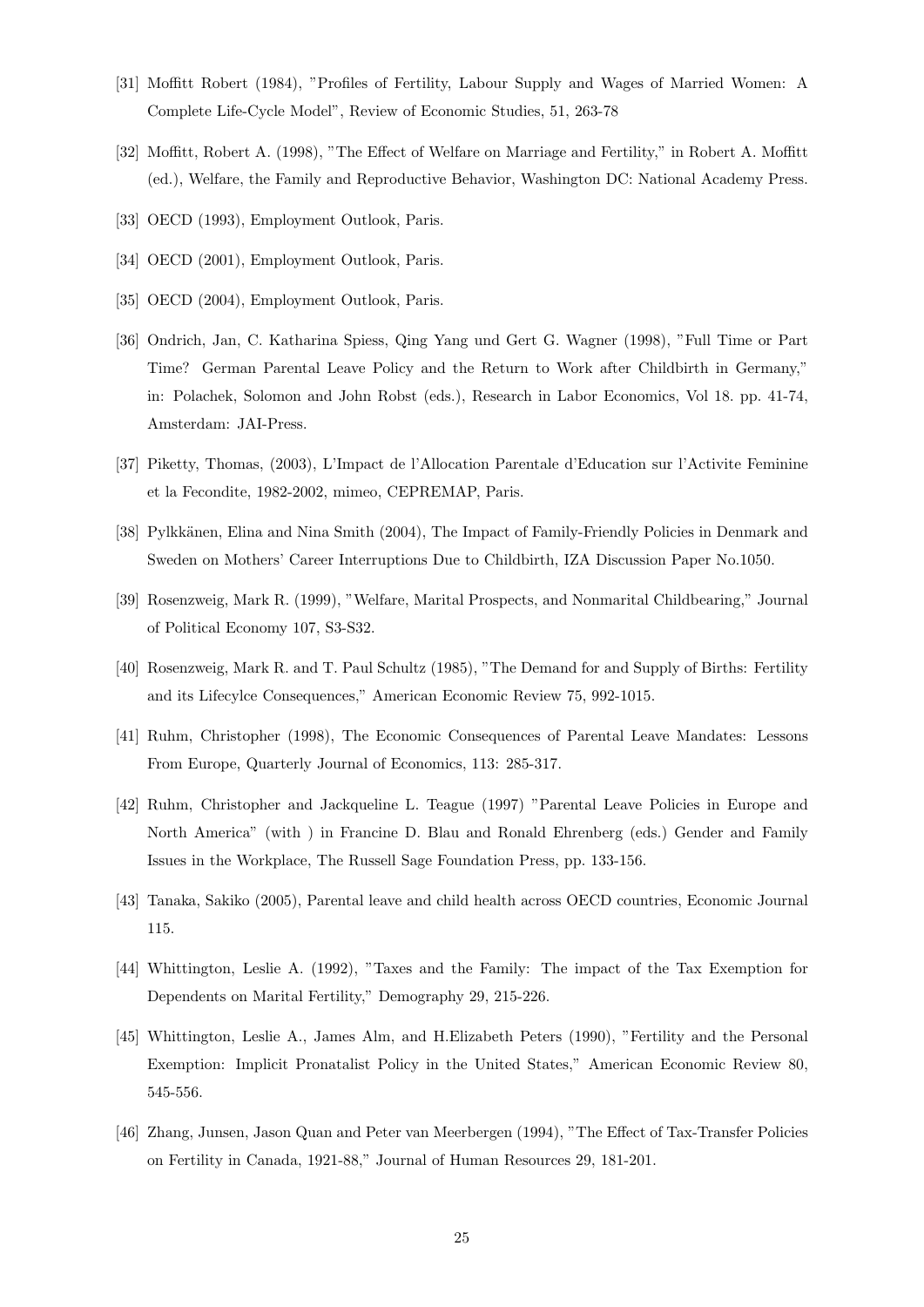The Timing of Maternity Protection (MP) and Parental Leave (PL) in Austria Figure 1:

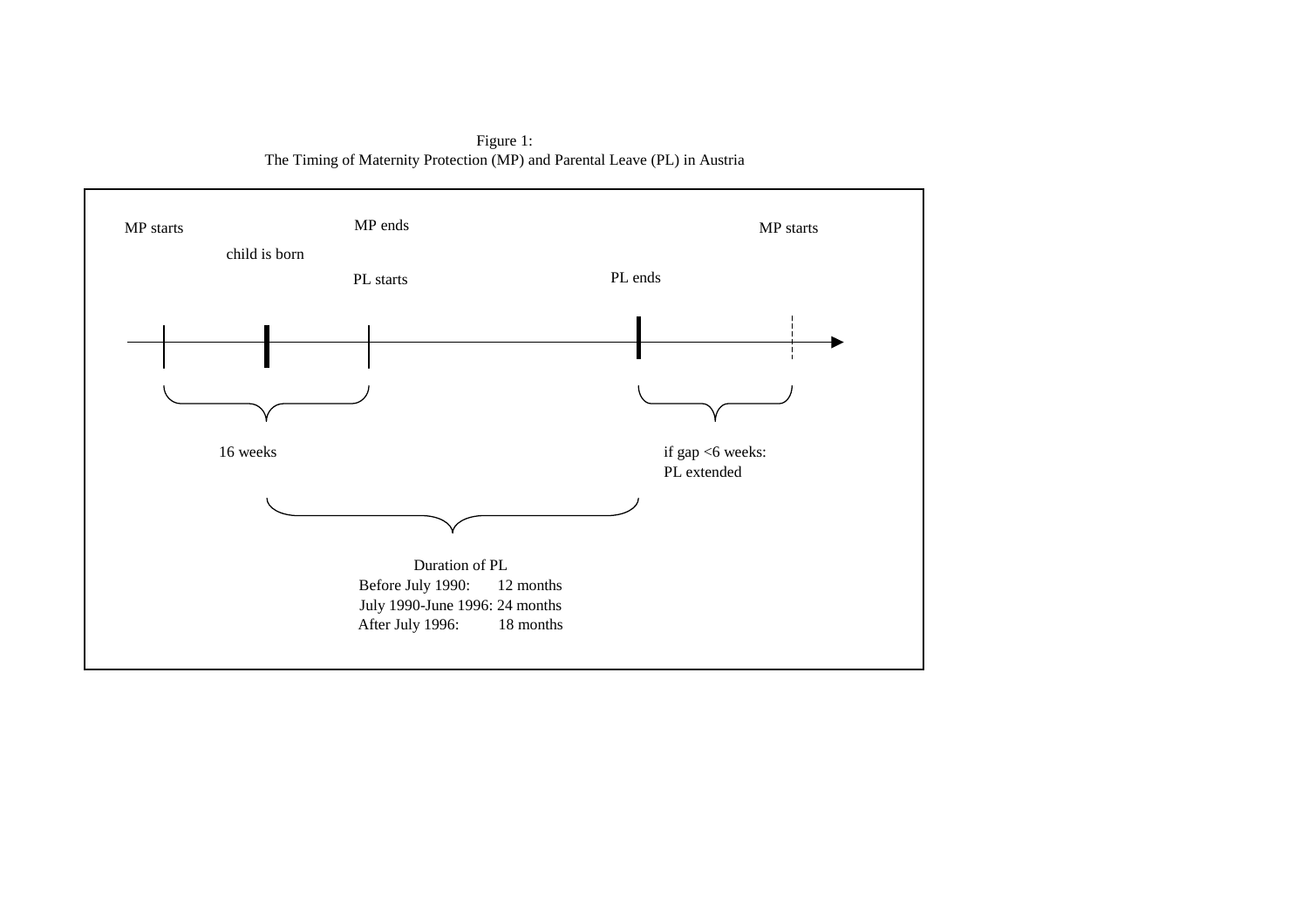Figure 2: Children Born and Parental Leave Duration, Austria 1987-1999

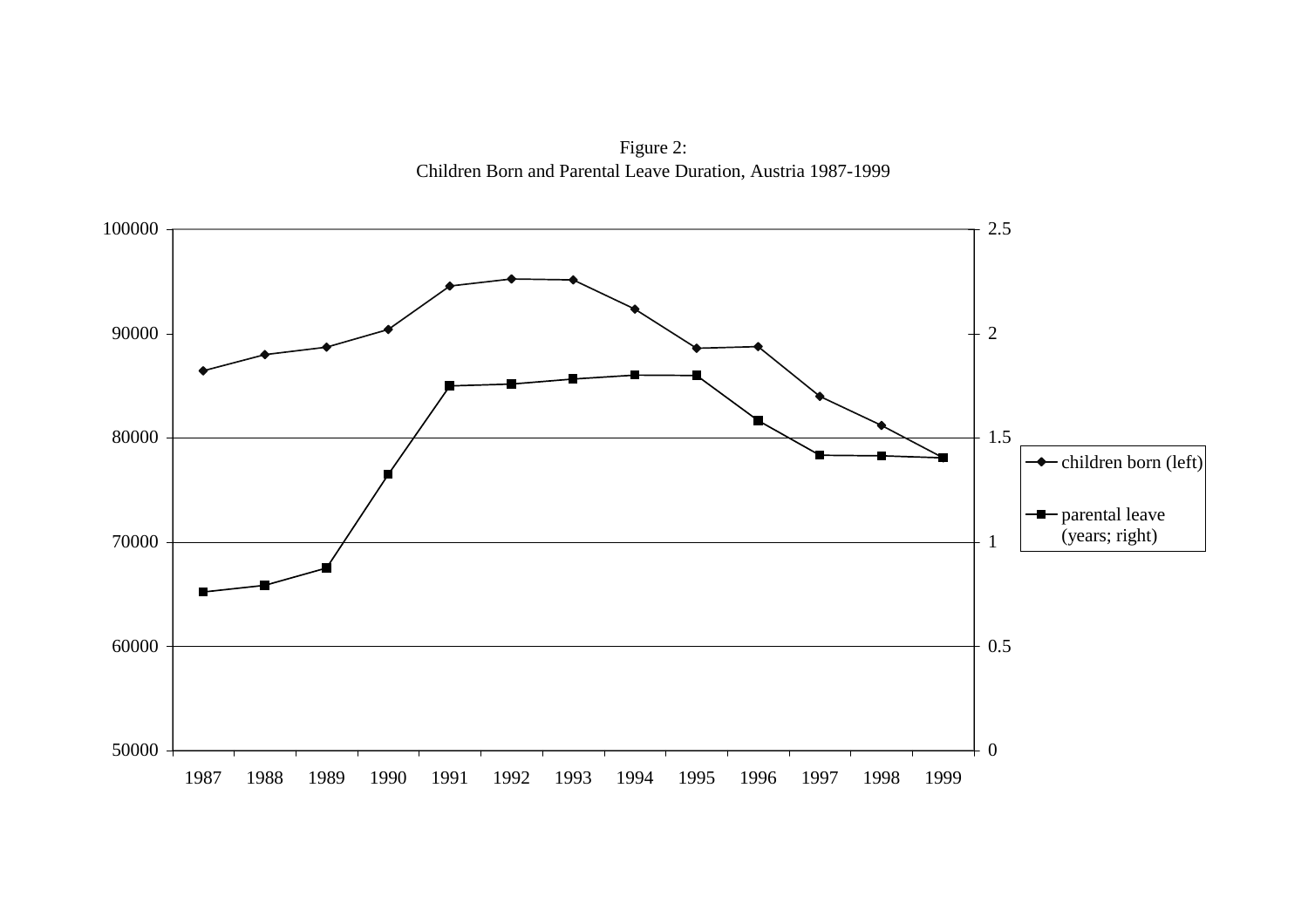Figure 3: Parental Leave Duration (Years) in the Discontinuity Sample

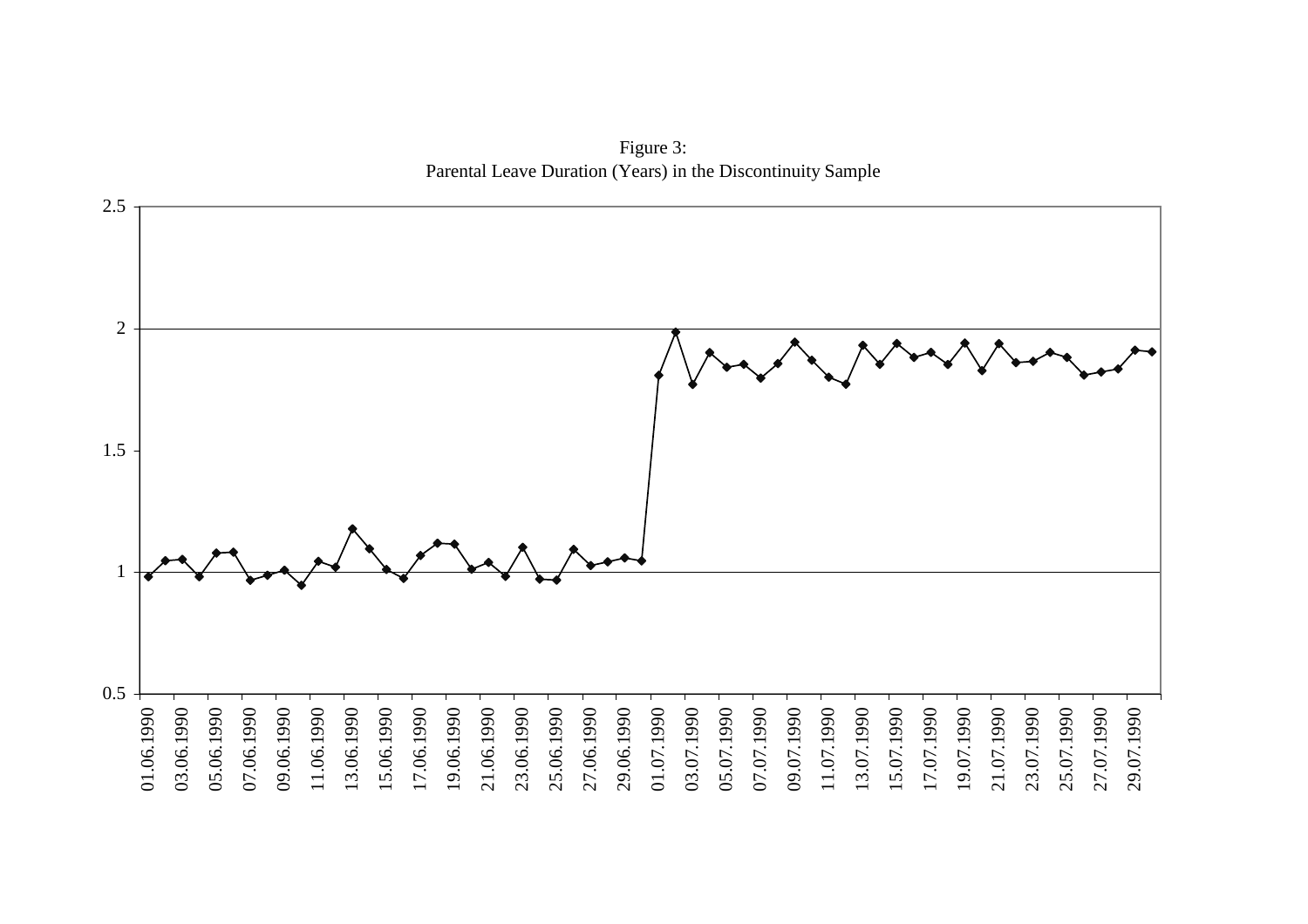Figure 4: The Probability of an Additional Birth Within 3 Years 14 Day Moving Average (Backward in June, Forward in July)

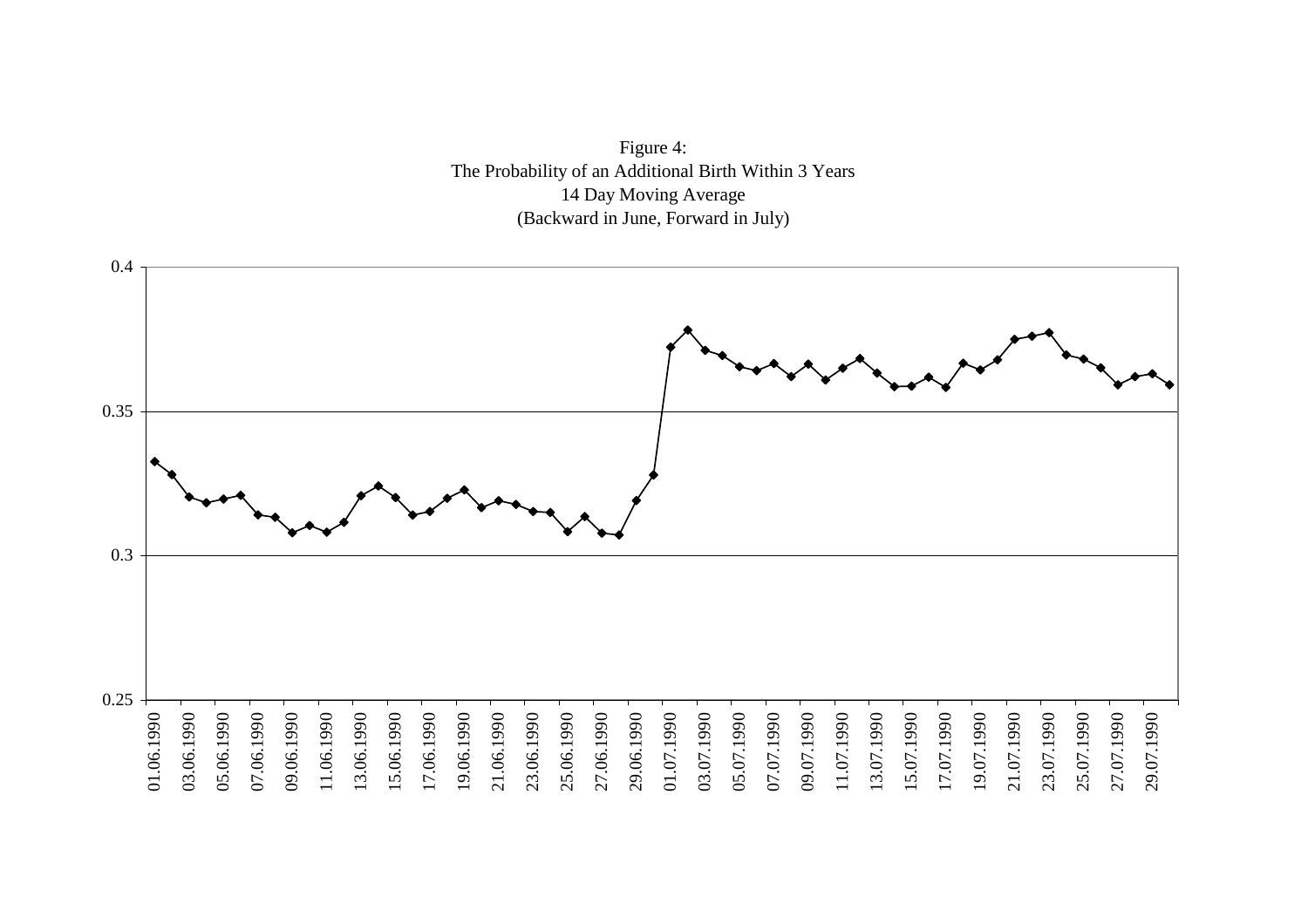Figure 5: The Additional Birth Hazard when Parental Leave is Extended

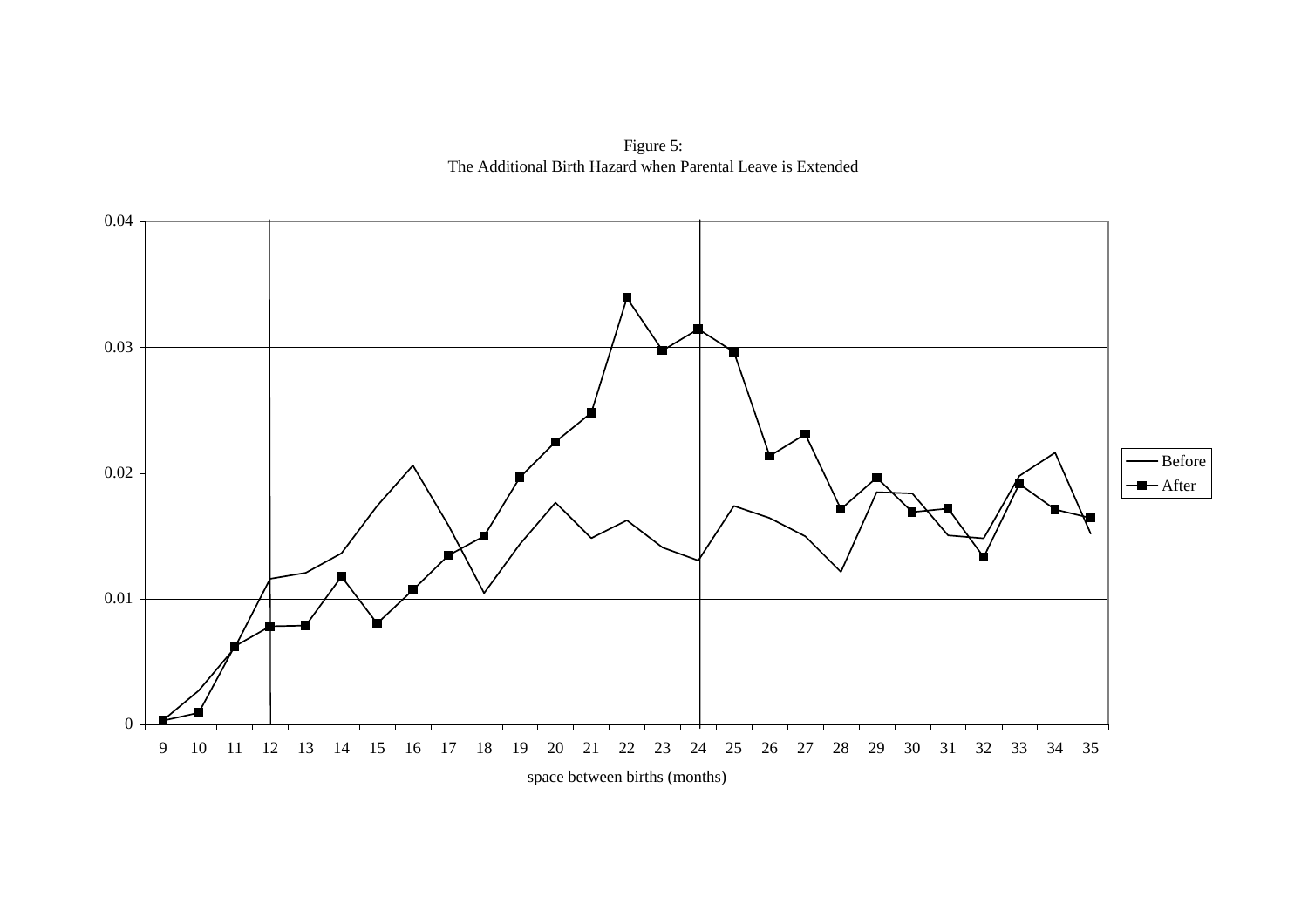Figure 6: The Share with an Additional Birth when Parental Leave is Extended

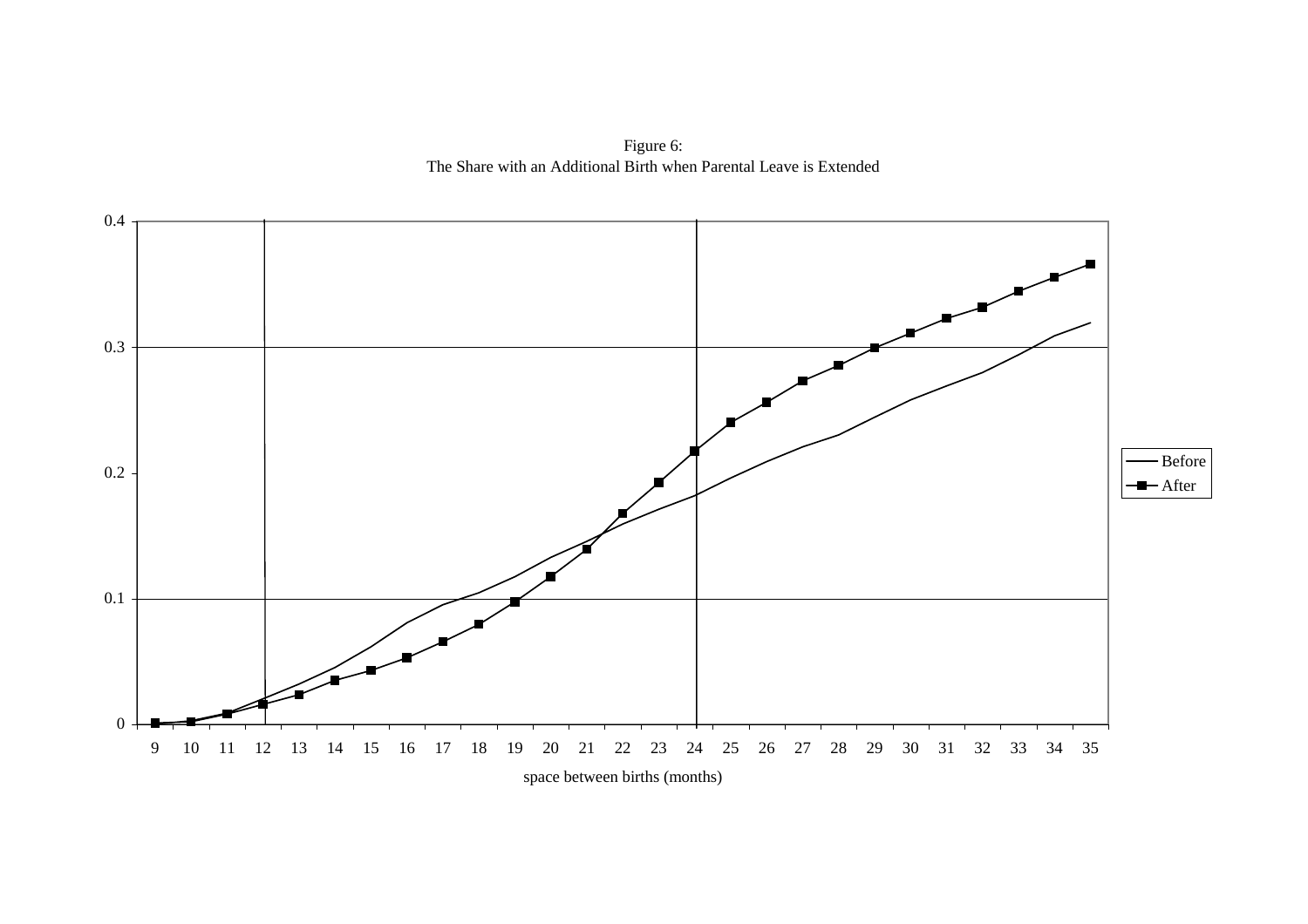Figure 7: The Share Returning to Work when Parental Leave is Extended

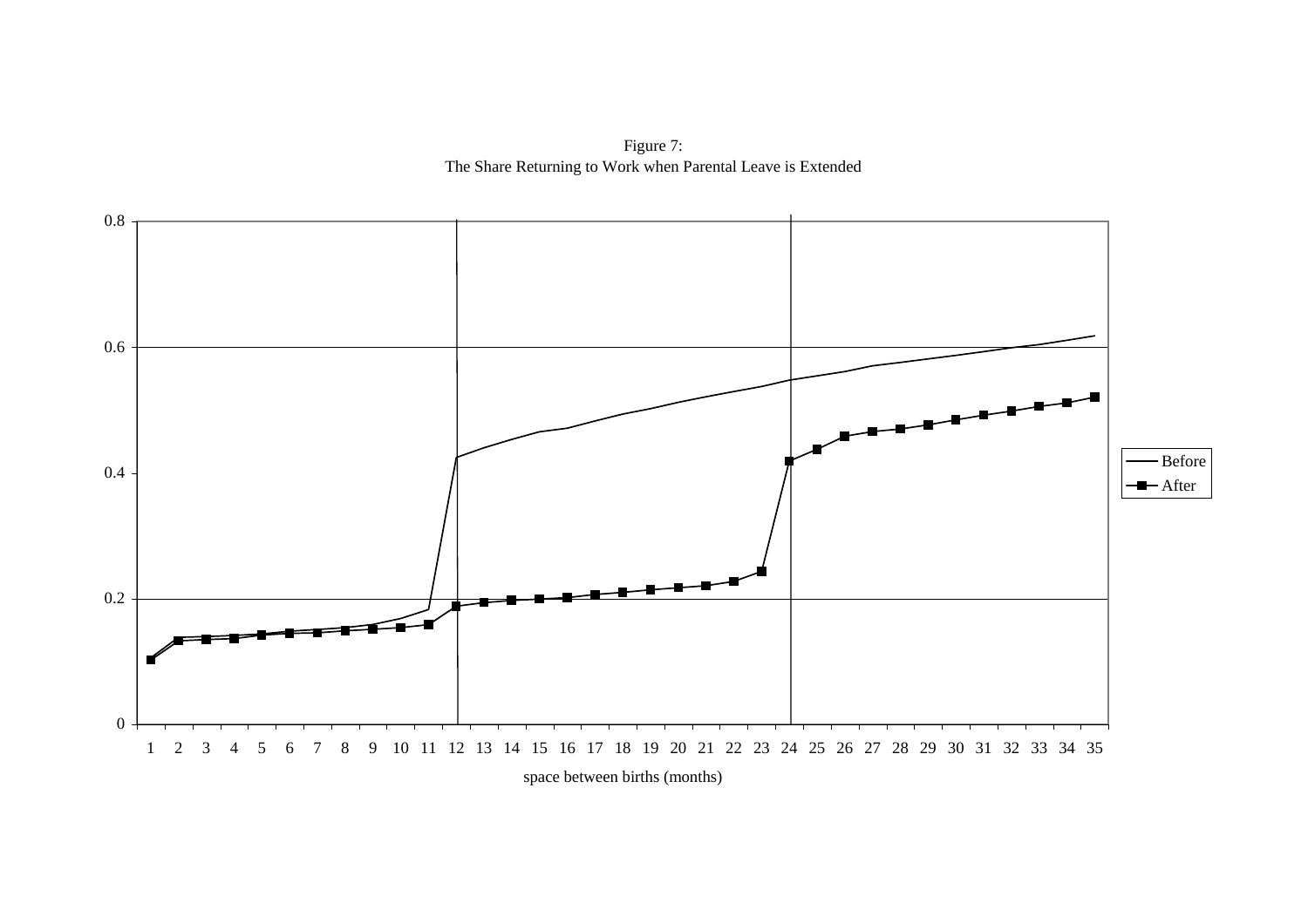Figure 8: The Share with Neither Birth nor Return to Work when Parental Leave is Extended

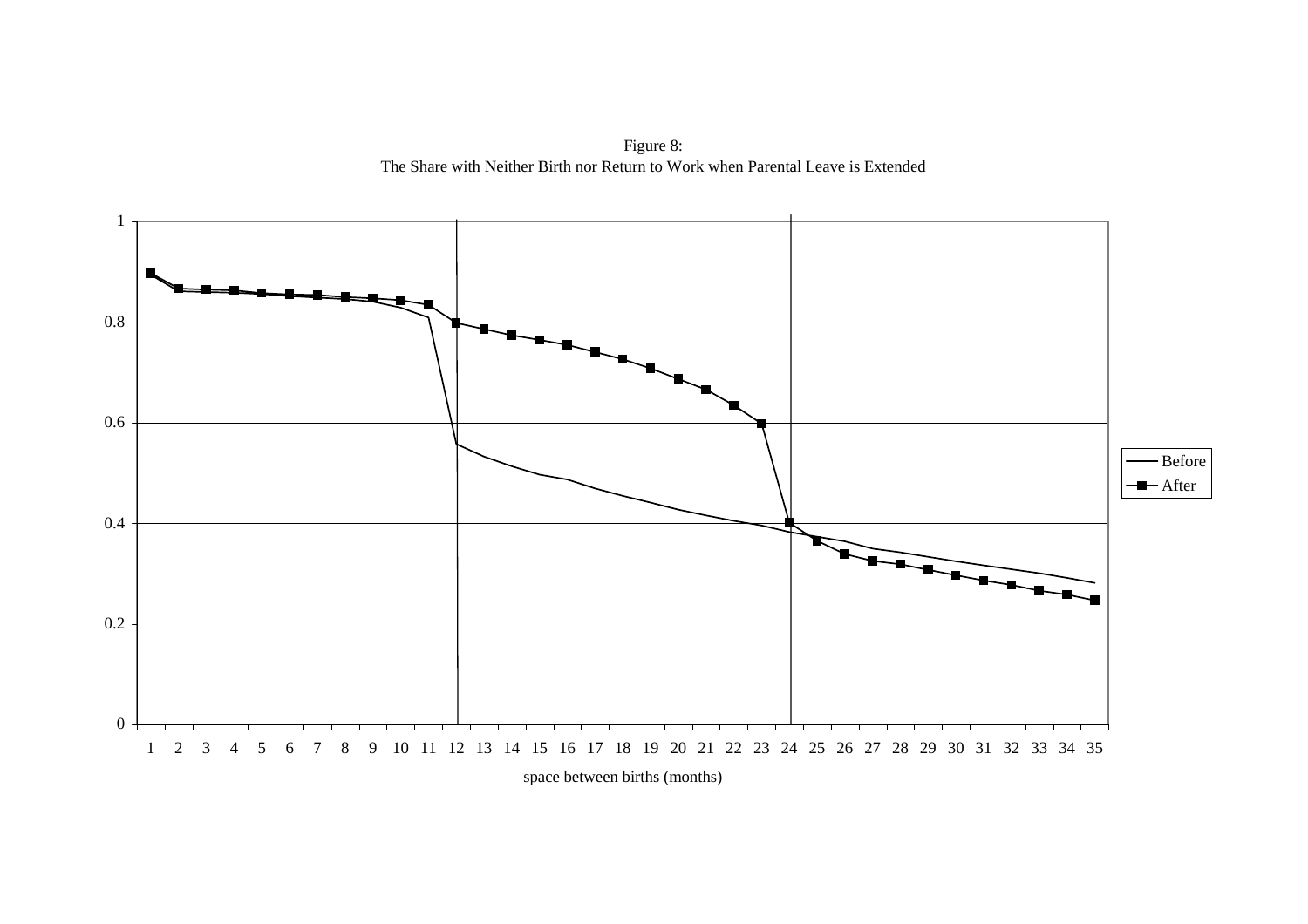Figure 9: The Share with an Additional Child when Parental Lave is Reduced

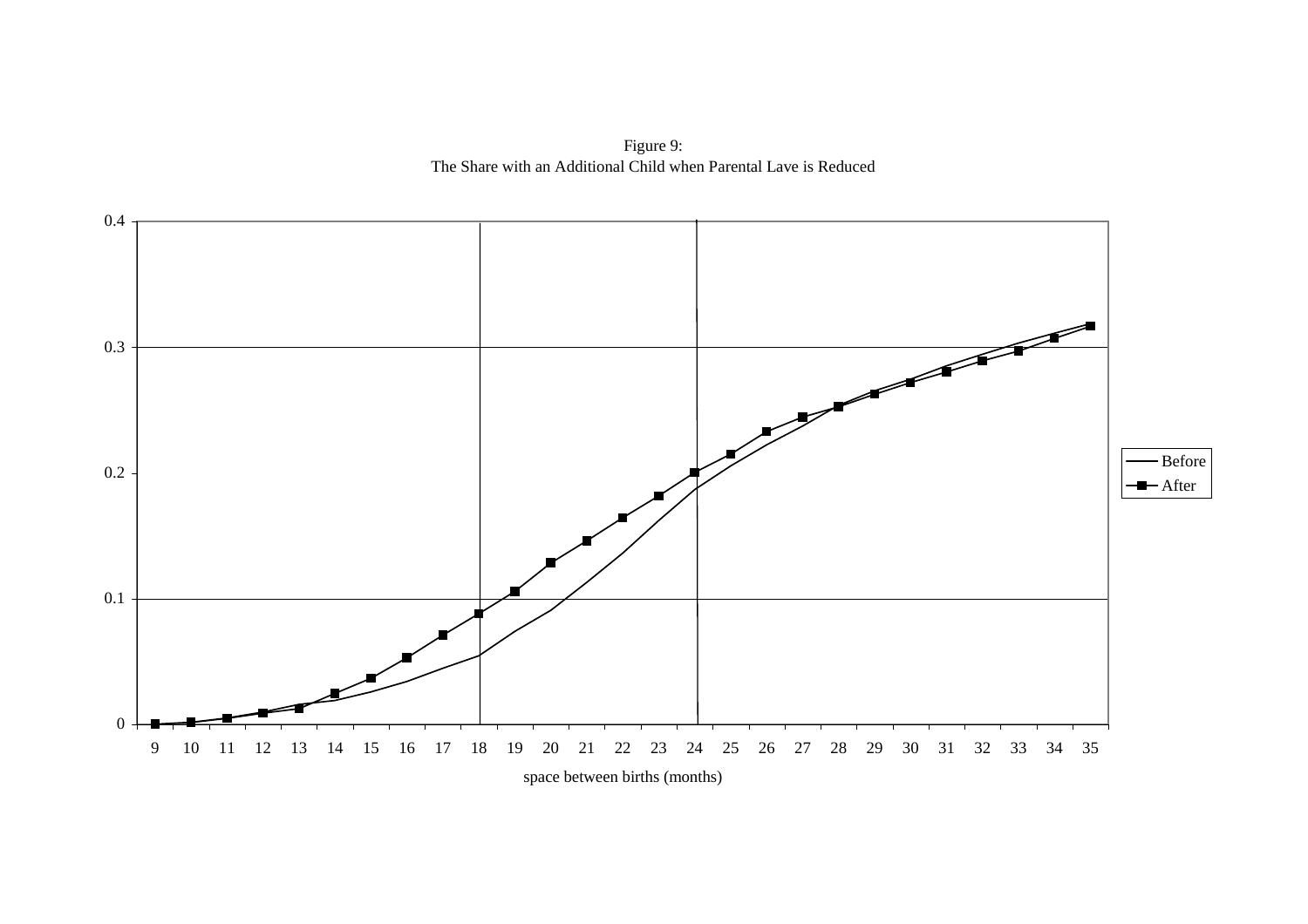|                              |                                                                                                                                                                                                                                                  |                      | $\alpha$ dupe $\beta$ unum |                |         |
|------------------------------|--------------------------------------------------------------------------------------------------------------------------------------------------------------------------------------------------------------------------------------------------|----------------------|----------------------------|----------------|---------|
|                              |                                                                                                                                                                                                                                                  | <b>Before</b>        |                            | After          |         |
|                              | Parental Leave (Years)                                                                                                                                                                                                                           | 1.037                | (0.542)                    | 1.869          | (0.560) |
| Age                          |                                                                                                                                                                                                                                                  |                      |                            |                |         |
|                              | 15-19                                                                                                                                                                                                                                            | 0.102                |                            | 6.093          |         |
|                              | 20-24                                                                                                                                                                                                                                            | 0.440                |                            | 0.422          |         |
|                              | 25-29                                                                                                                                                                                                                                            | 0.341                |                            | 0.347          |         |
|                              | 30-34                                                                                                                                                                                                                                            | $\boldsymbol{0.087}$ |                            | 0.108          |         |
|                              | 35-39                                                                                                                                                                                                                                            | $0.029$              |                            | 0.030          |         |
|                              | Employment Prior to Birth (Years)                                                                                                                                                                                                                | 1.548                | (0.485)                    | 1.541          | (16t)   |
|                              | Unemployment prior to Birth (Years)                                                                                                                                                                                                              | 0.116                | (0.268)                    | 0.116          | (0.269) |
|                              | Wage in Previous Job (Nominal 100 AS)                                                                                                                                                                                                            | 4.887                | (2.229)                    | 4.894          | (2.251) |
| White Collar<br>Wage Missing |                                                                                                                                                                                                                                                  | 0.565<br>9100        |                            | 0.560<br>0200  |         |
| Region                       |                                                                                                                                                                                                                                                  |                      |                            |                |         |
|                              | Vienna                                                                                                                                                                                                                                           | 0.217                |                            | 0.213          |         |
|                              | Burgenland<br>Lower Austria                                                                                                                                                                                                                      | 610'0<br>0.142       |                            | 0.027<br>0.129 |         |
|                              | Upper Austria                                                                                                                                                                                                                                    | 0.150                |                            | 0.152          |         |
|                              | Styria                                                                                                                                                                                                                                           | 0.094                |                            | 0.086          |         |
|                              | Salzburg<br>Carinthia                                                                                                                                                                                                                            | $0.074\,$<br>0.076   |                            | 0.077<br>690'0 |         |
|                              | Tyrol                                                                                                                                                                                                                                            | 0.092                |                            | 060'0          |         |
|                              | Vorarlberg                                                                                                                                                                                                                                       | 0.042                |                            | 0.050          |         |
| Industry                     | Missing                                                                                                                                                                                                                                          | 6.093                |                            | 0.108          |         |
|                              | Food                                                                                                                                                                                                                                             | $0.040$              |                            | 0.033          |         |
|                              | Textiles                                                                                                                                                                                                                                         | 0.066                |                            | $170.0$        |         |
|                              | Construction                                                                                                                                                                                                                                     | 810.0                |                            | $0.021$        |         |
|                              | Trade                                                                                                                                                                                                                                            | 0.205                |                            | 0.188          |         |
|                              | <b>Finance</b><br>Recreation                                                                                                                                                                                                                     | 680'0<br>0010        |                            | 0.031<br>0.105 |         |
|                              | $\rm{Clearly}$                                                                                                                                                                                                                                   | $0.047\,$            |                            | 0.042          |         |
|                              | Health                                                                                                                                                                                                                                           | 0.074                |                            | 0800           |         |
|                              | Education                                                                                                                                                                                                                                        | $0.020\,$            |                            | 0.023          |         |
|                              | Social Insurance                                                                                                                                                                                                                                 | 0.103                |                            | 0.105          |         |
|                              | Other / Missing                                                                                                                                                                                                                                  | 0.287                |                            | 0.301          |         |
| N(obs.)                      |                                                                                                                                                                                                                                                  | 5979                 |                            | 3239           |         |
|                              | Total                                                                                                                                                                                                                                            |                      |                            |                |         |
|                              | Day 1-15<br>Day 16-30                                                                                                                                                                                                                            | 1513<br>1466         |                            | 1693<br>1546   |         |
| Notes:                       | eligible women giving birth to a child in period from July 1, 1990 to July 30,<br>Standard Deviation in Parentheses. Before refers to eligible women giving birth<br>to a child in the period from June 1,1990 to June 30, 1990. After refers to |                      |                            |                |         |
| Source:                      | Own Calculation, based on discontinuity sample from ASSD<br>1990.                                                                                                                                                                                |                      |                            |                |         |
|                              |                                                                                                                                                                                                                                                  |                      |                            |                |         |

 $\mathbf{Des}$ Descriptive Statistics of the Discontinuity Sample Table 1:<br>criptive Statistics of the Dis ntinuity Sal ele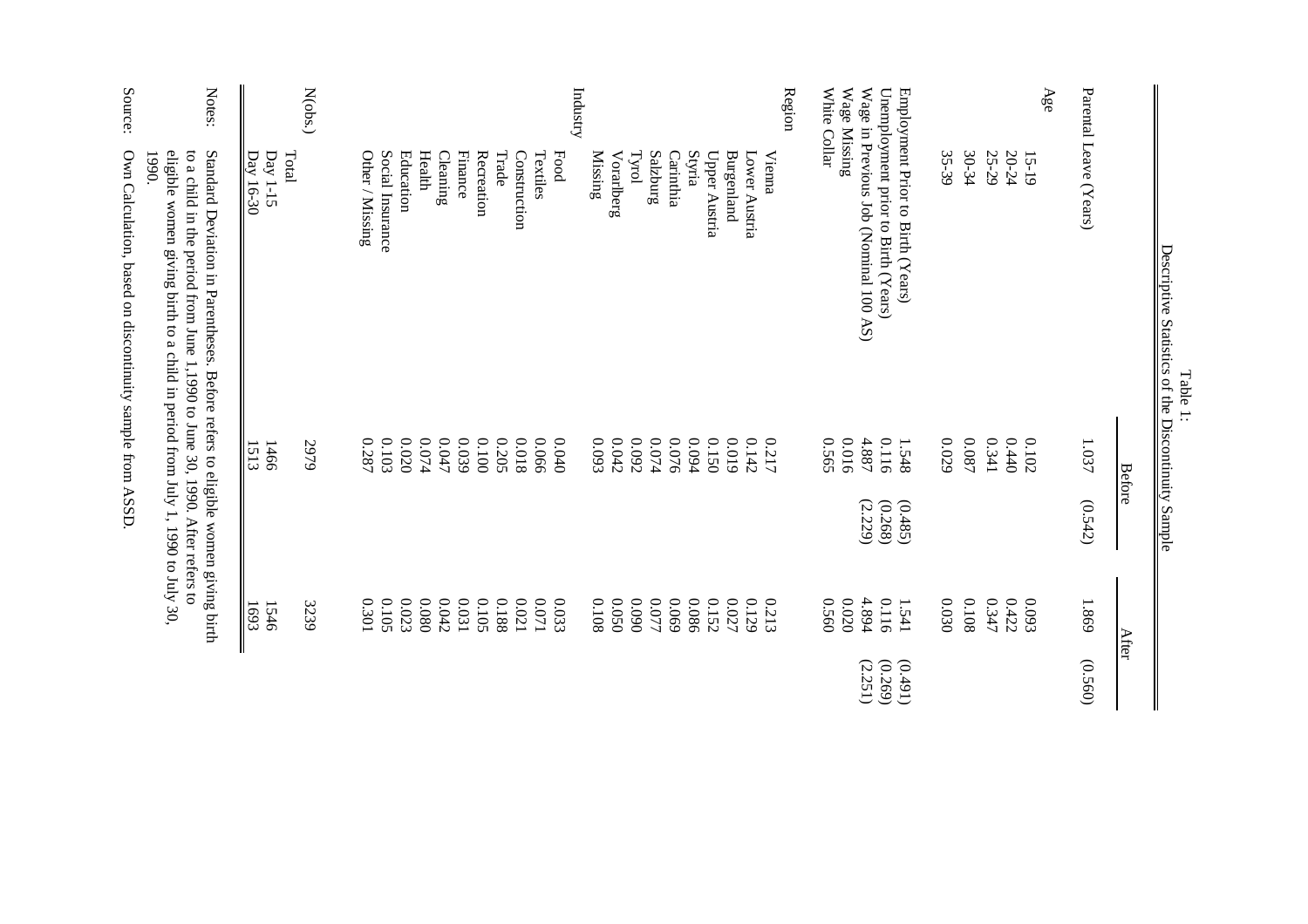|                                          | The Effect of Extended Parental Leave Duration on Fertility and Labor Supply |               |                  |               |                  |               |
|------------------------------------------|------------------------------------------------------------------------------|---------------|------------------|---------------|------------------|---------------|
|                                          | (1)                                                                          | (2)           | $\overline{(3)}$ | (4)           | $\overline{(5)}$ | (6)           |
| Three Years after First Birth            | <b>Birth</b>                                                                 | <b>Birth</b>  | Job              | Job           | Neither          | Neither       |
| After (July 1 - July 30, 1990)           | 0.047                                                                        | 0.049         | $-0.097$         | $-0.097$      | $-0.035$         | $-0.037$      |
|                                          | $(0.012)$ ***                                                                | $(0.012)$ *** | $(0.013)$ ***    | $(0.012)$ *** | $(0.011)$ ***    | $(0.011)$ *** |
| Age (15-19 Years)                        |                                                                              |               |                  |               |                  |               |
| 20-24 Years                              |                                                                              | 0.051         |                  | $-0.107$      |                  | 0.058         |
|                                          |                                                                              | $(0.022)$ **  |                  | $(0.023)$ *** |                  | $(0.020)$ *** |
| 25-29 Years                              |                                                                              | 0.035         |                  | $-0.111$      |                  | 0.092         |
|                                          |                                                                              | (0.023)       |                  | $(0.025)$ *** |                  | $(0.022)$ *** |
| 30-34 Years                              |                                                                              | $-0.071$      |                  | $-0.161$      |                  | 0.180         |
|                                          |                                                                              | $(0.027)$ *** |                  | $(0.030)$ *** |                  | $(0.027)$ *** |
| 35-44 Years                              |                                                                              | $-0.164$      |                  | $-0.100$      |                  | 0.163         |
|                                          |                                                                              | $(0.034)$ *** |                  | $(0.042)$ **  |                  | $(0.039)$ *** |
| <b>Employment Prior to Birth (Years)</b> |                                                                              | 0.004         |                  | 0.085         |                  | $-0.065$      |
|                                          |                                                                              | (0.015)       |                  | $(0.016)$ *** |                  | $(0.015)$ *** |
| Unemployment prior to Birth (Years)      |                                                                              | $-0.006$      |                  | $-0.140$      |                  | 0.100         |
|                                          |                                                                              | (0.026)       |                  | $(0.028)$ *** |                  | $(0.027)$ *** |
| White Collar                             |                                                                              | 0.003         |                  | 0.080         |                  | $-0.063$      |
|                                          |                                                                              | (0.016)       |                  | $(0.016)$ *** |                  | $(0.015)$ *** |
| Wage in Previous Job (Nominal 100 AS)    |                                                                              | 0.007         |                  | 0.014         |                  | $-0.009$      |
|                                          |                                                                              | $(0.003)$ **  |                  | $(0.004)$ *** |                  | $(0.003)$ *** |
| Region                                   | No                                                                           | Yes           | N <sub>o</sub>   | Yes           | No               | Yes           |
| Industry                                 | No                                                                           | Yes           | N <sub>o</sub>   | Yes           | N <sub>o</sub>   | Yes           |
| Constant                                 | 0.320                                                                        | 0.202         | 0.618            | 0.558         | 0.282            | 0.355         |
|                                          | $(0.009)$ ***                                                                | $(0.038)$ *** | $(0.009)$ ***    | $(0.040)$ *** | $(0.008)$ ***    | $(0.037)$ *** |
| Observations                             | 6218                                                                         | 6218          | 6218             | 6218          | 6218             | 6218          |
| R-squared                                | 0.00                                                                         | 0.03          | 0.01             | 0.08          | 0.00             | 0.05          |

The Effect of Extended Parental Leave Duration on Fertility and Labor Supply Table 2:

Notes: Robust standard errors in parentheses. \* significant at 10%; \*\* significant at 5%; \*\*\* significant at 1%.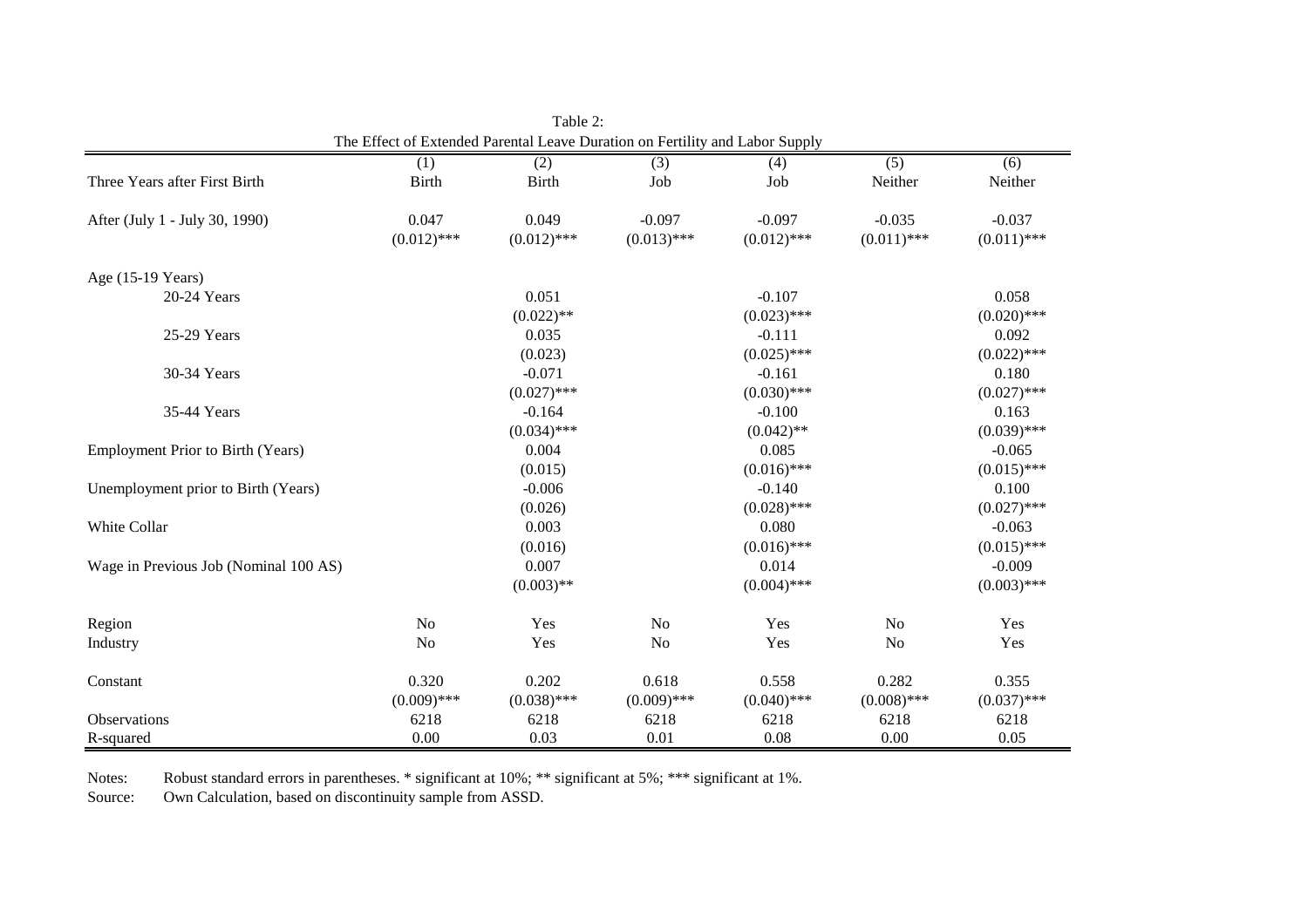|                                                            | Table 3:<br>Sensitivity Analysis |               |               |
|------------------------------------------------------------|----------------------------------|---------------|---------------|
| Three Years after First Child Was Born                     | (1)                              | (2)           | (3)           |
|                                                            | <b>Birth</b>                     | Job           | Neither       |
| A. Baseline Results: July 1-30, 1990 vs June 1-30, 1990    | 0.049                            | $-0.097$      | $-0.037$      |
|                                                            | $(0.012)$ ***                    | $(0.012)$ *** | $(0.011)$ *** |
| B. Seasonality: July 1-30, 1989 vs June 1-30, 1989         | $-0.011$                         | 0.008         | $-0.009$      |
|                                                            | (0.012)                          | (0.012)       | (0.011)       |
| C. Long-term Effects: Ten Years after First Child Was Born | 0.039                            | $-0.018$      | $-0.024$      |
|                                                            | $(0.012)$ ***                    | $(0.009)$ **  | $(0.006)$ *** |
| D. Trend: July 1993 vs July 1990                           | $-0.029$                         | 0.001         | 0.000         |
|                                                            | $(0.012)$ **                     | (0.012)       | (0.011)       |

Notes: Robust standard errors in parentheses, \* significant at 10%; \*\* significant at 5%; \*\*\* significant at 1%. Each cell in table is the "After" coefficient from a separate regression.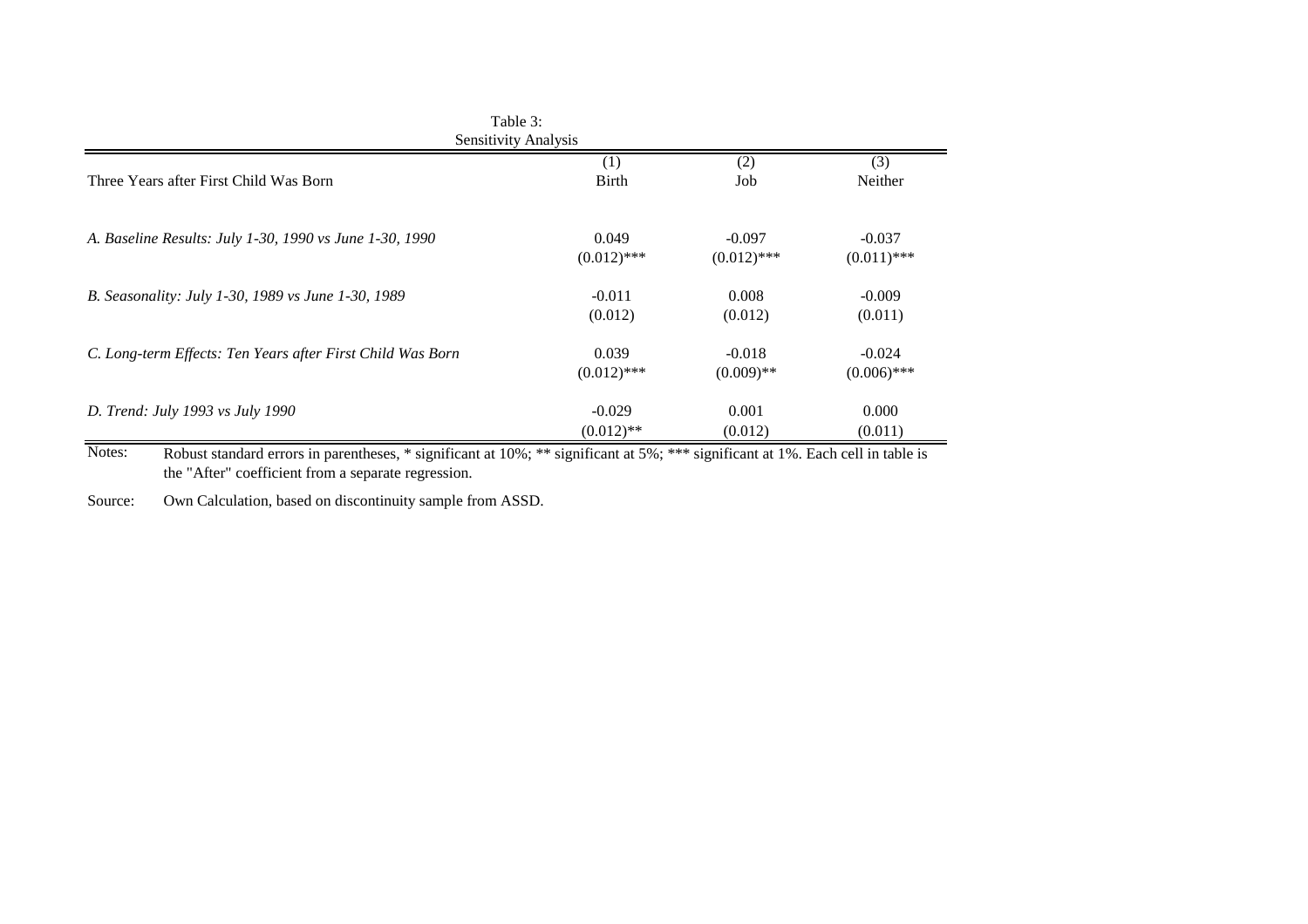|                                                                                 | Notes:                                                                                                                                                                                                                               |         |                       |         | Before Period    |                                    |
|---------------------------------------------------------------------------------|--------------------------------------------------------------------------------------------------------------------------------------------------------------------------------------------------------------------------------------|---------|-----------------------|---------|------------------|------------------------------------|
| at 5%; *** significant at 1%.                                                   |                                                                                                                                                                                                                                      |         | June $16 -$ June $30$ |         | June 1 - June 15 |                                    |
| Robust standard errors in parentheses, $*$ significant at 10%; $**$ significant | Table reports the coefficient that measures the change in the probability of<br>Period" in a regression controlling for control variables listed in Table 2.<br>an additional child when comparing the "After Period" to the "Before | (0.017) | 0.050                 | (0.017) | 0.050            | $July 1 - July 15$<br>After Period |
|                                                                                 |                                                                                                                                                                                                                                      | (0.017) | 0.047                 | (0.017) | 0.047            | $July$ 16 - $July$ 30              |

Table 4:<br>Sensitivity Analysis: Births in first / second half of month Sensitivity Analysis: Births in first / second half of month

 $\mathbf{I}$ 

Source: Own Calculation, based on discontinuity sample from ASSD.

Own Calculation, based on discontinuity sample from ASSD.

Source: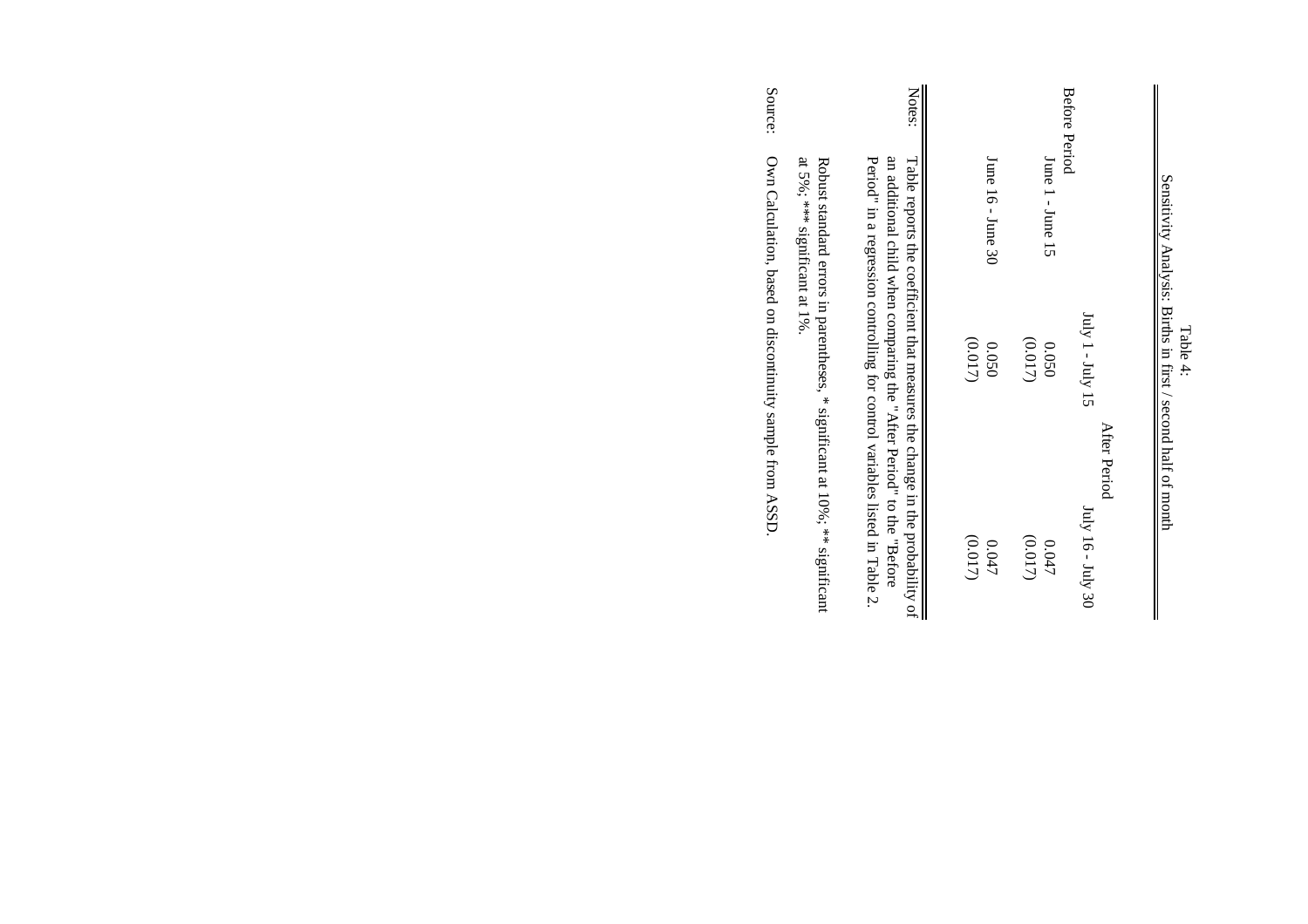|                                                                                                                                                                                                                                                                                                                                   | Interactions between birth and return-to-work behavior |        |            |
|-----------------------------------------------------------------------------------------------------------------------------------------------------------------------------------------------------------------------------------------------------------------------------------------------------------------------------------|--------------------------------------------------------|--------|------------|
| Three Years after First Child Was Born                                                                                                                                                                                                                                                                                            | Before                                                 | After  | Difference |
| Neither additional prith nor retrin-to-sork                                                                                                                                                                                                                                                                                       | 28.16                                                  | 24.67  | $-3.49$    |
| No additional birth and return-to-work                                                                                                                                                                                                                                                                                            | 39.88                                                  | 38.72  | $-1.16$    |
| Additional birth but no return-to-sork                                                                                                                                                                                                                                                                                            | 10.00                                                  | 23.25  | 13.25      |
| Additional birth and return-to-work                                                                                                                                                                                                                                                                                               | 21.95                                                  | 13.37  | $-8.58$    |
| Total                                                                                                                                                                                                                                                                                                                             | 00.001                                                 | 100.00 | 0.00       |
| Notes:<br>significance (p<.001). MNL analysis indicates that log odds of "Additional birth no return-to-work"<br>the three year period after first child was born. Independence rejected at all conventional levels of<br>Hable reports the joint distribution between the first birth and first return-to-work fransition during |                                                        |        |            |
| are singificantly higher and "additional birth and return-to-work" are significantly lower than the                                                                                                                                                                                                                               |                                                        |        |            |

Table 5:

Source: Source: Own Calculation, based on discontinuity sample from ASSD. Own Calculation, based on discontinuity sample from ASSD.  $\frac{1}{\sqrt{1}}$  baseline "neither additional birth nor return-to-work" after extending parental leave. baseline "neither additional birth nor return-to-work" after extending parental leave.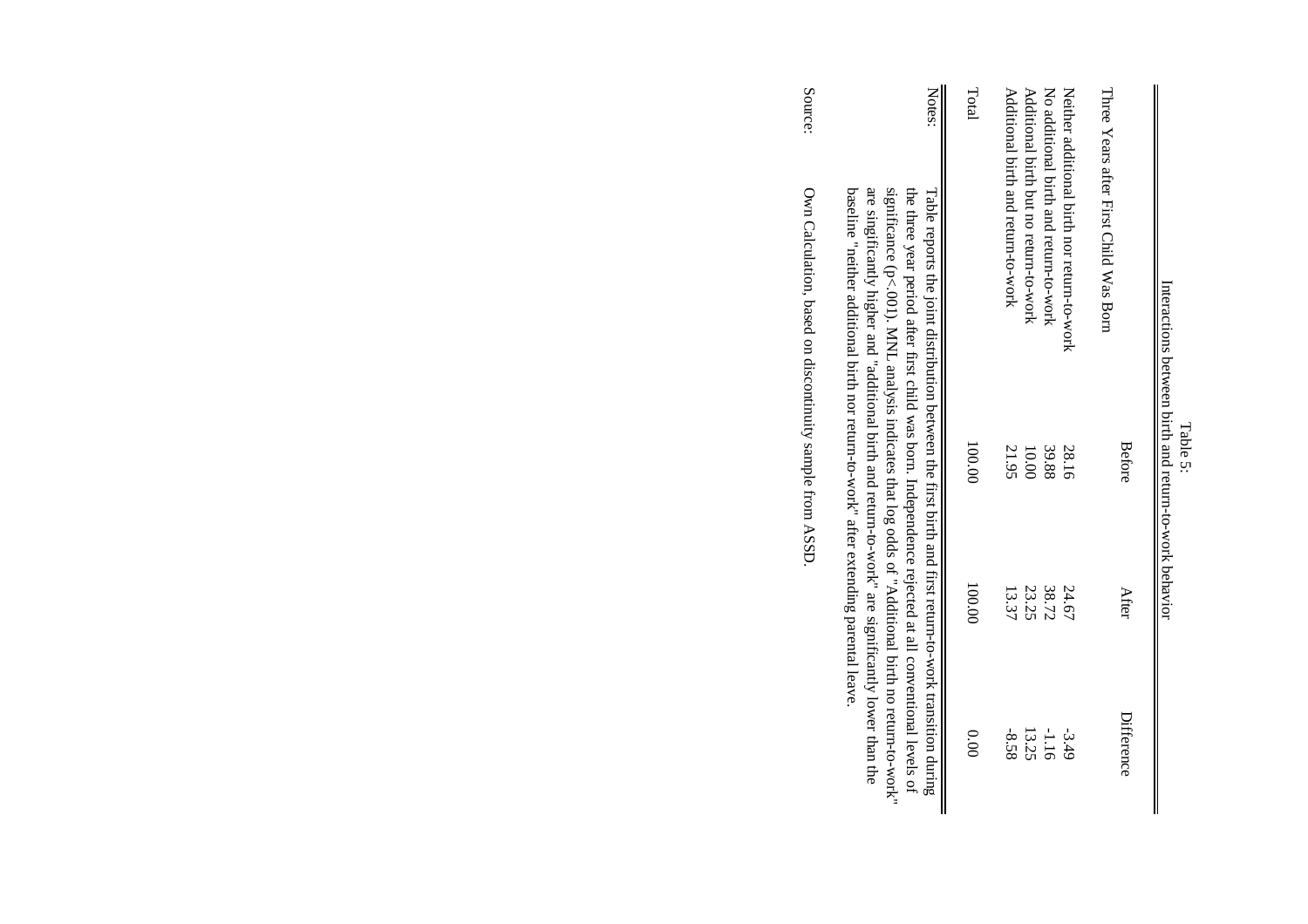|                                       | (1)              | (2)            | (3)                     |
|---------------------------------------|------------------|----------------|-------------------------|
| Space between first birth and         | Subsequent Birth | Subsequent Job | Subsequent Birth or Job |
| After (July 1 - July 30, 1990)        | $-0.464$         | 4.697          | 2.919                   |
|                                       | $(0.178)$ ***    | $(0.298)$ ***  | $(0.283)$ ***           |
| Age (15-19 Years)                     |                  |                |                         |
| 20-24 Years                           | $-0.558$         | 4.288          | 3.613                   |
|                                       | $(0.331)*$       | $(0.601)$ ***  | $(0.565)$ ***           |
| 25-29 Years                           | $-0.243$         | 3.589          | 3.381                   |
|                                       | (0.348)          | $(0.631)$ ***  | $(0.597)$ ***           |
| 30-34 Years                           | 0.894            | 4.245          | 4.528                   |
|                                       | $(0.410)$ **     | $(0.757)$ ***  | $(0.724)$ ***           |
| 35-44 Years                           | 1.983            | 3.389          | 4.220                   |
|                                       | $(0.522)$ ***    | $(1.095)$ ***  | $(1.062)$ ***           |
| Employment Prior to Birth (Years)     | 0.024            | $-2.005$       | $-1.745$                |
|                                       | (0.233)          | $(0.418)$ ***  | $(0.403)$ ***           |
| Unemployment prior to Birth (Years)   | 0.064            | 4.499          | 4.041                   |
|                                       | (0.409)          | $(0.636)$ ***  | $(0.635)$ ***           |
| White Collar                          | 0.172            | $-2.495$       | $-2.171$                |
|                                       | (0.243)          | $(0.393)$ ***  | $(0.373)$ ***           |
| Wage in Previous Job (Nominal 100 AS) | $-0.073$         | $-0.504$       | $-0.419$                |
|                                       | (0.050)          | $(0.094)$ ***  | $(0.088)$ ***           |
| Region of Employer                    | Yes              | Yes            | Yes                     |
| Industry                              | Yes              | Yes            | Yes                     |
|                                       |                  |                |                         |
| Constant                              | 32.950           | 21.322         | 19.925                  |
|                                       | $(0.584)$ ***    | $(1.055)$ ***  | $(1.011)$ ***           |
| Observations                          | 6218             | 6218           | 6218                    |
| R-squared                             | 0.02             | 0.19           | 0.16                    |

Table 6: The Effects of Extended Parental Leave Duration on the Spacing of Births and Jobs

Notes: Robust standard errors in parentheses, \* significant at 10%; \*\* significant at 5%; \*\*\* significant at 1%. Space is measured in months and censored at 36 months.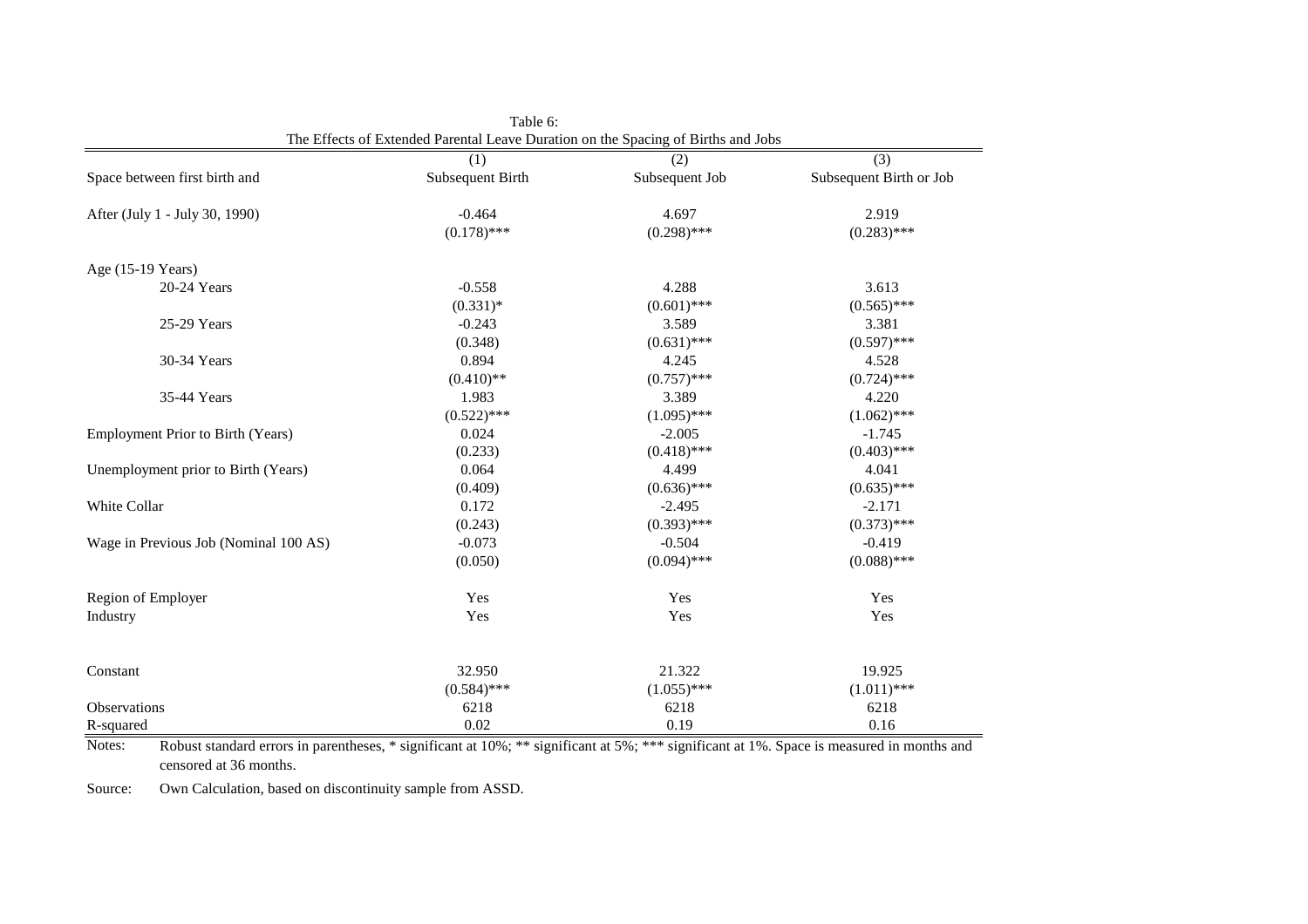|                                             | <b>Extending Parental Leave</b><br>from $1st$ to $2nd$ birthday | Reducing Parental Leave<br>from $2nd$ birthday to 18 months |
|---------------------------------------------|-----------------------------------------------------------------|-------------------------------------------------------------|
| A. Three years after first birth            |                                                                 |                                                             |
| Share with additional child                 | 0.049                                                           | 0.000                                                       |
|                                             | $(0.012)$ ***                                                   | (0.011)                                                     |
| Share with job                              | $-0.097$                                                        | 0.054                                                       |
|                                             | $(0.012)$ ***                                                   | $(0.012)$ ***                                               |
| Share with neither                          | $-0.037$                                                        | $-0.014$                                                    |
|                                             | $(0.011)$ ***                                                   | (0.009)                                                     |
| B. Space between first birth and subsequent |                                                                 |                                                             |
| Birth                                       | $-0.464$                                                        | $-0.271$                                                    |
|                                             | $(0.178)$ ***                                                   | (0.170)                                                     |
| Job                                         | 4.697                                                           | $-2.541$                                                    |
|                                             | $(0.298)$ ***                                                   | $(0.277)$ ***                                               |
| Birth or Job                                | 2.919                                                           | $-2.354$                                                    |
|                                             | $(0.283)$ ***                                                   | $(0.251)$ ***                                               |

| Table 7:                                                            |
|---------------------------------------------------------------------|
| Comparing The Extension to The Reduction of Parental Leave Duration |

Notes: Robust standard errors in parentheses, \* significant at 10%; \*\* significant at 5%; \*\*\* significant at 1%. Each cell in table is the "After" coefficient from a separate regression.